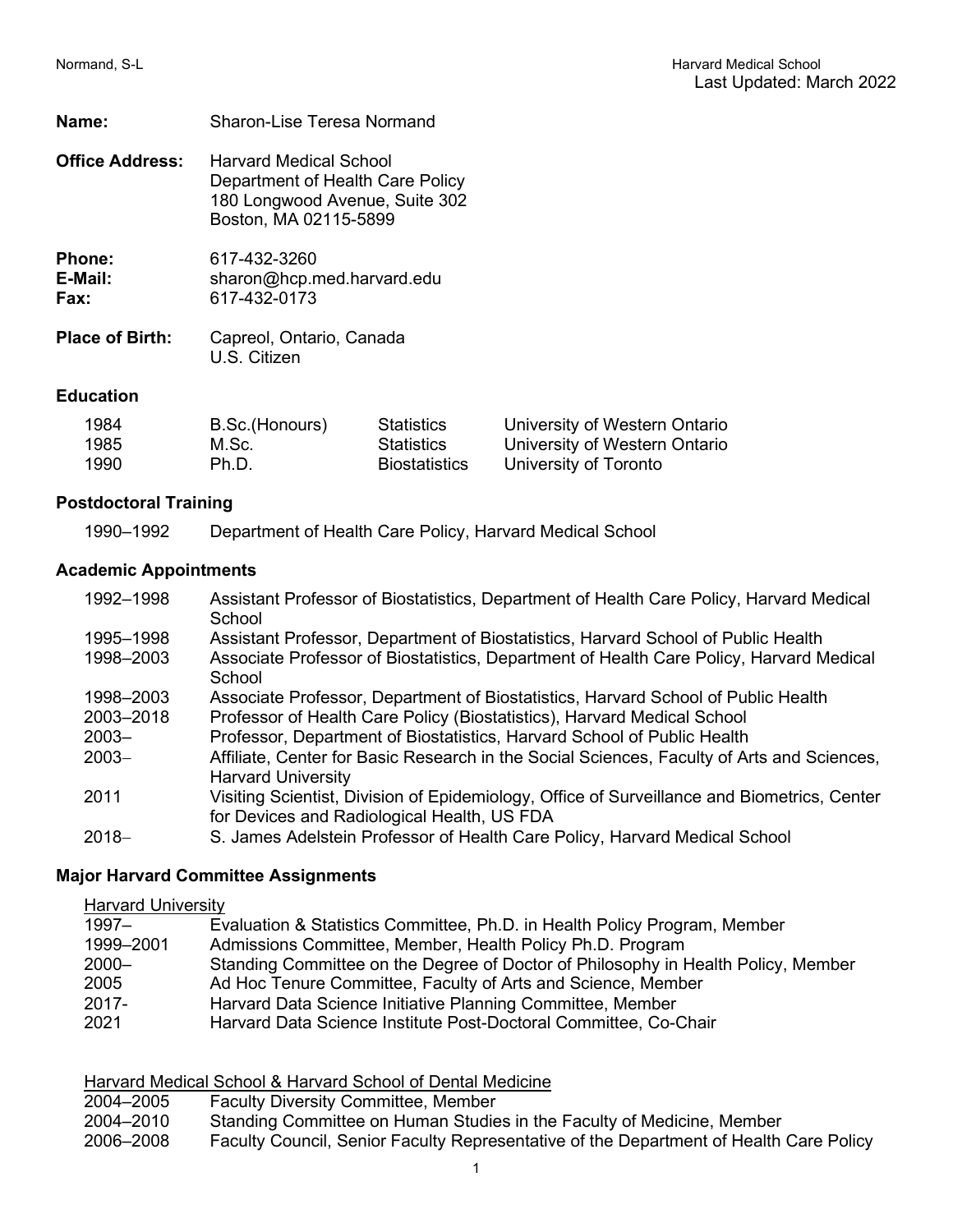- 2007 Screening Committee, Member
- Harvard Catalyst Pilot Grants, Reviewer
- 2009-2012 Promotions, Reappointments, and Appointments Committee, Member
- 2012- Financial Interest Review Committee, Member
- 2015- Social Science Advisory Group
- 2018- Therapeutics Foundry Planning Committee, Member
- 2019- Research Computing Faculty Advisory Committee, Member
- 2019- Center for Computational Biomedicine Faculty Advisory Committee, Member
- 2021-2022 Research Scientist Promotion and Appointment Committee, Member

Department of Biostatistics, Harvard School of Public Health

- 1995–1998 Curriculum Committee
- 1996–1997 Computing Committee
- 1997–1999 Seminar Committee
- 1999–2000 Practical Training Committee
- Postdoctoral Committee
- 2001–2002 Student Interview Committee
- 2002–2003 Chair, Seminar Committee
- 2003–2004 Degree Program Committee
- 2004–2005 Chair, Seminar Committee
- 2006–2007 Admissions and Recruiting Committee
- 2007–2010 Junior Faculty Development Committee
- 2010-2011 Harvard Tenure Review Committee
- 2011-2012 Zelen Award Committee
- 2012-2015 Industry Partnership Committee
- 2016-2017 Short Courses Committee
- 2018-2019 Junior Faculty Search Committee
- 2019-2020 Harvard Tenure Review Committee
- 2019-2021 Biostatistics SM Executive Committee

## Department of Health Care Policy, Harvard Medical School

| 1995,1998 | <b>Statistics Postdoctoral Search Committee</b> |
|-----------|-------------------------------------------------|
|           |                                                 |

- 1996–1997 MD Faculty Search Committee
- 1996–2001 Statistics Faculty Search Committee
- 2021-2020 Health Economics Faculty Search Committee

## **Major Regional and National Committee Assignments**

## **Regional**

| 1995-1996 | Board of Directors, New England Quality Council, Inc.                                                |
|-----------|------------------------------------------------------------------------------------------------------|
| 2000-2007 | Massachusetts Cardiac Care Quality Advisory Commission, Massachusetts<br>Department of Public Health |
| 2002-2012 | Director, Massachusetts Data Analysis Center, Commonwealth of Massachusetts                          |
| 2007-2008 | Member, Expert Panel on Prevention and Control of Healthcare Associated                              |
|           | Infections in Massachusetts, Massachusetts Department of Public Health and the                       |
|           | Betsy Lehman Center for Public Safety and Medical Error Reduction                                    |
| 2008-2009 | Member, Technical Advisory Group, Healthcare Associated Infections,                                  |
|           | Massachusetts Department of Public Health and the Betsy Lehman Center for Public                     |
|           | Safety and Medical Error Reduction                                                                   |
| 2019      | Member, Ad-Hoc Search Committee for the Director of Biostatistics Center,                            |
|           | Massachusetts General Hospital                                                                       |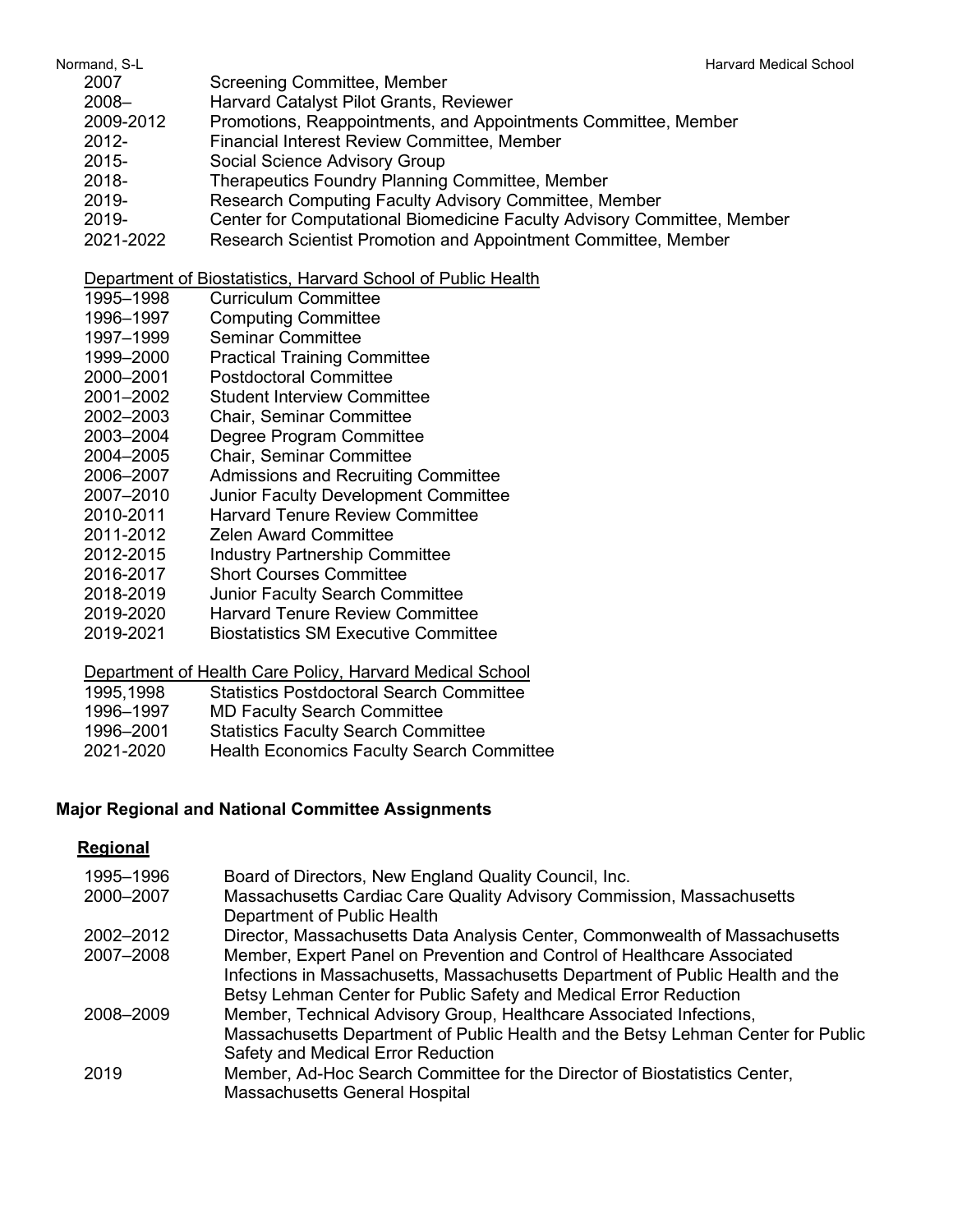| Normand, S-L           | <b>Harvard Medical School</b>                                                                                                                                                                                       |
|------------------------|---------------------------------------------------------------------------------------------------------------------------------------------------------------------------------------------------------------------|
| <b>National</b>        |                                                                                                                                                                                                                     |
| 1992<br>1994-1996      | Reviewer, Statistics and Probability Section, National Science Foundation Program<br>Review Member, Behavioral Science Track Award for Rapid Transition Program,<br>National Institute of Mental Health             |
| 1996                   | Small Project Grant Program Review Member, Agency for Health Care Policy and<br>Research                                                                                                                            |
| 1997-2000              | Reserve Review Member, Health Services Research Initial Review Group Committee,<br>Agency for Health Care Policy and Research                                                                                       |
| 1998-1999              | Cardiovascular Outcomes Research Conference - Working Group Member, American<br><b>Heart Association</b>                                                                                                            |
| 1998-2000              | Regional Advisory Board Member, ENAR                                                                                                                                                                                |
| 1998-2001              | Patient Care and Outcomes Review Group Committee Member, American Heart<br>Association                                                                                                                              |
| 1999-2001              | Review Member, Health Care Technology & Decision Sciences Review Committee,<br>Agency for Healthcare Policy and Research                                                                                            |
| 2000                   | Scientific Program Committee Member, ENAR                                                                                                                                                                           |
| 2000-2001              | Quality of Care and Outcomes Research Expert Panel Member, American Heart<br>Association                                                                                                                            |
| 2000-2001              | Health Policy Statistics Section, Program Chair (2001); Program Chair-Elect (2000),<br><b>American Statistical Association</b>                                                                                      |
| 2000-2005              | Joint Task Force on Performance Measures Member, American College of Cardiology &<br>the American Heart Association                                                                                                 |
| 2000-2005              | Heart Failure Performance Measures Writing Group Member, American College of<br>Cardiology & the American Heart Association                                                                                         |
| 2000-2005              | 3rd, 4 <sup>th</sup> , 5 <sup>th</sup> , 6 <sup>th</sup> Scientific Forums on Quality of Care and Outcomes Research in<br>Cardiovascular Disease and Stroke Program Committee Member, American Heart<br>Association |
| 2001-2002              | Heart Failure GAP Project Advisory Panel Member, American College of Cardiology &<br><b>American Heart Association</b>                                                                                              |
| 2002                   | Technical Expert Panel Member, Centers for Medicaid and Medicare Services Doctor's<br><b>Office Quality Project</b>                                                                                                 |
| 2002                   | Special Emphasis Panel (Statistics) Chairperson, Review Panel, National Institute for<br><b>Mental Health</b>                                                                                                       |
| 2002                   | Temporary Review Member, Small Business Innovation Research, National Institute for<br><b>Mental Health</b>                                                                                                         |
| 2002-2005              | Member, Subcommittee on Standards for NCDR Scientific and Clinical Support,<br>American College of Cardiology                                                                                                       |
| 2003                   | Review Member, National Institute for Mental Health, Interventions                                                                                                                                                  |
| 2003-2005              | Secretary, Eastern North American Region (ENAR) of the International Biometrics<br>Society                                                                                                                          |
| 2003-2007              | Member, Circulatory Systems Devices Advisory Panel, Food and Drug Administration,<br>US Department of Health and Human Services                                                                                     |
| 2004                   | Member, Institute of Medicine of the National Academies, Subcommittee on<br>Performance Measures for Redesigning Health Insurance Benefits, Payment and<br>Performance Improvement Programs                         |
| 2004                   | Member, ENAR Distinguished Student Paper Awards Committee                                                                                                                                                           |
| 2005-2007              | Statistical Society of Canada Representative to the Florence Nightingale David Award<br>Committee, Committee of Presidents of Statistical Societies                                                                 |
| 2006-2007              | Member, Institute of Medicine Committee to Review NASA's Space Flight Health<br><b>Standards</b>                                                                                                                    |
| 2006-2007<br>2006-2008 | Member, IOM Committee to Review NASA's Space Flight Health Standards<br>Member, Measures Implementation and Evaluation Advisory Committee, American<br><b>Medical Association</b>                                   |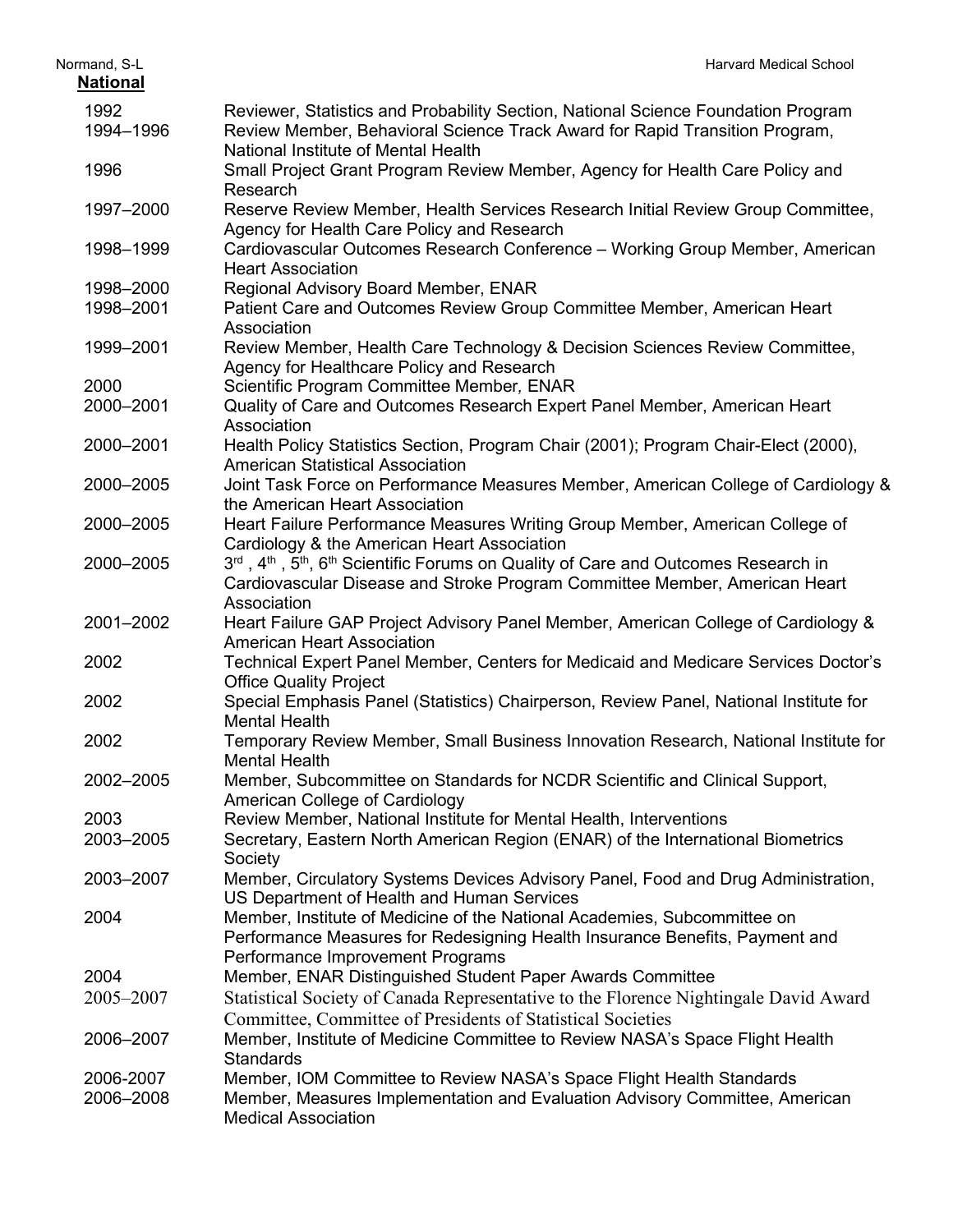| Normand, S-L | <b>Harvard Medical School</b>                                                              |
|--------------|--------------------------------------------------------------------------------------------|
| 2003-2004    | Health Policy Statistics Section Chair (2004) and Chair Elect (2003), American Statistical |
|              | Association                                                                                |
| 2004-2006    | Member, Quality Strategic Directions Committee, Appropriateness Criteria Working           |
|              | Groups, American College of Cardiology                                                     |
| 2006-2009    | Member, AcademyHealth Methods Council                                                      |
| 2006-2007    | Member, Agency for Healthcare Research and Quality (AHRQ) Quality Indicators               |
|              | Workgroup on Risk Adjustment Approaches to Administrative Data                             |
| 2006-2007    | Member, IOM Committee to Review NASA's Space Flight Health Standards                       |
| 2006-2012    | Member, IOM Committee to Aerospace Medicine and the Medicine of Extreme                    |
|              | Environments                                                                               |
| 2006-2012    | Member, Institute of Medicine of the National Academies, Committee of Aerospace            |
|              | Medicine and the Medicine of Extreme Environments                                          |
| 2007         | Review Member, Special Emphasis Panel ITMA, National Institute of Mental Health            |
| 2007-2008    | Statistical Leader, FDA-DCRI Cardiac Safety Critical Path Initiative: Drug Eluting Stent   |
|              | Thrombosis and Dual Anti-Platelet Therapy Group.                                           |
| 2007-2008    | Member, AHA Evaluation of Novel Markers of Cardiovascular Risk and Subclinical             |
|              | <b>Atherosclerosis Writing Group</b>                                                       |
| 2007-2009    | Steering Committee Member, Registry of Angioplasty Registries (ROAR), National             |
|              | Heart, Lung, and Blood Institute                                                           |
| 2007-2009    | Consultant, Circulatory Systems Devices Advisory Panel, Food and Drug Administration,      |
|              | US Department of Health and Human Services                                                 |
| 2007-2010    | Member, Board of Advisors for the NCHS/AcademyHealth Policy Fellowship                     |
| 2008         | Review Member, Special Emphasis Panel ITMA, National Institute of Mental Health            |
| 2008         | Member, ACC/AHA Quality in Technology Working Group                                        |
| 2008         | Member, ACC/AHA Performance Measurement Methodology Update Committee                       |
| 2008         | Member, ACC/AHA Guidelines Methodology Review Workgroup                                    |
| 2009         | Review Member, Special Emphasis Panel, ZMH1 ERB-N, National Institute of Mental            |
|              | Health                                                                                     |
| $2009 -$     | Advisory Committee Member, Dual Antiplatelet Therapy (DAPT) Study                          |
| $2009 -$     | Executive Operations Committee Member, Dual Antiplatelet Therapy (DAPT) Study              |
| 2009-2010    | Member, IOM Committee on Future Directions for the National Healthcare Quality and         |
|              | <b>Disparities Reports</b>                                                                 |
| 2010-2011    | Member, IOM Committee on a National Surveillance System for Cardiovascular and             |
|              | <b>Select Chronic Diseases</b>                                                             |
| 2010-2012    | Member, Medicare Evidence Development and Coverage Advisory Committee                      |
| 2011-2012    | Vice Chair, Methodology Committee, Patient-Centered Outcomes Research Institute            |
| 2012-2015    | Board Member, Frontier Science and Technology Research Foundation, Inc.                    |
| 2012-2015    | Scientific Advisory Board Member, Institute of Clinical Evaluative Sciences, Toronto,      |
|              | Canada                                                                                     |
| 2012-2016    | Member, Committee on Applied and Theoretical Statistics, National Academy of               |
|              | <b>Sciences</b>                                                                            |
| 2016-2017    | Co-Chair, Panel on the Review of the Compliance, Safety, Accountability Program of the     |
|              | Federal Motor Carrier Safety Administration, Committee on National Statistics              |
| $2016 -$     | Member, National Academies of Sciences, Engineering, and Medicine, The Intelligence        |
|              | Science and Technology Experts Group (ISTEG)                                               |
| 2017-2020    | Member, Fisher Lecture Selection Committee, Committee of Presidents of Statistical         |
|              | Societies (COPSS)                                                                          |
| 2018-2019    | Chair, Fisher Award Committee, Committee of Presidents of Statistical Societies            |
| $2018 -$     | Co-Chair, Standing Committee on the Federal Motor Carrier Safety Administration's          |
|              | Correlation Study, Committee on National Statistics, National Academies                    |
| 2018-2020    | Chair, Methods Subcommittee, National Evaluation System for health Technology              |
|              | Coordinating Center (NESTcc)                                                               |
|              |                                                                                            |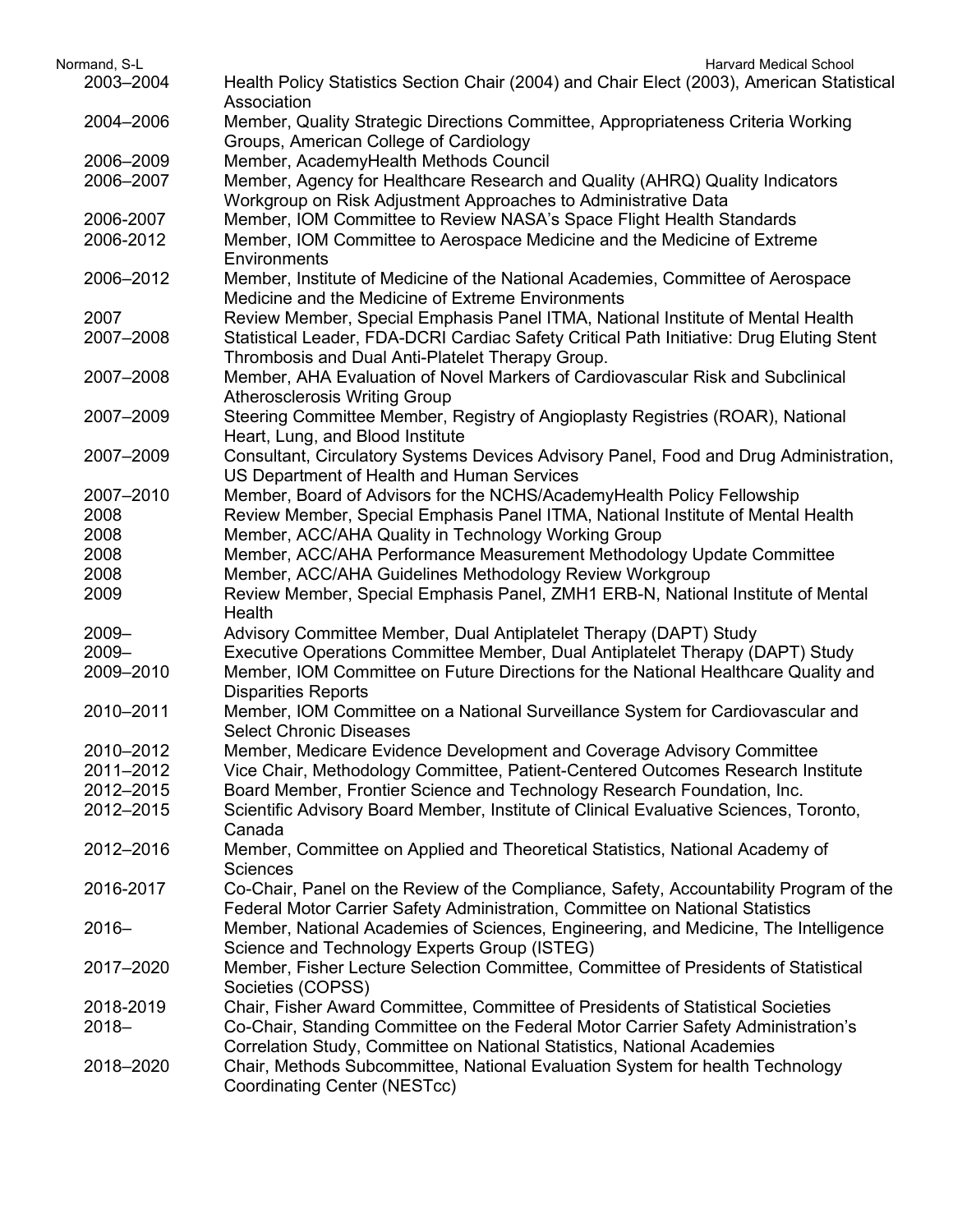### **International**

2013-2016 Member, Executive Board, International Biometrics Society 2019-2020 Member, Steering Committee, LIGHT trial and LIGHT-ACD trial, Yale-CORE China **Project** 

### **Professional Societies**

- 1987– Statistical Society of Canada
- 1987– Royal Statistical Society
- 1990 International Biometric Society
- 1990– Institute of Mathematical Statistics
- 1990– American Statistical Association
- 1992– Association for Health Services Research (Now AcademyHealth)
- 1997– International Society for Clinical Biostatistics
- 1999– Society for Clinical Trials
- 2000– American Public Health Association
- American College of Cardiology
- 2007– Society of Thoracic Surgeons
- 2007– American Heart Association
- 2011– International Society for Pharmacoeconomics and Outcomes Research
- 2021– Society for Causal Inference

### **Community Service Related to Professional Work**

- 1985–1990 Junior Statistical Consultant, Clinical Research Support Unit, Department of Preventive Medicine & Biostatistics, University of Toronto 1993–2001 JSM Session Organizer, American Statistical Association (IRT Modeling: Applications to Health Policy (2001); Statistical Methods for Profiling Medical Providers (1999); Modern Methods for Incorporating Uncertainty in Health Policy Analyses (1997); Statistical Methods in Mental Health Services Research (1995); Bayesian Methods in Health Services Research (1993) 1995–2003 Scientific Program Committee Member, International Conference on Health Policy Research (Bi-annual Meeting), Health Policy Statistics Section, American Statistical Association 1996, 2000 ENAR Session Organizer (Design & Analysis of Medical Device Trials: Regulatory, Industry, Statistical, and Clinical Perspectives (2000); Statistical Methods for Measuring, Assessing, and Modeling Compliance (1996) 2001 External Examiner, University of Toronto, School of Graduate Studies, Multiple
- Imputation of Missing Data in Clinical Trials (Biostatistics).

## **Editorial Boards**

### **Board Member**

| 1998-2005<br>2000 | <b>Editorial Board Member</b><br><b>Guest Editor</b> | Health Services and Outcomes Research Methodology<br>Special Issue of Health Services and Outcomes<br><b>Research Methodology</b> |
|-------------------|------------------------------------------------------|-----------------------------------------------------------------------------------------------------------------------------------|
| 2002-2004         | Member                                               | <b>Medical Decision Making</b>                                                                                                    |
| 2006-2009         | <b>Associate Editor</b>                              | Health Services and Outcomes Research Methodology                                                                                 |
| 2006-2008         | <b>Associate Editor</b>                              | <b>Biometrics</b>                                                                                                                 |
| 2007-2008         | <b>Methods Editor</b>                                | <b>Psychiatric Services</b>                                                                                                       |
| 2007-2009         | <b>Associate Editor</b>                              | <b>Statistics in Medicine</b>                                                                                                     |
| 2008-2016         | <b>Associate Editor</b>                              | <b>Circulation: Cardiovascular Quality and Outcomes</b>                                                                           |
| $2015 -$          | <b>Statistical Editor</b>                            | New England Journal of Medicine                                                                                                   |
| $2021 -$          | <b>Statistical Editor</b>                            | <b>NEJM Evidence</b>                                                                                                              |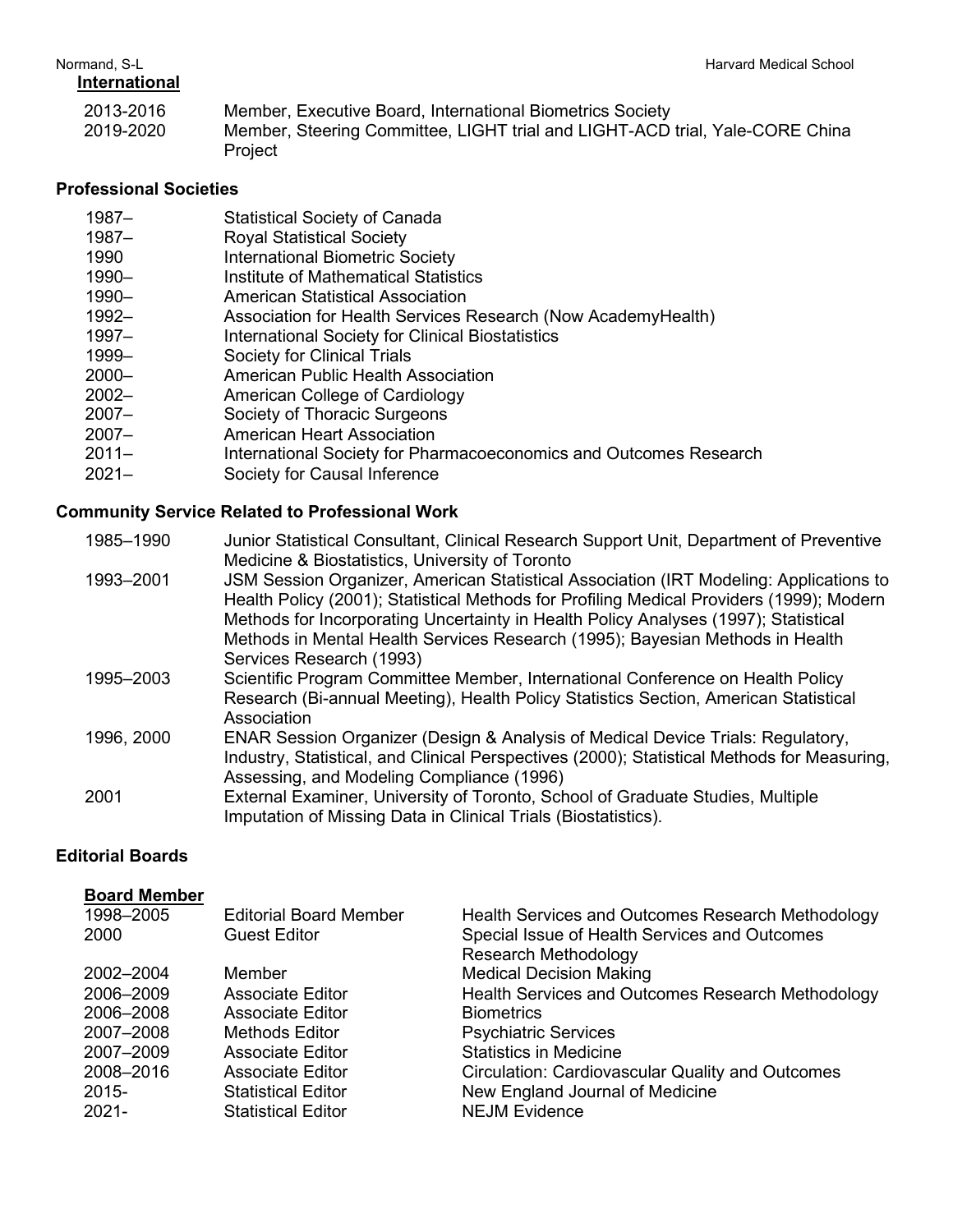### **Ad-Hoc Reviewer**

American Journal of Public Health Annals of Internal Medicine Archives of General Psychiatry Bayesian Statistics 4 & 5 **Biometrics** Canadian Medical Association Journal Cardiac Failure **Circulation** Communication in Statistics: Theory & Methods Health Risk Analysis Health Services Research International Journal for Quality in Health Care Joint Commission Journal of Quality Improvement Journal of Clinical Outcomes Management Journal d'Economie Medicale (France)

Normand, S-L

Journal of Health Economics Journal of Multivariate Analysis Journal of the American Academy of Child & Adolescent Psychiatry Journal of the American Medical Association Journal of the American Statistical Association Journal of the Royal Statistical Society Life Time Data Analysis Medical Care Milbank Quarterly New England Journal of Medicine **Science** Sociological Methods and Research Statistical Science Statistics in Medicine Annals of Applied Statistics

### **Awards and Honors**

| 1984      | University Gold Medal in Mathematical Statistics, University of Western Ontario,<br>London, Ontario CANADA                                                            |
|-----------|-----------------------------------------------------------------------------------------------------------------------------------------------------------------------|
| 1984      | Entrance Scholarship, Faculty of Graduate Studies, University of Western Ontario,<br>London, Ontario CANADA                                                           |
| 1985      | Special University Scholarship, Faculty of Graduate Studies, University of Western<br>Ontario, London, Ontario CANADA                                                 |
| 1985-1989 | Ontario Graduate Scholarship, University of Toronto, CANADA                                                                                                           |
| 1988      | Life Sciences Committee Scholarship in Cancer Research, University of Toronto,<br>Toronto, Ontario CANADA                                                             |
| 1989      | Life Sciences Graduate Degree Completion Scholarship, University of Toronto,<br>Toronto, Ontario CANADA                                                               |
| 1991      | National Science Foundation: Young Researcher Award, Support for the 4 <sup>th</sup><br>Valencia International Meeting on Bayesian Statistics USA                     |
| 2002      | Elected Fellow, American College of Cardiology                                                                                                                        |
| 2002      | Elected Fellow, American Statistical Association for "influential application of<br>Bayesian methodology to health policy problems, for leadership in the new area of |
|           | health policy statistics, and for promoting and communicating statistical methods                                                                                     |
|           | and assessments of the quality of cardiovascular disease and mental illness."                                                                                         |
| 2005      | Excellence in Mental Health Policy and Economics Research Award, Best Paper,<br>Journal of Mental Health Policy and Economics                                         |
| 2005      | Canadian Institute of Health Research Institute of Aging Age Plus Award,<br>Excellence in Research on Aging for British Medical Journal article "Atypical             |
|           | antipsychotic drugs and risk of ischemic stroke: population based retrospective                                                                                       |
|           | cohort study", BMJ 2005, 330(7489):445-450.                                                                                                                           |
| 2007      | Finalist, 2007 NIH Director's Pioneer Award "Rethinking evidence for medical<br>therapies."                                                                           |
| 2007      | Elected Associate, Society of Thoracic Surgeons                                                                                                                       |
| 2009      | Elected Fellow, American Heart Association                                                                                                                            |
| 2009      | Outstanding Publication Award, American Association of Cardiovascular and                                                                                             |
|           | Pulmonary Rehabilitation. Suaya JA, Stason WB, Ades PA, Normand S-LT,                                                                                                 |
|           | Shepard DS. "Cardiac rehabilitation and survival in older coronary patients".                                                                                         |
|           | Journal of the American College of Cardiology, 2009;54:25-33.                                                                                                         |
| 2010      | IBM Faculty Award, nominated by IBM Healthcare Transformation Group                                                                                                   |
| 2011      | Long Term Excellence Award, American Statistical Association, Health Policy                                                                                           |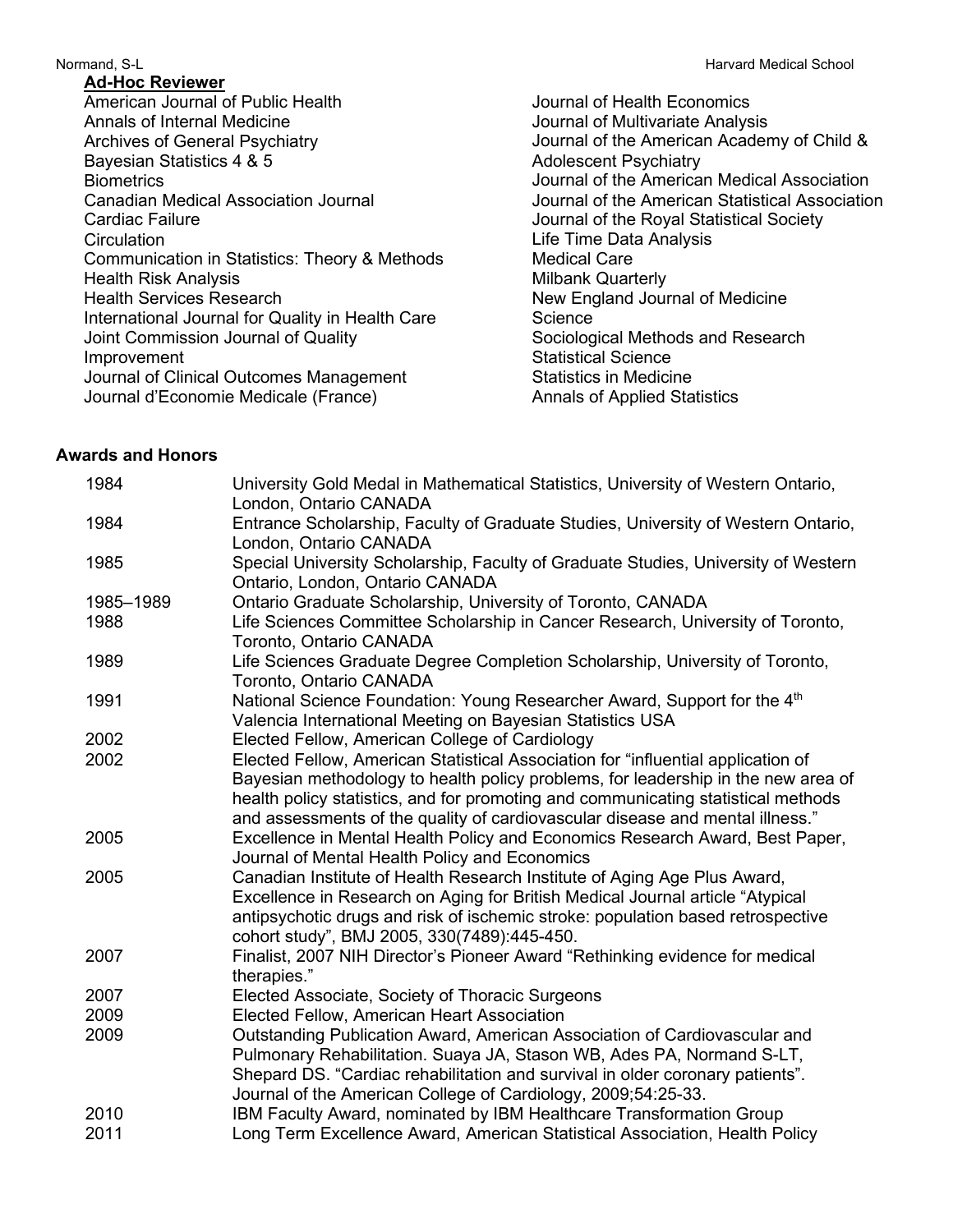Statistics Section 2012 Distinguished Scientist Award, American Heart Association 2012 Distinguished Service Award, International Society for Pharmacoeconomics and Outcomes Research 2013 Elected, Society for Research Synthesis Methodology 2015 L. Adrienne Cupples Award for Excellence in Teaching, Research, and Service in Biostatistics, Boston University 2017 Outstanding Lifetime Achievement Award, Council on Quality of Care and Outcomes Research, American Heart Association 2018 2019 2020 Mosteller Statistician of the Year, American Statistical Association, Boston Chapter Elected Fellow, American Association for the Advancement of Science Article selected for Editor's Choice collection. Mulcahy AW, Normand S-L T, Newcomer J, Colaiaco B, Donohue JM, Lave JR, Keeler E, Sorbero M, Horvitz-Lennon M. "Simulated Effects of Policies to Reduce Diabetes Risk among Adults with Schizophrenia Receiving Antipsychotics". Psychiatric Services. 2017 Dec 1;68(12):1280-1287.

# **RESEARCH, TEACHING, AND CLINICAL CONTRIBUTIONS**

### **Report of Past Funding Information**

| 1990-1994 | AHCPR (PI: McNeil), Co-Investigator/Statistician. The consequences of variation in           |
|-----------|----------------------------------------------------------------------------------------------|
|           | treatment for acute MI.                                                                      |
| 1992-1993 | AHCPR (PI: McNeil), Co-Investigator/Statistician. The consequences of variation in           |
|           | treatment for acute MI.                                                                      |
| 1992-1994 | AHCPR (PI: Epstein), Co-Investigator/Senior Statistician. Do re-admissions matter?           |
| 1992-1995 | VHA - Institutional Participation Agreement (PI: McNeil), Co-Investigator/Senior             |
|           | Statistician. The consequences of variation in treatment after AMI in VHA.                   |
| 1992-1995 | AHCPR (PI: Morris), Co-Investigator. Hierarchical statistical modeling in health policy      |
|           | research.                                                                                    |
| 1993-1994 | HCFA (PI: McNeil): subcontract to Duke Medical School, Co-Investigator/Senior                |
|           | Statistician. Analysis of the pilot Cooperative Cardiovascular Project data.                 |
| 1993-1997 | NCI (PI: Normand), Principal Investigator. Hierarchical modeling for assessing breast        |
|           | cancer care.                                                                                 |
| 1994-1999 | AHCPR (PI: McNeil), Co-Investigator/Senior Statistician. Validating guidelines for the       |
|           | care of AMI patients.                                                                        |
| 1995-1997 | VHA - Institutional Participation Agreement (PI: McNeil), Co-Investigator/Senior             |
|           | Statistician. Social factors & cardiac outcomes: A prospective study.                        |
| 1995-1997 | VHA - Institutional Participation Agreement (PI: McNeil), Co-Investigator/Senior             |
|           | Statistician. Appropriateness and necessity of cardiac procedure use after AMI in VHA.       |
| 1995-1998 | NIMH (PI: Dickey), Co-Investigator/Senior Statistician. Regional variation in mental         |
|           | health treatment and cost.                                                                   |
| 1996-1999 | AHCPR (PI: Guadagnoli): subcontract to Boston University, Co-Investigator/Senior             |
|           | Statistician. Adjuvant tamoxifen in old age.                                                 |
| 1996-2001 | SAMHSA (PI: Frank): subcontract to Brandeis University, Co-Investigator/Senior Statistician. |
|           | State substance abuse treatment managed care evaluation program.                             |
| 1996-2001 | U18 HS09487 (PI: McNeil) AHCPR, Co-Investigator/Senior Statistician. Quality of care         |
|           | measures for cardiovascular patients.                                                        |
| 1997-1999 | USQA (PI: McNeil), Co-Investigator/Senior Statistician. Use of cholesterol lowering          |
|           | agents as secondary prevention after acute myocardial infarction.                            |
| 1997-1999 | MacArthur Foundation (PI: Frank), Co-Investigator/Senior Statistician. Determining the       |
|           | value of mental health.                                                                      |
| 1997-2002 | R01 MH54076 (PI: Dickey) NIMH, Co-Investigator/Senior Statistician. Outcomes of              |
|           | Medicaid managed care.                                                                       |
|           |                                                                                              |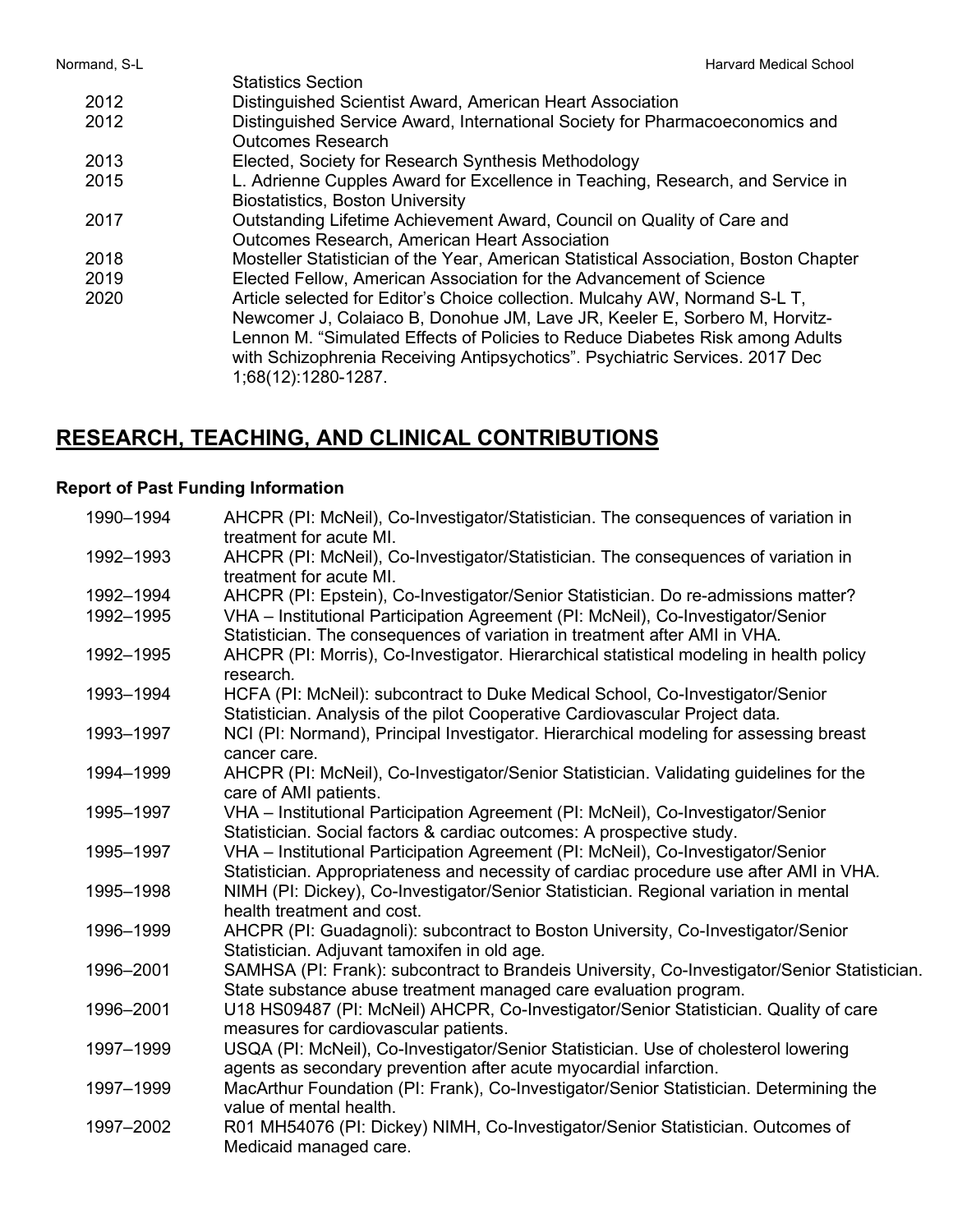| Normand, S-L | <b>Harvard Medical School</b>                                                                                                                                           |
|--------------|-------------------------------------------------------------------------------------------------------------------------------------------------------------------------|
| 1998-2001    | NIMH (PI: Normand), NIMH, subcontract to University of Massachusetts Medical Center:<br>Principal Investigator. Managed care effects on arrest and forensic commitment. |
| 1998-2001    | AHCPR (PI: McNeil), Co-Investigator/Senior Statistician. Financial incentives and care of                                                                               |
|              | chronic cardiac patients.                                                                                                                                               |
| 1998-2001    | AAHP (PI: McNeil), Co-Investigator/Senior Statistician. Financial incentives and care of                                                                                |
|              | chronic cardiac patients.                                                                                                                                               |
| 1998         | MERCK (PI: McNeil), Co-Investigator/Senior Statistician. Understanding the use of                                                                                       |
|              | cholesterol lowering agents after myocardial infarction.                                                                                                                |
| 1998-2000    | NCI (PI: Guadagnoli), Co-Investigator/Senior Statistician. Data sources and patterns of                                                                                 |
|              | care for breast cancer.                                                                                                                                                 |
| 1998-2002    | R01 MH58288 (PI: Normand) NIMH: subcontract to McLean Hospital, Belmont, MA,                                                                                            |
|              | Research: Principal Investigator. Mental illness, co-morbidity, and mortality.                                                                                          |
| 1999-2003    | R01 MH58240 (PI: Normand) NIMH, subcontract to McLean Hospital, Principal                                                                                               |
|              | Investigator. BASIS 32: A Consumer Mental Health Outcome Measure.                                                                                                       |
| 2000-2003    | HHS 100-00-0025 (PI: Frank) DHHS, Co-Investigator/Senior Statistician. Evaluation of                                                                                    |
|              | Parity in the Federal Employees Health Benefits (FEHB) Program.                                                                                                         |
| 2000-2003    | R01 MH620282 (PI: Frank) NIMH, Co-Investigator/Senior Statistician. Price Indexes of                                                                                    |
|              | <b>Mental Health Treatment.</b>                                                                                                                                         |
| 2000-2005    | P01 HS10803 (PI: Newhouse) AHRQ, Co-Investigator/Senior Statistician. Structuring                                                                                       |
|              | Markets and Competition in Health Care.                                                                                                                                 |
| 2001-2004    | R01 MH61434 (PI: Normand) NIMH, Principal Investigator. Modeling Treatment Use &                                                                                        |
|              | <b>Effectiveness in Mental Illness.</b>                                                                                                                                 |
| 2001-2004    | R01 HS11651 (PI: Landon) AHRQ, Co-Investigator/Senior Statistician. MD Group                                                                                            |
|              | Characteristics and Quality of Care for CHD.                                                                                                                            |
| 2002-2003    | (PI: McNeil) MERCK, Co-Principal Investigator. Sample Sizes in Performance                                                                                              |
|              | Measurement.                                                                                                                                                            |
| 2002-2005    | NO1 AA21011 (PI: Colditz) NIAA, Co-Investigator. Estimating Alcohol Attributable                                                                                        |
|              | Fractions of US Morbidity and Mortality Based on Meta-Analyses of Epidemiological                                                                                       |
|              | Studies.                                                                                                                                                                |
| 2002-2017    | 620022A4PRE (PI: Normand) Commonwealth of Massachusetts, Department of Public                                                                                           |
|              | Health, Principal Investigator. Cardiac Surgery Study.                                                                                                                  |
| 2003-2006    | R01 HS13335-01A1 (PI: Epstein) AHRQ, Co-Investigator. The Patterns and Impact of                                                                                        |
|              | Value-Based Purchasing.                                                                                                                                                 |
| 2003-2008    | P20 MD000537 (PI: McGuire) NCMHD, Co-Investigator. Exploratory EXPORT Center:                                                                                           |
|              | <b>Bridging Communities.</b>                                                                                                                                            |
| 2004-2007    | R01 MH54693 (PI: Laird) NIMH, Co-Investigator. Analysis of Multiple Informant Data in                                                                                   |
|              | Psychiatry.                                                                                                                                                             |
| 2004-2007    | R01 MH06972-01 (Frank RG: PI) NIMH, Co-Investigator/Statistician. Economic Impacts                                                                                      |
| 2004-2009    | of New Drugs.<br>P50 DA10233-06A2 (PI: Frank) NIDA, Co-Investigator. The Brandeis/Harvard Center                                                                        |
|              | Study of Managed Care and Drug Abuse Treatment.                                                                                                                         |
| 2005         | (PI: McNeil), Harvard University, Co-Investigator. Programs for Health Systems                                                                                          |
|              | Improvement.                                                                                                                                                            |
| 2005-2007    | R01 HS014774 (PI: Landon) AHRQ, Co-Investigator. Incentive Formularies and the                                                                                          |
|              | Costs and Quality of Care.                                                                                                                                              |
| 2005-2008    | 2-R01 MH061434 (PI: Normand) NIMH. Modeling Treatment Use & Effectiveness in                                                                                            |
|              | <b>Mental Illness</b>                                                                                                                                                   |
| 2005-2010    | P50 MH073469 (PI: McGuire), NIMH/CHA, Co-Investigator, Advanced Center for Latino                                                                                       |
|              | and MH Systems Research.                                                                                                                                                |
| 2006-2010    | R01-LM008142 (PI: Resnic), NLM/BWH, Co-Investigator, A System to Monitor Medical                                                                                        |
|              | Device Safety in Interventional Cardiology.                                                                                                                             |
| 2006-2010    | (PI: Normand/Mauri), Harvard Clinical Research Institute, Principal Investigator. The                                                                                   |
|              | Mass COMM Trial.                                                                                                                                                        |
| 2006-2010    | R01-LM008142 (PI: Resnic), NLM/BWH, Co-Investigator, A System to Monitor Medical                                                                                        |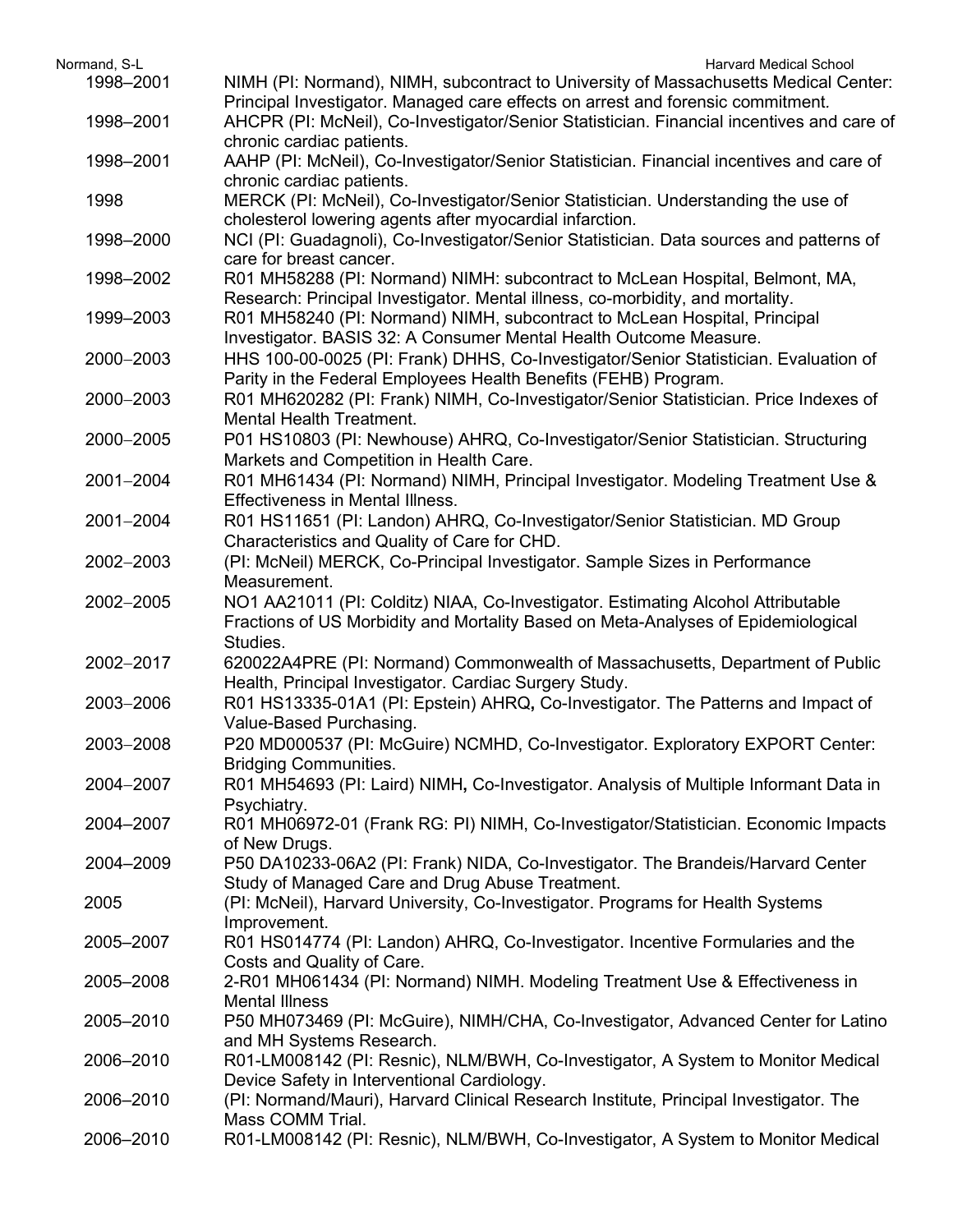|           | Device Safety in Interventional Cardiology.                                              |
|-----------|------------------------------------------------------------------------------------------|
| 2008-2012 | 2-R01-MH54693 (PI: Normand), NIMH. Analysis of Multiple Informant Data in                |
|           | Psychiatry.                                                                              |
| 2008-2011 | R01-MH081819 (PI: Frank), NIMH, Co-Investigator, Mental Health Spending and Quality      |
|           | of Care.                                                                                 |
| 2008-2012 | R01-MH080797 (PI: Huskamp), NIMH, Co-Investigator, Effects of Mental Health Parity       |
|           | on High-Cost and Severely III Individuals.                                               |
| 2009-2010 |                                                                                          |
|           | (PI: Normand), Division of Health Care Finance and Policy, Massachusetts Department      |
|           | of Public Health, Hospital-Wide Mortality Measurement Evaluation.                        |
| 2009-2010 | IPA (PI: Normand), Center for Devices and Radiographic Devices, Food and Drug            |
|           | Administration, Development of Statistical Surveillance Techniques for Hip Arthroplasty. |
| 2009-2013 | R01-HL101996 (PI: Reede, Joan), NHLBI, Co-Investigator, Factors that Promote and         |
|           | Support Careers of Women of Color in Academic Medicine.                                  |
| 2009-2012 | 5R01-NR010727 (PI:Termkin-Greener), NNR, Co-Investigator, End-of-Life Quality of         |
|           | Care in Nursing Homes.                                                                   |
| 2010-2012 | 1074629 (PI: Normand), DHHS/FDA, Innovative Methods for Evidence Synthesis for           |
|           | <b>Medical Devices.</b>                                                                  |
| 2010-2013 | R01-MH087488 (PI: Horvitz-Lennon/Normand), NIMH, An In-Depth Investigation of            |
|           | Racial & Ethnic Disparities in Schizophrenia Care.                                       |
| 2010-2013 | 1RC4 MH092717-01 (PI: O'Malley), NIMH, Accounting for Confounding Bias and               |
|           | Heterogeneity in Comparative Effectiveness.                                              |
| 2011-2014 | HHSF223201110172C (PI: Normand), Chickasaw Nation Industries (CNI)/Food & Drug           |
|           | Administration, The Medical Device Epidemiology Network (MDEpiNET) Methodology           |
|           | Center.                                                                                  |
| 2011-2016 | R01MH094290 (PI: McGuire), NIMH, Mental Health Coverage in Health Care Reform.           |
| 2012-2016 | R01MH093359 (PI: Huskamp/Donohue), NIMH, Influences on Psychiatric Prescribing of        |
|           | Antipsychotics.                                                                          |
| 2012-2018 | U01FD004493 (PI: Normand), FDA, The MDEPINET Medical Counter Measure Study.              |
| 2013-2015 | Harvard Medical School/Portugal (PI: Normand), Comparative analysis and diagnostic       |
|           | treatment procedures provided to coronary artery disease patients: a critical evaluation |
|           | study between the US and Portuguese health care systems.                                 |
| 2013-2015 | R21HD076442 (PI: Chien/Newhouse), NICHD, Improving Pediatric Risk Adjustment             |
|           | Algorithms.                                                                              |
| 2013-2018 | R01HL118314 (PI: Charytan/Normand), B&W/NIDDK, Optimizing Revascularization of           |
|           |                                                                                          |
|           | Coronary Artery Disease in Chronic Kidney Disease.                                       |
| 2014-2018 | R01CA181360 (PI: Haneuse), NIH/NCI, Clustered semi-competing risks analysis in           |
|           | quality of end-of-life care studies.                                                     |
| 2013-2019 | U01MH103018 (PI: Normand/Huskamp). Technology Diffusion Pathways                         |
| 2015-2019 | R01GM111339 (PI: Normand). Bayesian Methods for Comparative Effectiveness                |
|           | Research Using Observational Data.                                                       |
| 2015-2019 | U01FD005478 (PI: Normand/Sedrakyan). Creating National Surveillance Infrastructure       |
|           | for Priority Medical Devices.                                                            |
| 2015-2020 | P30DA035772 (PI: Horgan/Busch). Center to Improve System Performance of Drug             |
|           | Abuse Treatment.                                                                         |
| 2016-2021 | R01MH106682 (PI: Normand/Horvitz-Lennon). Improving Value of Publicly Funded             |
|           | <b>Mental Health Care.</b>                                                               |
| 2018-2020 | The Society of Thoracic Surgeons (PI: Normand). STS Congenital Heart Surgery             |
|           | Database.                                                                                |
|           |                                                                                          |

## **Report of Current Research Activities**

2017-2021 1R01MD012428-01 (PI: Normand/Horvitz-Lennon). *Improving Minority Health by Monitoring Medicaid Quality, Disparities and Value*. We propose a program of research that seeks to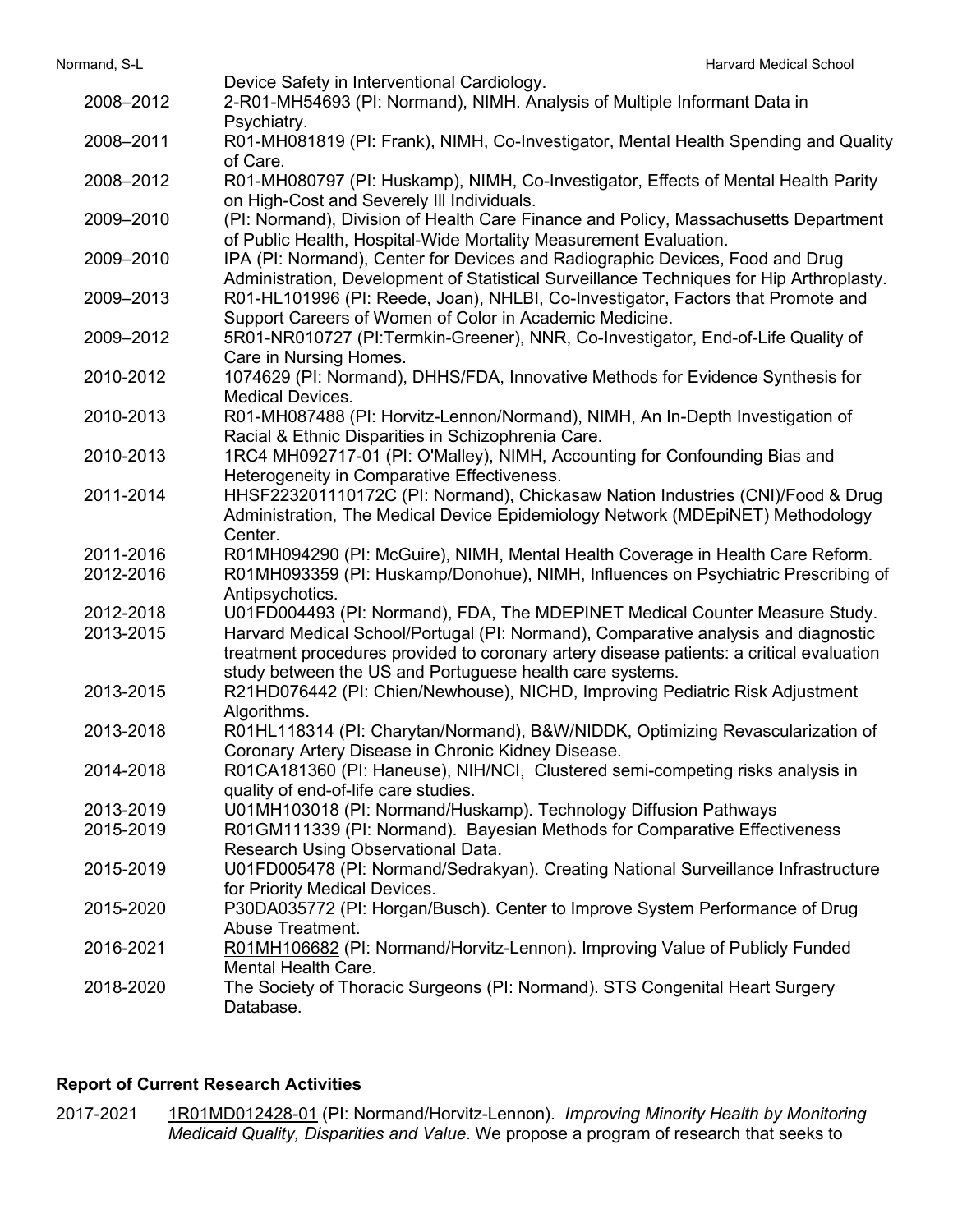Normand, S-L **Normand, S-L** Harvard Medical School and The School and The School and The School and The School and The School and The School and The School and The School and The School and The School and The School and Th

reduce health disparities and improve the health of minority populations served in publicly funded settings through measurement of quality disparities and other critical domains of Medicaid-financed care delivered to adults with schizophrenia. Our ultimate goal is to enable evidence-based policymaking by developing a user-friendly interactive tool to monitor quality, quality disparities, costs, and value, and determine cost of eliminating quality disparities.

- 2019-2023 1R01MH122199 (PI: Cook/Normand) *Medicaid Value Based Payment Models and Healthcare Equity for Adults with Serious Mental Illnesses*. This project will assess the impact of valuebased payment models on the equity of care for racial/ethnic minority Medicaid beneficiaries with severe mental illness in Oregon and in New York state. Access (via new outpatient visit rates and time to second visit), quality (via the Medicaid Adult Core Set), effectiveness (via medication discontinuation rates, readmission rates, and mortality rates), and costs of health care will be examined to identify racial/ethnic differences.
- 2019-2023 5R01AG062282 (PI: Hsu/Newhouse) *Alzheimer's Disease and Related Dementia (ADRD) Care within the Medicare Program*. The current project will use a novel dataset that contains individual-level linkages between three data sources: 1) Medicare claims from Parts A, B, and D; 2) EHR data from a large health system; and 3) a dementia research registry. The project also will use national traditional fee-for-service Medicare (TM) data and a P01-developed instrument on MedicareAdvantage (MA) benchmarks to assess spillover effects within TM. We will: 1) validate algorithms using claims data for identifying beneficiaries with ADRD of varying stages or levels of severity, combined with a gold-standard definition based on EHR chart reviews; 2) assess the impact of MA penetration (using an instrumental variable based on changes in MA benchmarks) on guideline concordant or discordant testing; and 3) assess the impact of MA penetration on guideline concordant or discordant treatments.2020-2021 1R01 MD012428 (PI: Normand/Horvitz-Lennon) *Improving Minority Health by Monitoring Medicaid Quality, Disparities and Value- Admin Supplement*. The supplemental study proposes to examine the impact of the current SARS-CoV-2 outbreak on access to treatments and outcomes for persons with schizophrenia in New York; to quantify racial disparities in treatment access and outcomes; and, using a survey conducted by New York, to characterize the outbreak's effects on the healthcare workforce treating these patients.
- 2020-2022 ME-2019C1-16172 (PI: Zubizarreta). *Towards a New Generation of Matching Methods for Comparative Effectiveness Research*. The overarching goal of this project is to develop a new generation of matching methods for comparative effectiveness research (CER) with big, complex, and rich observational data sets. We will evaluate the performance of the new methods both in simulated and in empirical data sets.2020-2022 R01AG062282 (PI: Hsu/Newhouse) *Alzheimer's Disease and Related Dementia Care within the Medicare Program, Supplement: COVID-19, Hospitals, and Vulnerable Populations.* This supplement examines the impact of the COVID-19 outbreak on non-COVID acute, time-sensitive conditions, e.g., strokes and myocardial infarctions, among Medicare beneficiaries with and without dementia.
- 2021-2022 Quantum Black (McKinsey) (PI: Normand). *Causal Inference for Multi-Valued Treatments.*  Large observational databases from usual care settings can be used to expand the evidence on the effectiveness and safety of frequently used drugs in patients with chronic illnesses requiring long-term treatments. However, comparative assessments are not straightforward in chronic illness populations such as people with SMI because: there are *multiple competing antipsychotic drugs* (hereafter, multi-valued treatments); variable daily dose and duration of treatment yield *multiple combinations of dose and duration* (hereafter, intensities of exposure); only a few daily dose values have been studied with randomized designs and we are not aware of randomized studies of variable drug intensities. Approaches for causal dose-response curve inference for a single drug exist as do approaches for multi-valued treatments. We are unaware of approaches to causal inference for variable intensities of exposure among multi-valued treatments. Capitalizing on advances in causal inference, high-dimensional inference, and computational optimization algorithms, we propose to develop methodology to enable causal inference in such settings as well as to develop opensource software.
- 2021-2024 P50MH126283 (Cook/Normand): *ALACRITY for Early Screening and Treatment of High Risk Youth (E-SToRY)*. This proposal establishes an Early Screening and Treatment of at-Risk Youth to identify interventions that close the wide mental health care access and quality gaps among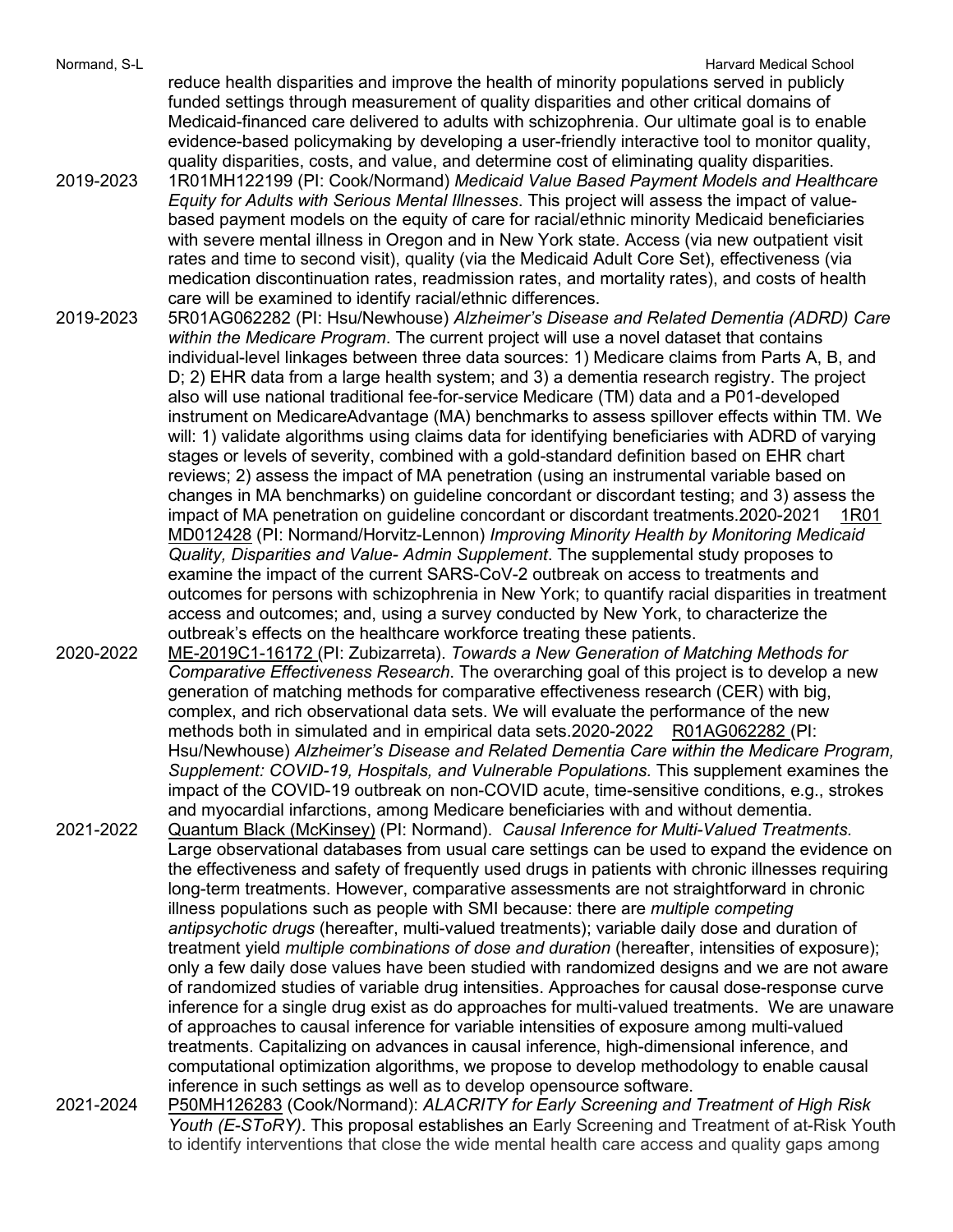### Normand, S-L **Normand, S-L** Harvard Medical School and The School and The School and The School and The School and The School and The School and The School and The School and The School and The School and The School and Th

youth of color, leveraging a unique research/services partnership to: a) reach individuals in their diverse communities through a strong web of community-based connections, b) collect real-time psychopathology risk information via system-wide adaptive symptom monitoring (CAT-MH), electronic health records (EHR), insurance claims, and social determinants of health (SDOH) data; and c) command and control the rollout and testing of measurement-based care designed to reduce access and quality disparities across a network of hospital- and school-based clinics. An administrative core collaborating across research and clinical departments will oversee pilot studies, training, and promotes meaningful community participation; A methods core will leverage adaptive psychopathology and SDOH screeners to implement rigorous randomized controlled trials (RCTs), and big data analytics to reduce disparities; and Three research projects will focus on the identification, early treatment, and disparities reduction among racially, ethnically, and linguistically diverse youth at high risk for mental illness and suicide.

### **Report of Teaching**

### **Local Contributions**

| 1995            | Statistical Issues in Assessing Diagnostic Accuracy with Applications in Psychiatric<br>Epidemiology (BIO300), Department of Biostatistics, HSPH, Course Developer and<br>Instructor, 1 Student, Prep Time=1 hr/wk, Contact Time=2 hrs/wk. |
|-----------------|--------------------------------------------------------------------------------------------------------------------------------------------------------------------------------------------------------------------------------------------|
| 1995            | Sources of Biases in Estimating Diagnostic Accuracy (BIO300), Department of<br>Biostatistics, HSPH, Course Developer and Instructor, 1 Student, Preparation Time=1<br>hr/wk, Contact Time=2 hrs/wk.                                        |
| 1995-1998       | Bayesian Methodology Working Group, Department of Biostatistics, HSPH, Seminar<br>Coordinator, 10 Students, Preparation Time=0.5 hrs/wk, Contact Time=1 hr/wk.                                                                             |
| 1996            | Statistical Methods for Health Care Utilization Data (BIO300), Department of<br>Biostatistics, HSPH, Course Developer and Instructor, 1 Student, Preparation Time=0.1<br>hr/wk, Contact Time=2 hr/wk.                                      |
| 1997            | Psychiatric Epidemiology, Department of Epidemiology and Department of Biostatistics,<br>HSPH, Participant in Training Program, 3-8 Students, Preparation Time=0.5 hrs/wk,<br>Contact Time=0.5 hrs/wk.                                     |
| 1997-1998       | Statistical Methods for Psychiatry (BIO269), Department of Biostatistics, Harvard School<br>of Public Health, Course Developer and Instructor, 7 Students, Preparation Time=0.5<br>hrs/wk, Contact Time=4 hrs/wk.                          |
| 1997-2002       | Core Seminar in Health Policy (HCP597), Harvard University (Harvard Medical School,<br>Kennedy School of Government, Harvard School of Public Health), Guest Lecturer, 20<br>Students.                                                     |
| 1998-1999       | Statistical Outreach (BIO270), Course Developer and Instructor (with LJ Wei and M<br>Zelen), 6 Students, Preparation Time=5 hrs/wk, Contact Time=2 hrs/wk.                                                                                 |
| 1998-2001       | Multiple Regression Analysis for Health Policy and Management (BIO225c), Department<br>of Biostatistics, HSPH, Course Developer and Instructor, 25 Students, Preparation<br>Time=1 hr/wk, Contact Time=4 hrs/ wk.                          |
| 2000-2006       | Fundamental Methods of Clinical Trials, Scholars in Clinical Science Program, HMS,<br>Guest Lecturer, 10 Students.                                                                                                                         |
| 2001-2003       | Bayesian Methodology in Biostatistics (BIO249ab), Course Developer & Instructor, 15<br>Students, Preparation Time = 3 hr/wk, Contact Time = 5 hrs/wk.                                                                                      |
| 2004, 2008-2019 | Epidemiology 219: Guest lecturer on "Item Response Theory Models", 20 Students,<br>Preparation Time = 4 hrs, Contact Time = 2.0 hrs.                                                                                                       |
|                 |                                                                                                                                                                                                                                            |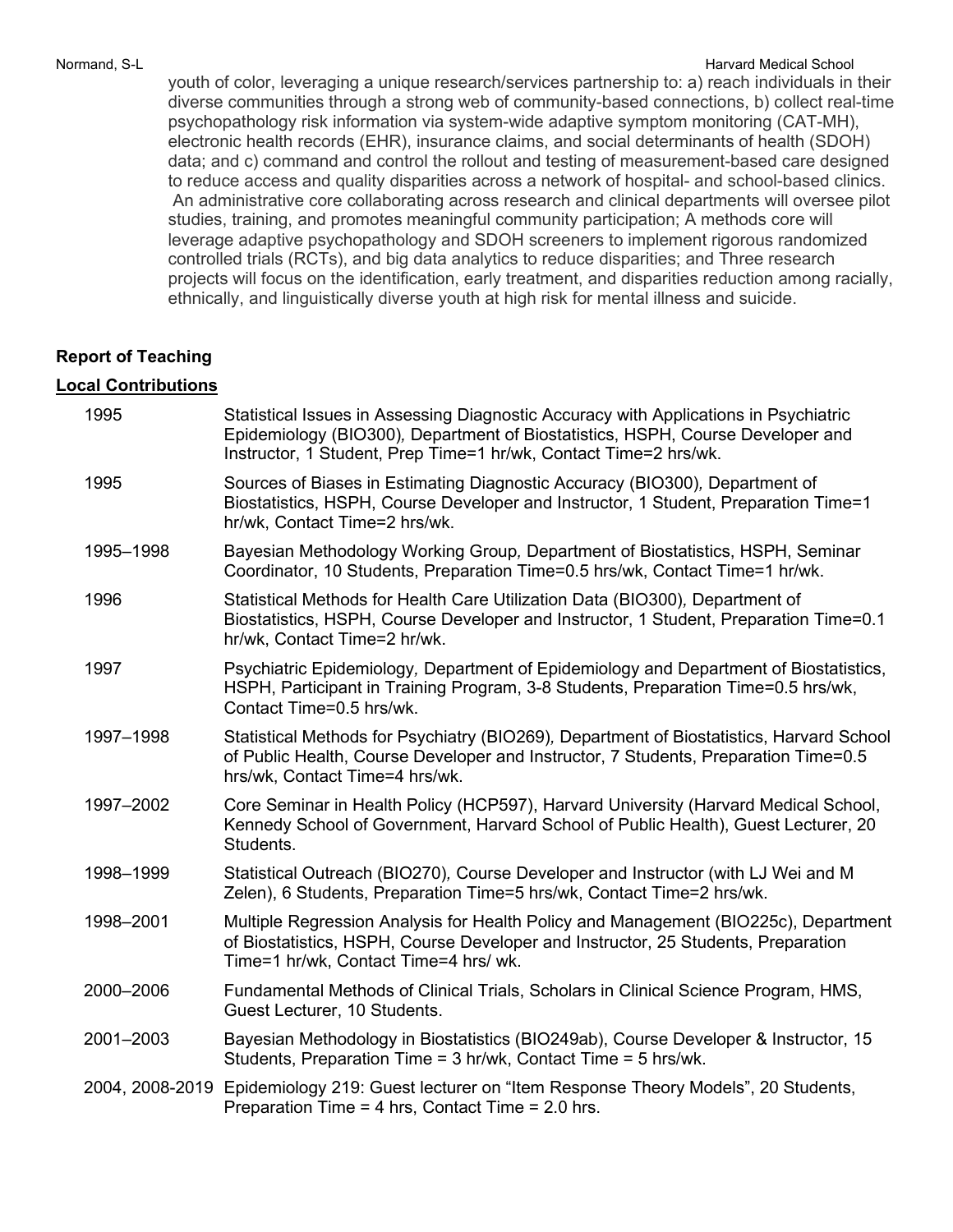| Normand, S-L | <b>Harvard Medical School</b>                                                                                                                                                                               |
|--------------|-------------------------------------------------------------------------------------------------------------------------------------------------------------------------------------------------------------|
| 2008, 2009   | Health Care Policy 750: Course Discussion Leader on "Drug/Device Policy<br>Regulation,"12 Students, Preparation Time = 2 hours, Contact Time = 1 hour.                                                      |
| 2010         | Review of Statistical Approaches to the Analysis of Composite Endpoints (BIO300),<br>Preparation Time = 5 hours, Contact Time = 1 hr/wk.                                                                    |
| 2013, 2012   | Introduction to Clinical Investigation: Database Research, Harvard Catalyst, Course<br>Developer and Instructor, 100 Students, Preparation Time = 1 hour, Contact Time = 1.5<br>hours. May and October.     |
| 2014         | Topics in Medical Device Comparative Effectiveness Research, Epidemiology (EPI521),<br>Guest Lecturer, 15 Students, Prep Time=3.0 hours, Contact Time=2.0 hours                                             |
| 2014-2015    | Panel Discussion on FDA Advisory Committees, Biostatistics, Guest Panelist (BIO523),<br>10 Students, Prep Time=1.0 hours, Contact Time=2.0 hours                                                            |
| 2016         | Biostatistics 228: Guest lecturer on "Assessing Quality and Equity in Health Care", 10<br>Students, Prep Time=1.0 hours, Contact Time=2.0 hours                                                             |
| 2017         | Harvard Catalyst Biostatistics Symposium: p-values, hypothesis testing and<br>reproducibility, "Generating Evidence for Comparative Effectiveness Research", Prep<br>Time=2.0 hours, Contact Time=1.0 hours |
| 2017         | Biostatistics-Biomedical Informatics Big Data Seminar (B3D), "Data, Statistics, and<br>Inference", Prep Time=2.0 hours, Contact Time=1.0 hours                                                              |
| 2017         | Biostatistics 228: Guest lecturer on "Bayesian Approaches to Assessing Hospital Quality<br>of Care", 10 Students, Prep Time=1.0 hours, Contact Time=2.0 hours                                               |
| 2018         | Harvard Data Science Initiative, 45/45 Seminar: Guest lecturer on "Approaches to<br>Measuring the Value of Publicly-Funded Mental Healthcare", 20 Students, Prep<br>Time=1.0 hours, Contact Time=1.5 hours  |
| 2019         | Harvard Data Science Initiative, Guest Panelist: "Representation in Academia", Prep<br>Time: 1.0 hour, Contact Time=2.0 hours                                                                               |
| 2020         | Harvard Data Science Initiative, Corporate Members Summit: Guest speaker on "Data<br>Science in Health Care Policy and Public Health", 25 participants, Prep Time=1.0 hours,<br>Contact Time=1 hour         |
| 2021         | Biostatistics 228: Guest lecturer on "Bayesian approaches in healthcare research", 10<br>Students, Prep Time=1.0 hours, Contact Time=2.0 hours                                                              |
|              |                                                                                                                                                                                                             |

## **Graduate and Postdoctoral Students; K-Award Mentees**

| Mark Glickman     | Postdoctoral Fellow in Statistics, July 1993 - Jan 1995. Currently Senior Lecturer on<br>Statistics, Harvard University, and Senior Statistician, Center for Healthcare<br>Organization and Implementation Research, Boston, MA.                                                                                                 |
|-------------------|----------------------------------------------------------------------------------------------------------------------------------------------------------------------------------------------------------------------------------------------------------------------------------------------------------------------------------|
| Chuanhai Liu      | Postdoctoral Fellow in Statistics, Jan 1995 – May 1995. Currently Professor,<br>Department of Statistics, Purdue University, West Lafayette, IN.                                                                                                                                                                                 |
| MaryBeth Landrum  | Postdoctoral Fellow in Biostatistics, Sep 1995 – June 1998. Currently Professor,<br>Department of Health Care Policy, Harvard Medical School, Boston, MA.                                                                                                                                                                        |
| Kelly H. Zou      | Postdoctoral Fellow in Statistics, Dec 1997 – June 1999. Currently Senior Director,<br>Real World Data & Analytics (RWDnA), Global Health and Value, Pfizer, New York,<br>NY.                                                                                                                                                    |
| Nandini Dendukuri | Postdoctoral Fellow in Biostatistics, Jan 1999 – May 2000. Currently Biostatistician,<br>St. Mary's Hospital, and Adjunct Assistant Professor, Department of Epidemiology<br>and Biostatistics, and Director, Technology Assessment Unit of the McGill University<br>Health Centre, McGill University, Montreal, Quebec, CANADA. |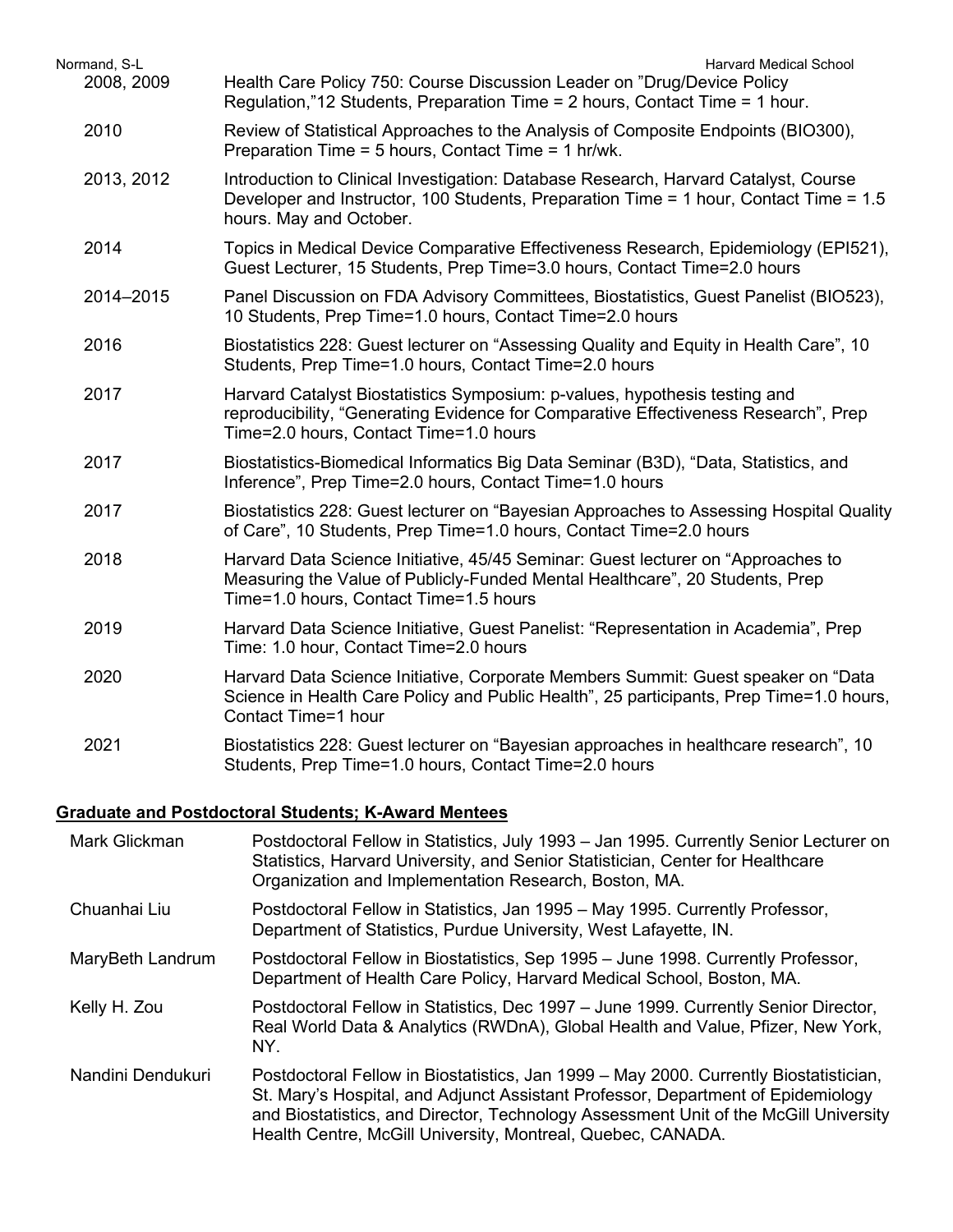| Normand, S-L               | <b>Harvard Medical School</b>                                                                                                                                                                                                                                                                                                                                                                    |
|----------------------------|--------------------------------------------------------------------------------------------------------------------------------------------------------------------------------------------------------------------------------------------------------------------------------------------------------------------------------------------------------------------------------------------------|
| Jeffrey Jonkman            | Postdoctoral Fellow in Statistics, Aug 1998 - July 2000. Currently Associate<br>Professor of Mathematics and Statistics, Grinnell College, Grinnel, IA.                                                                                                                                                                                                                                          |
| James O'Malley             | Postdoctoral Fellow in Statistics, Sept 1999 - Aug 2001. Currently Professor,<br>Department of Biomedical Data Science, Geisel School of Medicine, Dartmouth<br>College, Lebanon, NH.                                                                                                                                                                                                            |
| <b>Edmond Shenassa</b>     | Graduate Student, 1996 - 2000. Thesis Committee Member, Epidemiology ScD,<br>Harvard School of Public Health. Currently Associate Professor, Maternal and Child<br>Health Program, and Department of Epidemiology and Biostatistics, School of Public<br>Health, University of Maryland, College Park, MD.                                                                                       |
| Susan Bronskill            | Graduate Student, 1997 - 2001. Thesis Co-Principal Advisor, Statistics & Evaluation<br>Track, Health Policy PhD, Harvard University. Currently, Senior Core Scientist<br>Program Lead, Institute for Clinical Evaluative Sciences, Sunnybrook Hospital, and<br>Assistant Professor, Department of Health Policy, Management, and Evaluation,<br>University of Toronto, Toronto, Ontario, Canada. |
| <b>Karen Clements</b>      | Graduate Student, 1997-2003. Thesis Committee Member, Epidemiology ScD,<br>Harvard School of Public Health. Currently Assistant Professor, Biostatistics and<br>Health Services Research, University of Massachusetts Medical School, Worcester,<br>MA.                                                                                                                                          |
| Josh Breslau               | Graduate Student, 2001 - 2005. Thesis Committee Member, Epidemiology ScD,<br>Harvard School of Public Health. Currently, Senior Researcher, RAND Corporation,<br>Pittsburgh, PA.                                                                                                                                                                                                                 |
| Douglas Levy               | Graduate Student, 2001 - 2004. Thesis Committee Member, Statistics & Evaluation<br>Track, Health Policy PhD, Harvard University. Assistant Professor of Medicine,<br>Harvard Medical School. Currently Instructor, Institute for Health Policy,<br>Massachusetts General Hospital, Boston, MA.                                                                                                   |
| <b>Rusty Tchernis</b>      | Postdoctoral Fellow in Economics, June 2002 - May 2004. Currently Associate<br>Professor, Department of Economics, Andrew Young School of Policy Studies,<br>Georgia State University, Atlanta, GA.                                                                                                                                                                                              |
| <b>Justin Timbie</b>       | Graduate Student, 2003 – 2007. Advisor, Evaluation and Statistics Track, Health<br>Policy PhD, Harvard University. Currently, Health Policy Researcher, RAND<br>Corporation, Arlington, VA.                                                                                                                                                                                                      |
| <b>Heather Litman</b>      | Graduate Student, 2004 - May 2005. Orals Committee Member & Thesis Committee<br>Member, Biostatistics PhD, Harvard School of Public Health. Currently Senior<br>Biostatistician, Corrona, LLC, Southborough, MA.                                                                                                                                                                                 |
| <b>Alexandros Gryparis</b> | Graduate Student, 2004 - 2005. Thesis Committee Member, Biostatistics PhD,<br>Harvard School of Public Health. Currently, Department of Applied Mathematics,<br>University of Crete, Greece.                                                                                                                                                                                                     |
|                            | Armando Teixeira-Pinto Graduate Student, 2004 – 2007. Thesis Principal Advisor, Biostatistics PhD, Harvard<br>School of Public Health. Currently Level D (Associate Professor), Sydney Medical,<br>University of Sydney, Australia.                                                                                                                                                              |
| Niteesh Choudhry           | Graduate Student, 2004 - May 2005. Thesis Committee Member, Evaluative<br>Sciences and Statistics Track, Health Policy PhD, Harvard University. Currently,<br>Professor of Medicine, Harvard Medical School & Associate Physician, Division of<br>Pharmacoepidemiology and Pharmacoeconomics and the Hospitalist Program,<br>Brigham and Women's Hospital, Boston, MA.                           |
| Magdalena Cerda            | Graduate Student, 2004 - August 2006. Thesis Committee Member, Department of<br>Society, Human Development, and Health, Harvard School of Public Health.                                                                                                                                                                                                                                         |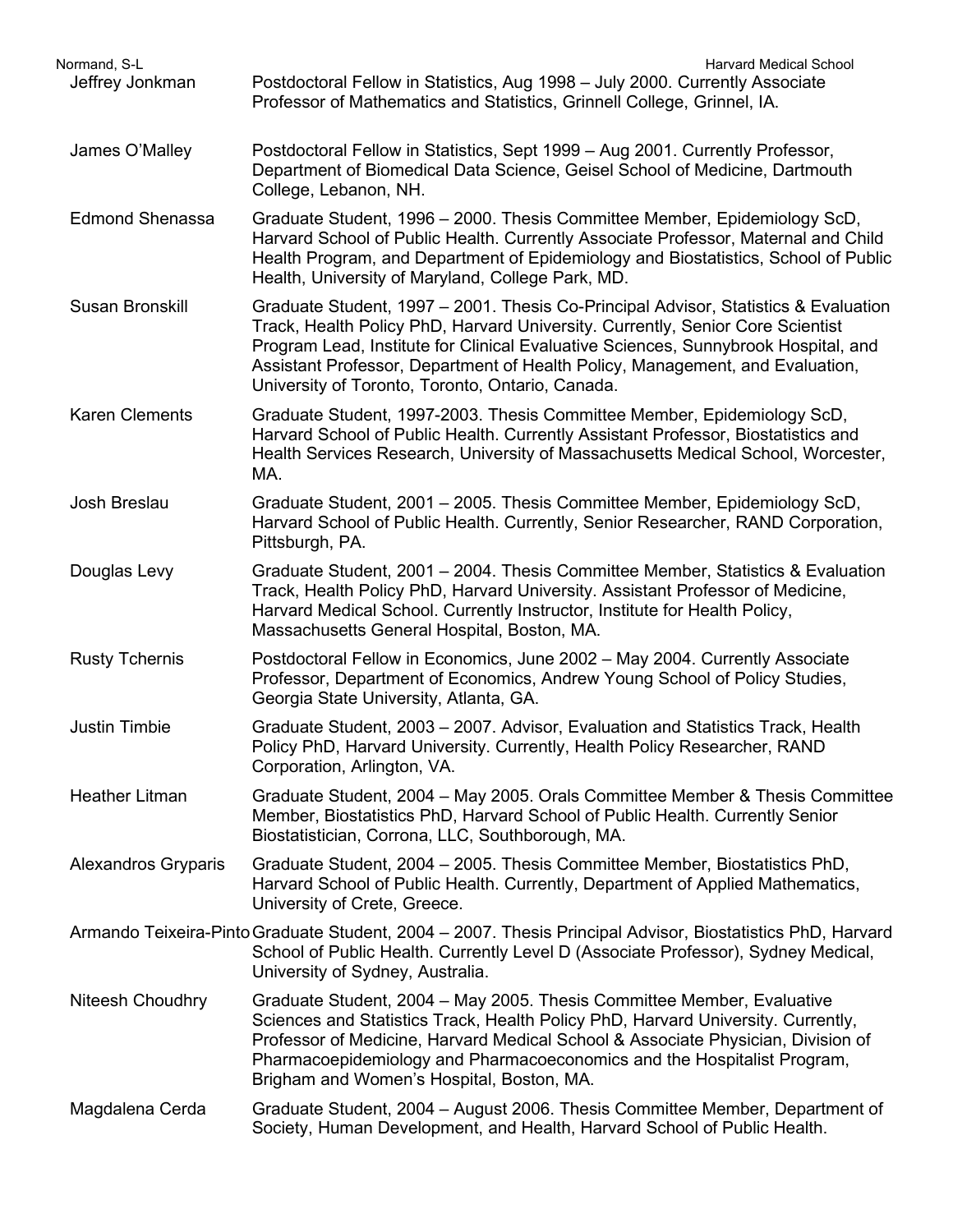| Normand, S-L              | <b>Harvard Medical School</b>                                                                                                                                                                                                                                                                                                                                                        |
|---------------------------|--------------------------------------------------------------------------------------------------------------------------------------------------------------------------------------------------------------------------------------------------------------------------------------------------------------------------------------------------------------------------------------|
|                           | Currently, Associate Professor, Department of Emergency Medicine, University of<br>California, Davis, Sacramento, CA.                                                                                                                                                                                                                                                                |
| <b>Tom Concannon</b>      | Graduate Student, 2004 - 2006. Thesis Committee Member, Evaluative Sciences<br>and Statistics Track, Health Policy PhD, Harvard University. Currently Assistant<br>Professor, Institute for Clinical Research and Health Policy Studies, Tufts-New<br>England Medical Center and Tufts University School of Medicine, and Senior Policy<br>Researcher, RAND Corporation, Boston, MA. |
| Jose Suaya                | Graduate Student, 2004 - 2005. Thesis Committee Member, Heller School for Social<br>Policy and Management, Brandeis University, Waltham, MA. Currently<br>Pneumococcal Vaccines, WW Medical Development & Scientific Affairs, Pfizer, New<br>York, NY.                                                                                                                               |
| Karine Lamiraud           | Fullbright Visiting Scholar, July 2005 - September 2005. Sponsor. Graduate of<br>University of Lausanne, Switzerland (Institute of Health Economics and<br>Management). Currently Associate Professor, Department of Economics, Titulaire<br>Chair of Therapeutic Innovation, ESSEC Business School, Cergy, France.                                                                  |
| Alisa Busch               | K-Award Mentee (K01MH071714-01A2), December 1, 2005 - 2011. Currently<br>Assistant Professor of Psychiatry, Department of Psychiatry, Harvard Medical<br>School, Boston, MA.                                                                                                                                                                                                         |
| Margie Skeer              | Graduate Student, 2007 - May, 2009. Thesis Committee Member, Department of<br>Society, Human Development, and Health, Harvard School of Public Health.<br>Currently Assistant Professor of Public Health and Community at the Tufts University<br>School of Medicine, Boston, MA.                                                                                                    |
| <b>Brian Neelon</b>       | Postdoctoral Fellow in Biostatistics, July 2007 - June 2009. Currently Associate<br>Professor, Public Health Sciences, Medical University of South Carolina, Charleston,<br>SC.                                                                                                                                                                                                      |
| Frank Yoon                | Postdoctoral Fellow in Statistics, September 2009 - August 2011. Currently Director,<br>Statistical Informatics, Truven Health Analytics, New York, NY.                                                                                                                                                                                                                              |
| <b>Manuel Gomes</b>       | Postdoctoral Fellow, Lecturer in Health Economics, London School of Hygiene &<br>Tropical Medicine. Currently Assistant Professor of Health Economics and MRC<br>Early Career Fellow in Economics of Health, London School of Hygiene & Tropical<br>Medicine, London, UK.                                                                                                            |
| Lauren Kunz               | PhD graduate student, 2011-2014. Primary advisory, Department of Biostatistics,<br>Harvard School of Public Health. Currently Statistician, Office of Biostatistics<br>Research, National Heart, Lung, and Blood Institute, NIH, Washington, DC.                                                                                                                                     |
| Mariana Lobo              | PhD graduate student, 2013-2018. Co-primary advisory, Department of Health<br>Information and Decision Sciences, Faculty of Medicine, University of Porto, Porto,<br>Portugal. Currently Postdoctoral Research Fellow, Faculty of Medicine, University of<br>Porto.                                                                                                                  |
| Cai Gillis                | PhD graduate student, 2015-2018, Department of Epidemiology, Harvard T.H. Chan<br>School of Public Health, Boston, MA. Currently Contractor (Epidemiology), Biogen,<br>Cambridge, MA; and Senior Data Curator, AlzRisk, Boston, MA.                                                                                                                                                  |
| <b>Simon Hollands</b>     | PhD graduate student, 2015 – current. Dissertation Committee member, Pardee<br>RAND Graduate School, Santa Monica, CA.                                                                                                                                                                                                                                                               |
| <b>Robbert Zusterzeel</b> | Graduate student, 2016-2018. MPH-EPI Practicum Committee member, Harvard<br>T.H. Chan School of Public Health, Boston, MA. Currently Director (Data Network),<br>National Evaluation System for health Technology Coordinating Center (NESTcc),<br>Arlington, VA.                                                                                                                    |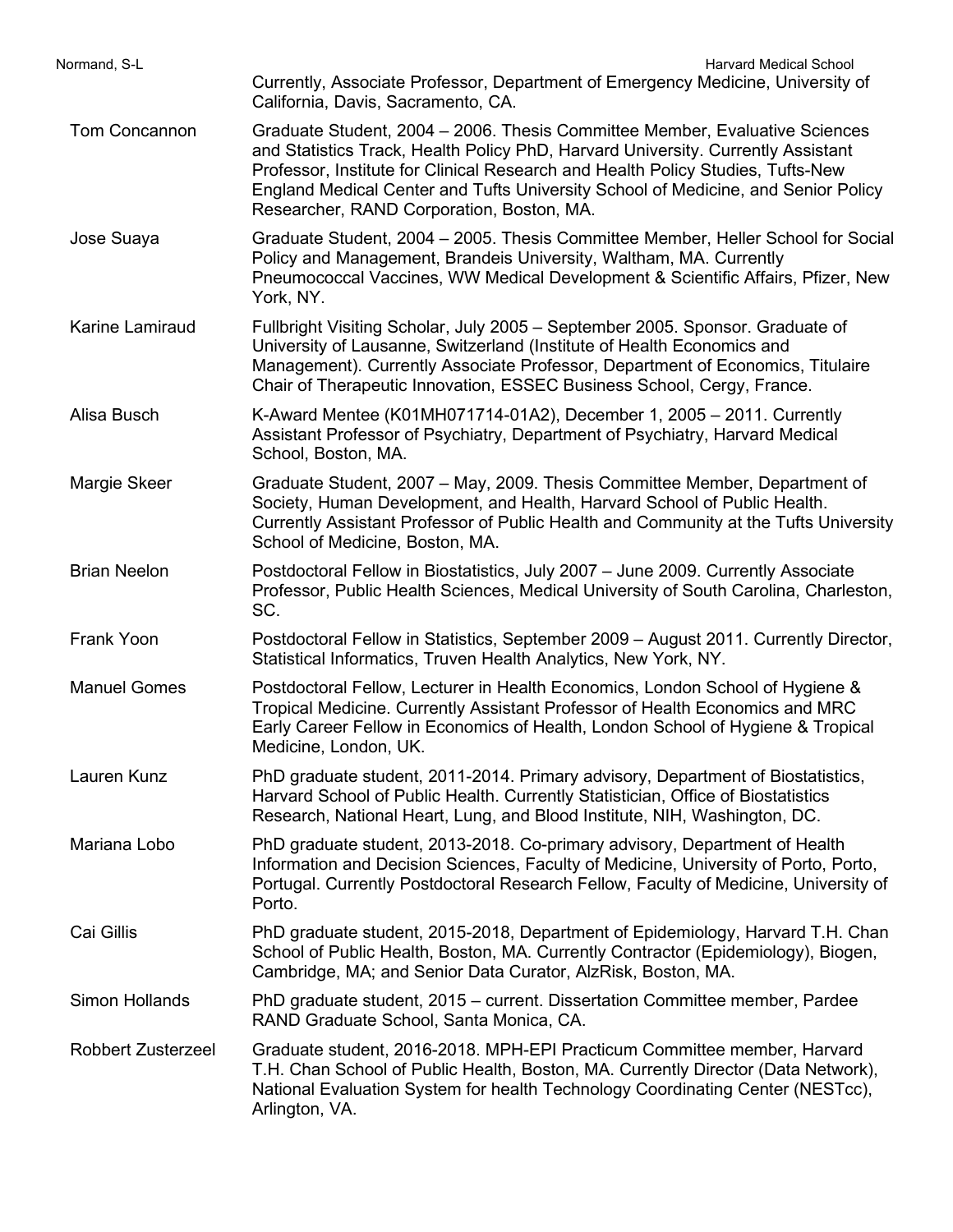| Normand. S-L        | <b>Harvard Medical School</b>                                                                                                                                                                                                                                                                       |
|---------------------|-----------------------------------------------------------------------------------------------------------------------------------------------------------------------------------------------------------------------------------------------------------------------------------------------------|
| Chenyang Gu         | Postdoctoral Research Fellow in Biostatistics, 2016-2018. Co-advisory, Department<br>of Health Care Policy, Harvard Medical School, Boston, MA. Currently Associate,<br>Analysis Group, Los Angeles, CA.                                                                                            |
| Samrachana Adhikari | Postdoctoral Research Fellow in Statistics, 2016-2018. Primary advisory,<br>Department of Health Care Policy, Harvard Medical School, Boston, MA. Currently<br>Assistant Professor of Biostatistics, Department of Population Health, New York<br>University School of Medicine, New York, NY.      |
| <b>Glen McGee</b>   | PhD graduate student, 2016 - 2019. Co-primary advisory, Department of<br>Biostatistics, Harvard T.H. Chan School of Public Health, Boston, MA. Currently,<br>Postdoctoral Fellow, Department of Biostatistics, Harvard School of Public Health.                                                     |
| Bianca Orlandi      | PhD graduate student, 2020-2021. Co-advisory, Department of Health Care Policy,<br>Harvard Medical School, Boston, MA. Currently Student, Postgraduate Program in<br>Thoracic and Cardiovascular Surgery of the Heart Institute of Hospital das Clinicas of<br>the University of São Paulo, Brazil. |
| Rohan Khera         | K-Award Mentee (PENDING AWARD). Currently Assistant Professor in the Section<br>of Cardiovascular Medicine at Yale School of Medicine, general cardiologist at the<br>Yale New Haven Hospital, and an investigator at Yale's Center for Outcomes<br>Research and Evaluation.                        |
| Jason Poulos        | Postdoctoral Fellow in Data Science, 2021 - current. Primary advisory, Department<br>of Health Care Policy, Harvard Medical School, Boston, MA.                                                                                                                                                     |

### **Undergraduate and High School Mentoring**

| Anjali Chelliah           | Undergraduate Student, Department of Economics, Harvard University.                              |
|---------------------------|--------------------------------------------------------------------------------------------------|
| Christina Awosan          | High School Student, Summer 1999, Project Success.                                               |
| <b>Treacy Silverstein</b> | Undergraduate Student, Mathematical Sciences, Carnegie Mellon University,<br><b>Summer 2003.</b> |

## **Selected Regional, National, or International Contributions: Invited Presentations (since 2000)**

## **Regional**

- 1. Comparing Systems of Health Care: Does the Veterans Health Administration Measure Up? Health Care Policy Advisory Council, Harvard Medical School, Boston, MA. (2000)
- 2. Analyzing Observational Data Using Propensity Scores: Applications in Health Services Research. Biostatistics Colloquium, Department of Biostatistics, Harvard School of Public Health, Boston, MA. (2000)
- 3. Analyzing Observational Data Using Propensity Scores: Applications in Health Services Research. Statistics Colloquium, Department of Mathematics and Statistics, Boston University, MA. (2000)
- 4. Statistical Approaches to Profiling Providers. Yale Medical School, New Haven, CT. (2002)
- 5. Statistical Models for Health Care Quality Surveillance and Public Reporting. Center for Basic Research in the Social Sciences, Harvard University, Cambridge, MA. (2004).
- 6. Applied Statistical Methods for Health Policy Data. Department of Mathematics, Smith College, October 2004.
- 7. Statistical Methods for Profiling Hospitals: Methods and Implications. UVM Statistics Colloquium, University of Vermont, Burlington, VT. April 2005.
- 8. Statistical Issues in Medical Device Trials. Institute for Technology Assessment, Massachusetts General Hospital. October 2006.
- 9. Multivariate Analyses of Mixed Outcomes. Key Statistical Methods for Device Clinical Trials sponsored by the Harvard Clinical Research Institute and Harvard Medical School, Boston, MA. February 2007.
- 10. Using Statistical Models for Assessing Quality of Care: Issues and Applications. Center for Outcomes and Policy Research, Dana-Farber Cancer Institute, Boston, MA. October 2007.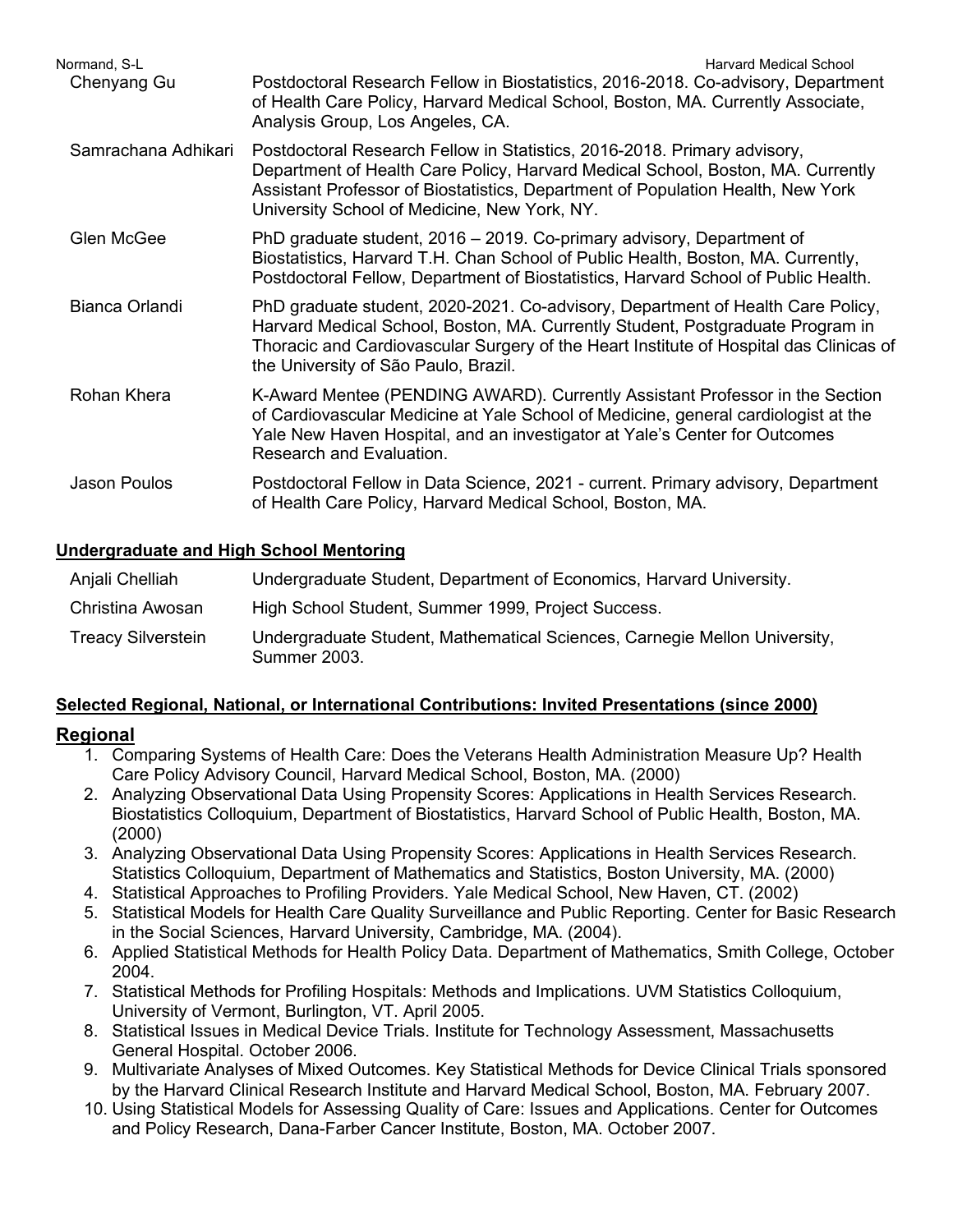- 11. Statisticians and FDA Advisory Committees. Boston Chapter of the American Statistical Association, Boston, MA. November 2007.
- 12. Statistical Issues in Assessing Hospital Quality of Care. MGH Biostatistics Center, Massachusetts General Hospital, Boston, MA. February 2008.
- 13. Public reporting of cardiac outcomes: a view of Massachusetts' experience. Centers for Medicare & Medicaid Services Measures Forum Presentation, Teleconference. October 2008.
- 14. Statistical issues in assessing hospital quality of cardiac care. Tufts Medical Center, Cardiology Grand Rounds, Boston, MA. February 2009.
- 15. Assessing safety of medical technologies in the real world. Harvard Medical School 2009 Commencement and Alumni Week, Boston, MA. June 2009.
- 16. Research synthesis for the real world: assessing safety after market release. Yale School of Public Health, New Haven, CT. October 2009.
- 17. Designing safety studies: interventional versus observational. Post-Approval Summit, Boston, MA. May 2010.
- 18. Statistical considerations when combining data for comparative effectiveness research. HSPH-Merck Workshop, Harvard School of Public Health, Boston, MA. June 2012
- 19. Statistical considerations in assessing the comparative effectiveness and safety of medical devices. Department of Epidemiology, Harvard School of Public Health, Boston, MA. November 2012.
- 20. Methodological perspectives on comparative effectiveness research. Harvard School of Public Health Catalyst Symposium, Boston, MA. November 2012.
- 21. Approaches to comparative effectiveness estimation in prospective observational data. Adrienne L. Cupples Seminar, Boston University, Boston, MA. April 2015.
- 22. Some Inferential Tools for Health Policy & Outcomes Research. Odoroff Lecture, Department of Biostatistics and Computational Biology, University of Rochester, Rochester, NY. May 2019.
- 23. Approaches for Causal Inference of Multi-valued Treatments: Cardiometabolic Risks and Antipsychotic Use Among Adults with Schizophrenia. Causal Inference Seminar Series, Boston University School of Public Health, Boston, MA. February 2020.

## **National**

- 1. Statistical Methods for Adjusting Differences Due to Self-selection into Health Plans. American Public Health Association 128<sup>th</sup> Annual Meeting, Boston, MA. (2000)
- 2. On the Use of Propensity Scores in Health Services Outcomes Research. Techniques for Handling Bias in Health Services Outcomes Research, National Conference, Houston, TX. (2000)
- 3. On the Use of Prior Information in Medical Device Trials: Methods & Applications. Food and Drug Administration, Rockville, MD. (2000)
- 4. Risk Adjustment: Advanced Concepts. 2<sup>nd</sup> Scientific Forum on Quality of Care and Outcomes Research in Cardiovascular Disease and Stroke, American Heart Association & the American College of Cardiology, Washington, DC. (2000)
- 5. Risk Adjustment for Procedures: The Basics. 2<sup>nd</sup> Scientific Forum on Quality of Care and Outcomes Research in Cardiovascular Disease and Stroke, American Heart Association & the American College of Cardiology, Washington, DC. (2000)
- 6. Maryland Health Choice. Academy for Health Services Research and Health Policy Meetings, Atlanta, GA. (2001)
- 7. Models for Profiling Medical Care Providers. Academy for Health Services Research and Health Policy Meetings, Atlanta, GA. (2001)
- 8. On The Design and Analysis of Health Care Quality Studies: Assessing Chronic Cardiovascular Care in the US. American Statistical Association Annual Meetings, Atlanta, GA. (2001)
- 9. Unruly Control Groups: Determining the Appropriateness of Quasi-Experimental Estimators. National Institute of Mental Health Evidence in Mental Health Services Research: What Types, How Much, and Then What? Washington, DC. (2002)
- 10. On the Use of Propensity Scores in Medical Decision and Policy Making. Society for Medical Decision Making 24<sup>th</sup> Annual Meeting, Keynote Dinner Speaker, Baltimore, MD. (2002)
- 11. Use and Abuse of Observational Data for QI. 4<sup>th</sup> Annual ACC Quality Conference and NCDR User Meeting, Chicago, IL. (2003)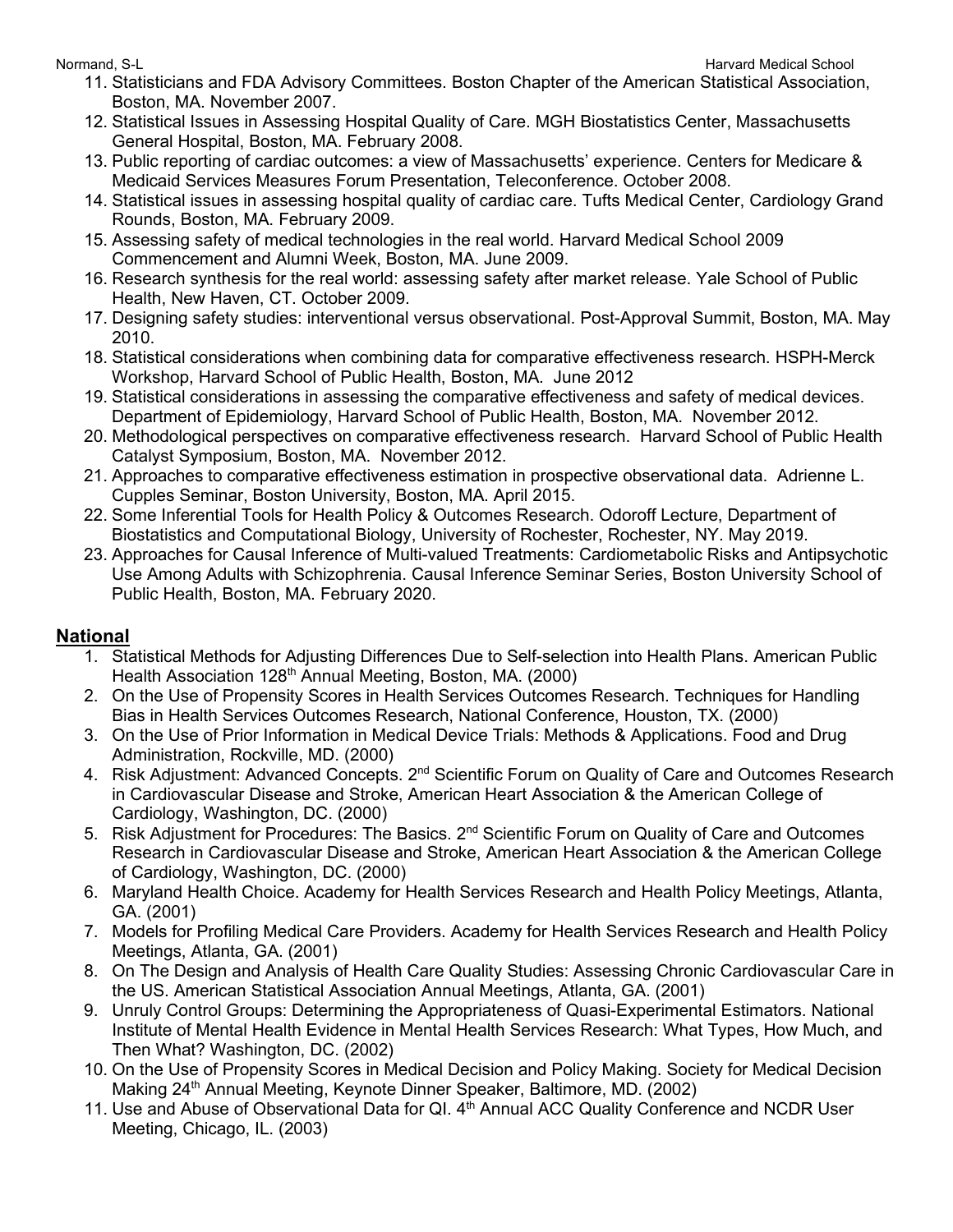- 12. Measuring Quality. American College of Radiology Forum: The Future Quality of Medical Imaging, Reston, VA. (2003)
- 13. Statistical Models for Monitoring/Surveillance and Public Reporting. Joint Statistical Meetings, San Francisco, CA. (2003)
- 14. Hierarchical Models and Latent Variable Models: Methods for Assessing Multiple Measures of Quality and Outcomes of Care. International Conference on Health Policy Research, Chicago, IL. (2003)
- 15. Optimal Delineation of Health Status in Trial Endpoints. Health Failure Society of America/FDA Workshop. Rockville, MD. (2003).
- 16. Statistical Models for Health Care Quality Surveillance and Public Reporting. Department of Epidemiology and Biostatistics, Casewestern Reserve University, Cleveland, OH. (2003).
- 17. Limitations of Outcomes Analysis in CQI. 5<sup>th</sup> Annual ACC Quality Conference and NCDR User Meeting. New Orleans, LA. (2004).
- 18. Physician Clinical Performance Assessment. Institute of Medicine, National Academies, September 2004.
- 19. Limitations of Analyses in CQI: Accuracy. American College of Cardiology Scientific Meetings, Orlando, FL, March 2005.
- 20. Quasi-Experimental Designs. Alternative Study Designs for Evidence-Based Practice. AHRQ. Washington, DC. October 2005.
- 21. National Voluntary Consensus Standards for Ambulatory Care: Statistical Challenges in Small Group Settings. National Quality Forum, Washington, DC. December 2005.
- 22. Latent Variable Models for Mixed Outcomes: Methods and Applications. Schering-Plough Research Institute, Kenilworth, NJ. March 2006.
- 23. Assessing Evidence for New Technologies in the Absence of Randomization: A Review of Concepts and Analytic Approaches. Schering-Plough Research Institute, Kenilworth, NJ. March 2006.
- 24. Statistical Methods for Assessing Mental Health Treatment Effectiveness: Issues & Applications.  $8<sup>th</sup>$ Annual Columbia, Penn, Yale Statistics in Psychiatry Symposium, New York, NY. May 2006.
- 25. Profiling Practices: How Much Do We Know? AcademyHealth Annual Meeting. Orlando, FL. June 2006.
- 26. Statistical Considerations in Assessing Quality of Cardiac Care. Mid America Heart Institute of Saint Luke's Hospital Cardiovascular Grand Rounds, Kansas City, MO. April 2007.
- 27. (Talk 1) Pre-Market Safety Approaches to Rare Safety Events; (Talk 2) Historical Controls and OPC; (Talk 3) The Mass-DAC Effort. FDA Drug Eluting Stent Thrombosis ThinkTank Meeting, Washington, DC. May 2007.
- 28. Statistical Models for Profiling Quality of Health Care. Columbia Developing Center on Implementation of Evidence-based Practices for Children in a State System Research Seminar, Columbia University, New York, NY. June 2007.
- 29. Some Thoughts on Propensity Scores. AcademyHealth Annual Meeting. Orlando, Fl. June 2007.
- 30. Methodological Issues in Assessing Quality of Care: Process and Outcomes Measures. AcademyHealth Annual Meeting. Orlando, FL. June 2007.
- 31. Statistical Strategies for Post-Approval Studies. Surveillance and Biometrics Grand Rounds, Division of Postmarket Surveillance, Center for Devices and Radiological Health, FDA. Washington, DC. September 2007.
- 32. The Statistics Behind the Numbers. 11<sup>th</sup> Annual Scientific Meeting of the Heart Failure of Society of America. Washington, DC. September 2007.
- 33. Hybrid Designs for Rehabilitation Research. State of Science Conference on Clinical Trials in Rehabilitation Research. Washington, DC. October, 2007.
- 34. Latent Variable Models for Assessing Quality of Health Care: Issues and Applications. Fall Health Economics Seminar, University of Chicago, Chicago IL. November 2007.
- 35. Large Data Streams and the Power of Large Numbers. IOM Workshop on Redesigning the Clinical Effectiveness Research Paradigm: Innovation and Practice-Based Approaches, Washington, DC. December 2007.
- 36. Assessing Quality of Care Delivered in the US: A Bayesian Approach. Bayesian Biostatistics Conference. Houston, TX. January, 2008.
- 37. Assessing Evidence on Safety and Efficacy: the Role of Meta-Analysis. 4<sup>th</sup> Annual Scientific Meeting of the International Society of Clinical Trials Management, Washington, DC. February, 2008.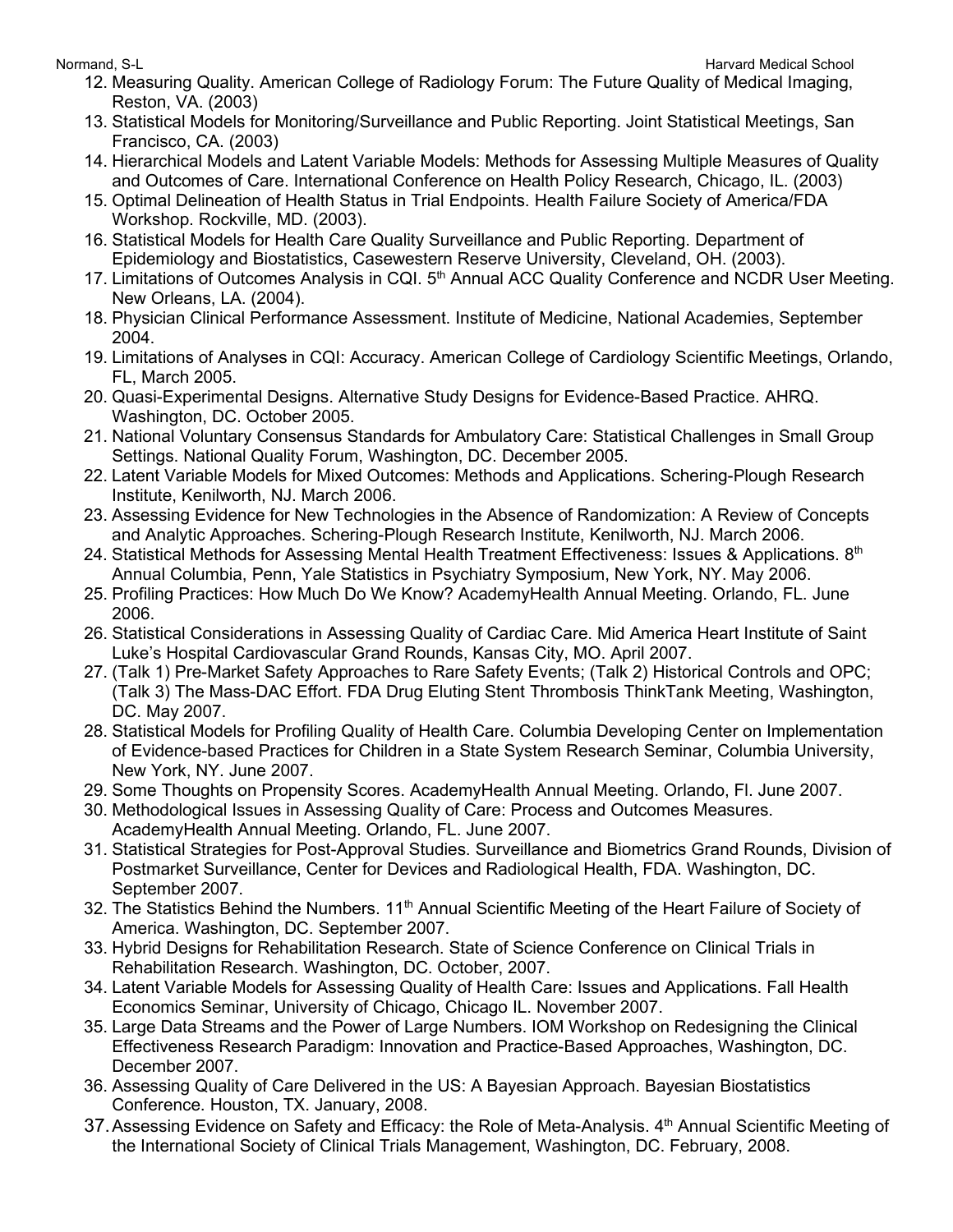- 38. Statistical strategies for analyzing observational data. Bipolar Statistical Summit, New York, NY. October 2008.
- 39. Statistical strategies for post-market surveillance of medical devices. FDA/ADVAMED Statistical Issues for Medical Devices and Diagnostics Workshop, Gaithersburg, MD. April 2009.
- 40. Statistical surveillance techniques for hip arthroplasty. AHRQ Clinical & Comparative Research Methods II, Rockville, MD. June 2009.
- 41. Bayesian inference for health policy decision making. Medicare Evidence Development and Coverage Advisory Committee, Washington DC. June 2009.
- 42. Use of multiple informant data. 49<sup>th</sup> Annual New Research Approaches for Mental Health Interventions Meeting, Hollywood, FL. July 2009.
- 43. Research synthesis for the real world. FDA Post-Approval Studies of Medical Devices Workshop, Silver Spring, MD. September 2009.
- 44. Discussion of Economic outcomes of BARI 2D, American Heart Association Annual Scientific Sessions, Orlando, FL. November 2009.
- 45.Methodology for calculating 30-day mortality rates, American College of Cardiology Annual Scientific Meetings, Atlanta, GA. March 2010.
- 46. Comparative effectiveness of total hip replacement systems. Eastern North American Region of the International Biometrics Society, New Orleans, LA. March 2010.
- 47. Statistical methods for combining information from multiple sources. Association of Clinical Research Professionals, Tampa, FL. April 2010.
- 48. Novel methodologies for generating evidence. Medical Device Epidemiology Network, Center for Devices and Radiological Health, FDA. April 2010.
- 49. Statistical issues in comparative effectiveness research. IBM Watson Research Lab, Hawthorne, NY. May 2010.
- 50. Combining multiple data sources for comparative effectiveness. Rutgers University Workshop on Statistical Issues on Combining Information, New Brunswick, NJ. May 2010.
- 51. Hospital quality following percutaneous intervention in Massachusetts: 2003 2008. Quality of Care and Outcomes Research in Cardiovascular Disease and Stroke Conference, Washington, DC. May 2010.
- 52. Using registry data to infer comparative effectiveness: comparing bivalirudin to heparin + glycoprotein IIb/IIIa receptor antagonist prior to primary PCI. Premier Annual National Breakthroughs Conference, Washington, DC. June 2010.
- 53. Statistical considerations for computing composite measures: application to assessing quality of care. AcademyHealth Annual Meeting, Boston, MA. June 2010.
- 54. Appropriate role of observational data analysis in comparative effectiveness research. AcademyHealth Annual Meeting, Boston, MA. June 2010.
- 55. How to minimize confounding in large data sets analyses? American Heart Association Annual Scientific Sessions, Chicago, IL. November 2010
- 56. Minimizing confounding in CER: using propensity score methods. American Heart Association Annual Scientific Sessions, Chicago, IL. November 2010.
- 57. Signal refinement in the context of large sample sizes. Expert Workshop on Statistical and Epidemiological Issues in Active Medical Product Surveillance. Engelberg Center for Health Care Reform at Brookings, Washington, DC. February 2011
- 58. Innovative methodological approaches to evidence accumulation and synthesis to advance the regulatory science of medical devices, AHRQ Centers for Education and Research on Therapeutics Steering Committee Meeting, Rockville, MD. March 2011
- 59. Modern statistical methods for post-approval surveillance: applications to medical device studies. 4rth Annual Medical Device and IVD Statistical Issues Workshop, Washington, DC. April 2011
- 60. Novel approaches to evidence synthesis for medical devices: a case of total hip arthroplasty. FDA 2<sup>nd</sup> Annual Public Workshop of the Medical Device Epidemiology Network, Silver Spring, MD. April 2011
- 61. The role of shrinkage estimation in comparative effectiveness research. AHRQ 3<sup>rd</sup> Symposium on Comparative Effectiveness Research, Rockville, MD. June 2011
- 62. Statistics and evidence synthesis. FDA Public Meeting on 522 Postmarket Surveillance Studies. Silver Spring, MD. March, 2012.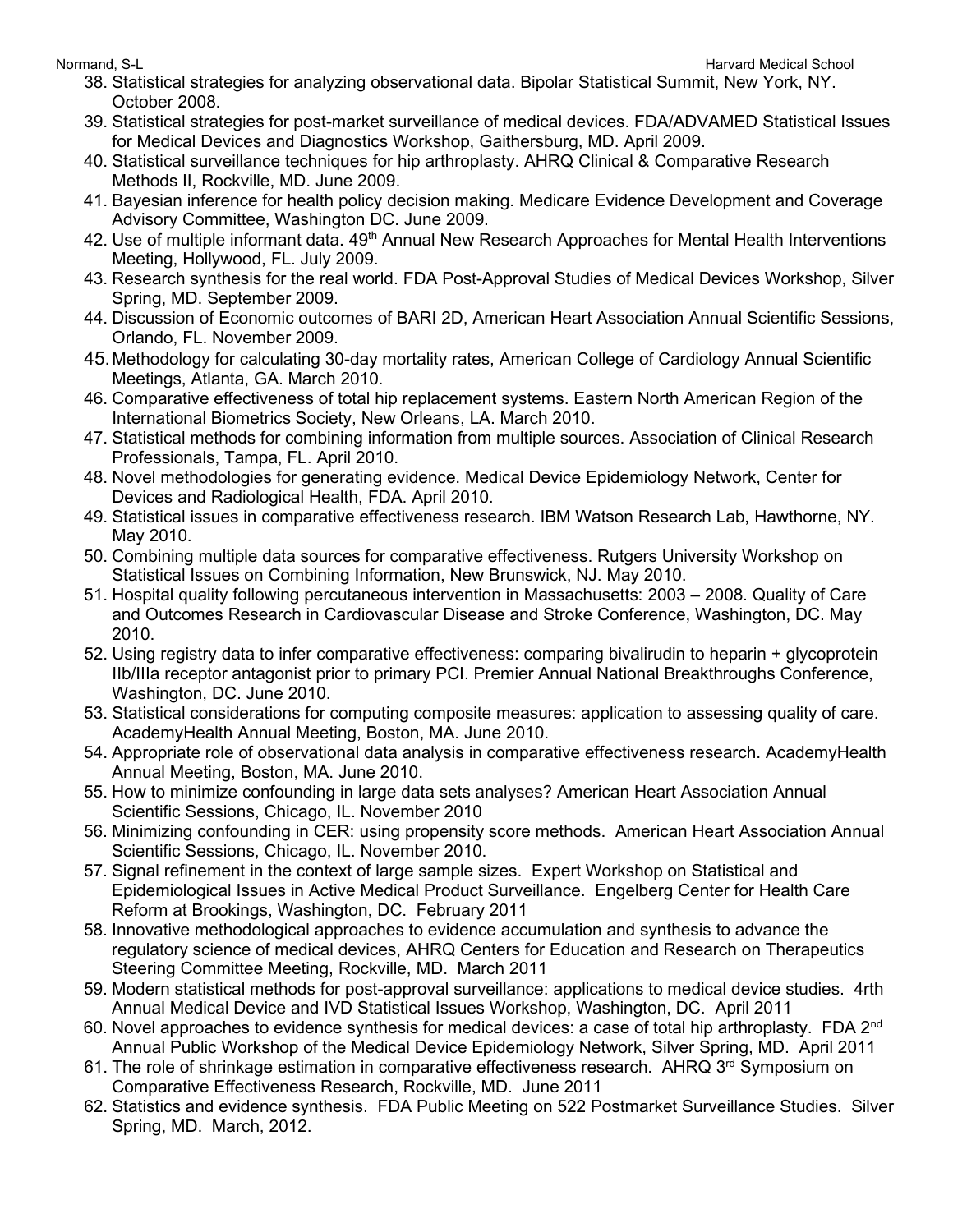- 63. Statistical considerations in assessing the comparative effectiveness and safety of medical devices. Starr Lectureship, Center for Statistical Sciences, Brown University, Providence, RI. April 2012Tutorial: Comparative effectiveness research. Eastern National Region of the International Biometrics Society, Washington, DC. March 2012
- 64. Progress from the Patient-Centered Outcomes Research Institute. Engelberg Center for Health Care Reform, Brookings Institution, Washington, DC (webinar: joint with Anne Beal). July 2012
- 65. Innovative methodologies, data sources, and leveraging existing infrastructure. FDA Public Meeting on Post-Approval Studies. Silver Spring, MD. August 2012.
- 66. Methodological gaps and solutions in evidence synthesis using registries. FDA Public Meeting on Leveraging Registries with Medical Device Data for Postmarket Surveillance and Evidence Appraisal Throughout the Total Product Life Cycle, Greenbelt, MD. September 2012.
- 67. The MDEpiNet Methodology Center, FDA Public Meeting on Partnership for Building Global Medical Device Epidemiology and Surveillance Capabilities, Greenbelt, MD. September 2012.
- 68. Methodological perspectives on comparative effectiveness research. American Heart Association Annual Meetings, Los Angeles, CA. November 2012.
- 69. Statistical considerations in assessing the comparative effectiveness and safety of medical devices. Keynote Speaker, Kansas-Western Missouri Chapter of American Statistical Association Annual Meeting, Kansas City, MO. April 2013.
- 70. Learning what works: uncertainty and selective inference. International Conference on Health Policy Statistics, American Statistical Association. Chicago, IL. October 2013.
- 71. Statistics in Health Policy (2013): advances and retreats. Plenary Talk. International Conference on Health Policy Statistics, American Statistical Association. Chicago, IL. October 2013.
- 72. Comparative effectiveness Research: statistical methods and challenges (workshop). International Conference on Health Policy Statistics, American Statistical Association. Chicago, IL. October 2013.
- 73. Assessing quality and equity of care: statistical considerations and applications. Leonard Davis Institute of Health Economics, University of Pennsylvania. March 2014.
- 74. An introduction to comparative effectiveness research. Eastern North American Region of the International Biometrics Society Meeting, Baltimore, MD. March 2014.
- 75. Analytical approaches for characterizing the diffusion of new medical technologies. Johns Hopkins University, Baltimore, MD. October 2014.
- 76. CV safety assessments: signal detection with heterogeneous data sources. Cardiac Safety Research Consortium Mini Think Tank, Silver Spring, MD. February 2015.
- 77. Missing data approaches in trials. American College of Cardiology Scientific Sessions, San Diego, CA. March 2015.
- 78. On the use of registries for post-market medical device assessments. 8<sup>th</sup> FDA/MTLI Workshop, Crystal City, VA. April 2015.
- 79. Analytical approaches for characterizing the diffusion of new medical technologies. New Jersey ASA 36th Annual Spring Symposium, Rutgers RWJ School of Medicine, Piscataway, NJ. May 2015.
- 80. Statistical considerations in assessing hospital performance. Joint Statistical Meetings, Seattle, WA. August 2015.
- 81. Technology Diffusion Pathways. Health Economics Common Fund Diffusion of Medical Technology Workshop, Rockville, MD. May 2016.
- 82. On the role of causal inference in the analysis of electronic medical databases (EMD), Panelist. Atlantic Causal Inference Conference, New York, NY. May 2016.
- 83. Panel on the Review of the Compliance, Safety, and Accountability Program of the Federal Motor Carrier Safety Administration, First Meeting. The National Academies, Washington, DC. June 2016.
- 84. Capitalizing on the National/International Infrastructure to Develop Methods for 21 Century Active Surveillance, Program Leader and Moderator. Active Surveillance MDEpinet Think Tank, Silver Spring, MD. June 2016.
- 85. Panel on the Review of the Compliance, Safety, and Accountability Program of the Federal Motor Carrier Safety Administration, Second Meeting. The National Academies, Washington, DC. August 2016.
- 86. Methodological Considerations. MDEpiNet Registry Assessment of Peripheral Interventional Devices (RAPID) Think Tank, Silver Spring, MD. September 2016.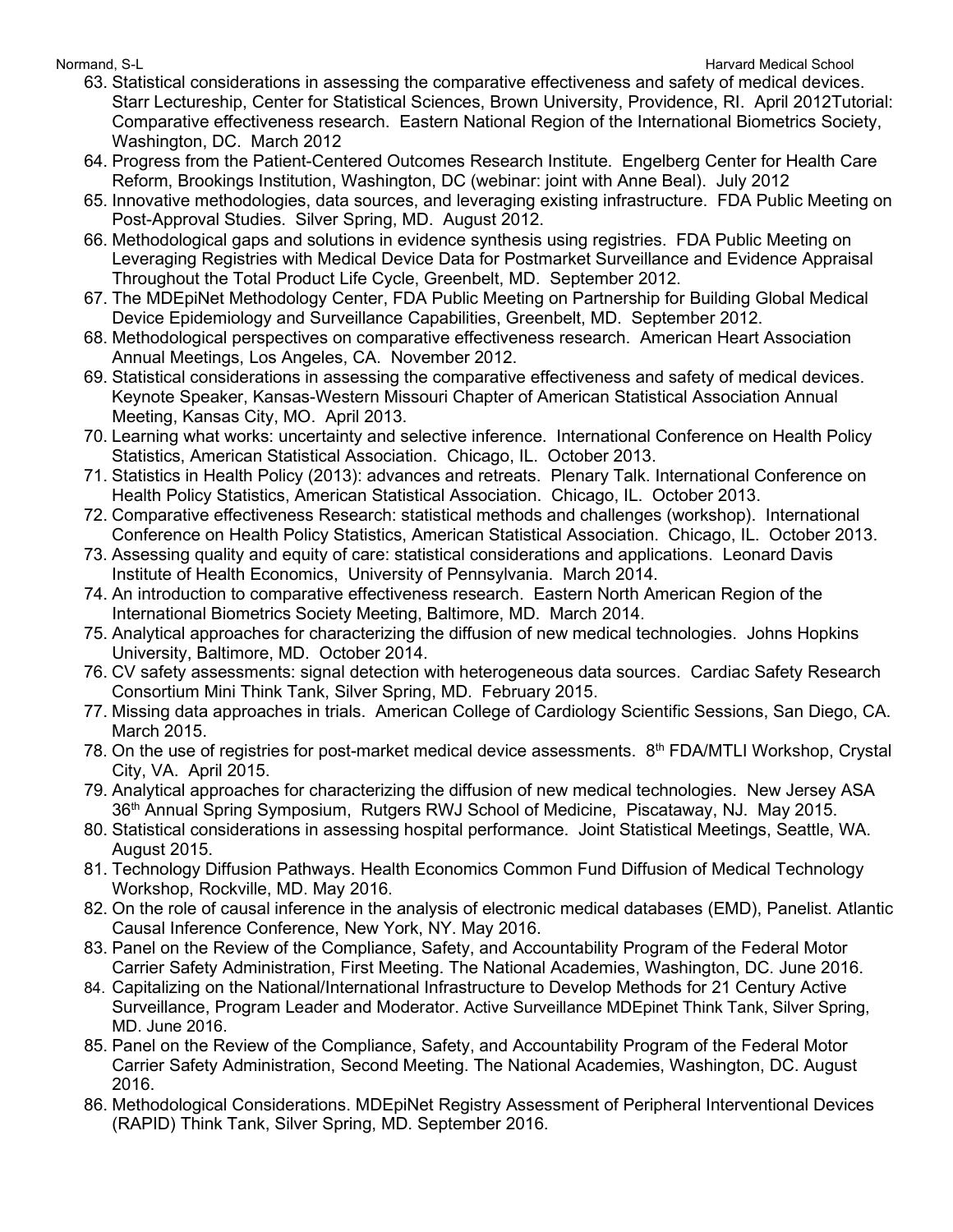- 87. Cardiac Safety Research Consortium (CSRC) Think Tank: Real World Data to Assess Cardiovascular Safety. Silver Spring, MD. October 2016.
- 88. Statistical Issues in Comparative Effectiveness Research. Eastern North American Region (ENAR) Annual Spring Meeting, Washington, DC. March 2017.
- 89. Mitigating Confounding Violations Using High-Dimensional Electronic Data. Eastern North American Region (ENAR) Annual Spring Meeting, Washington, DC. March 2017.
- 90. Department of Biostatistics and Epidemiology (DBE) and Center for Clinical Epidemiology and Biostatistics (CCEB) Brian Strom Lecture Series Visiting Scholar and Keynote Speaker. University of Pennsylvania, Philadelphia, PA. April 2017.
- 91. Data, Statistics, and Inference. NYU School of Medicine, NYU Langone Medical Center. New York, NY. June 2017.
- 92. Data, Statistics, and Inference. Academy Health Annual Research Meeting 2017. New Orleans, LA. June 2017.
- 93. Improving Motor Carrier Safety Measurement. Summer Program on Transportation Statistics. Statistical and Applied Mathematical Sciences Institute, Duke University. Durham, North Carolina. August 2017.
- 94. Introduction to Statistical Approaches to Comparative Effectiveness Research. ASA Biopharmaceutical Section Webinar Series, American Statistical Association. September 2017.
- 95. Data, Statistics, and Inference. Biostatistics Seminars, University of Michigan. Ann Arbor, MI. September 2017.
- 96. What Affects the Diffusion of New Technology? Health Economics Common Fund Program, Health Economics Research Symposium, National Institutes of Health. Bethesda, MD. September 2017.
- 97. Data, Statistics, and Inference. Health Services Research seminar series, Department of Biostatistics, Vanderbilt University. Nashville, TN. October 2017.
- 98. Statistical Advances in Health Policy Research. Eastern North American Region (ENAR) Annual Spring Meeting, Atlanta, GA. March 2018.
- 99. Causal and observational study designs/methods in Medical Decision Making. Health Effects Institute Annual Conference, Chicago, IL. April 2018.
- 100. Bayesian approaches in quality of care. Applied Biostatistical Sciences (ABS) Network lectures series, Michigan Institute for Clinical & Health Research (MICHR), University of Michigan, Ann Arbor, MI. March 2019.
- 101. Bayesian Hierarchical Multivariate Poisson Regression for Characterizing the Diffusion of New Antipsychotic Drugs. Quantitative Methods Workshop, Committee on Quantitative Methods in Social, Behavioral, and Health Sciences, University of Chicago, Chicago, IL. April 2019.
- 102. Machine Learning for Regulatory Science: Assessing the Quality of Hospital Care. National Academy of Sciences Social Science Modeling for Big Data in the World of Machine Learning Workshop. Washington, DC. October 25, 2019.
- 103. Methodological Framework for Medical Device Studies Based on Real World Evidence. Real World Evidence Conference, DIA, Cambridge, MA. November 2019.
- 104. Statistical and Methodological Issues in Measuring Clinician and Hospital Performance. American Heart Association Annual Scientific Sessions, Philadelphia, MA. November 2019.
- 105. Presidential Invited Address: "Medical Product, Healthcare Delivery, And Road Safety Policies: Seemingly Unrelated Regulatory Questions," ENAR 2020 virtual conference. March 2020.
- 106. Presenter: COPSS Distinguished Achievement Award, JSM 2020 virtual conference. August 2020.
- 107. Panel on PCOR Methods. "Building Data Capacity for Patient-Centered Outcomes Research: Data Standards, Methods, and Policy," National Academy of Science, Engineering, and Medicine, virtual conference. May 2021.

## **International**

1. Sample Size Determination in Hierarchical Models: An Application to Quality Assessment Studies. Conference on Statistics and Health, Department of Mathematical Sciences, University of Alberta, Edmonton, Alberta, Canada. (2000)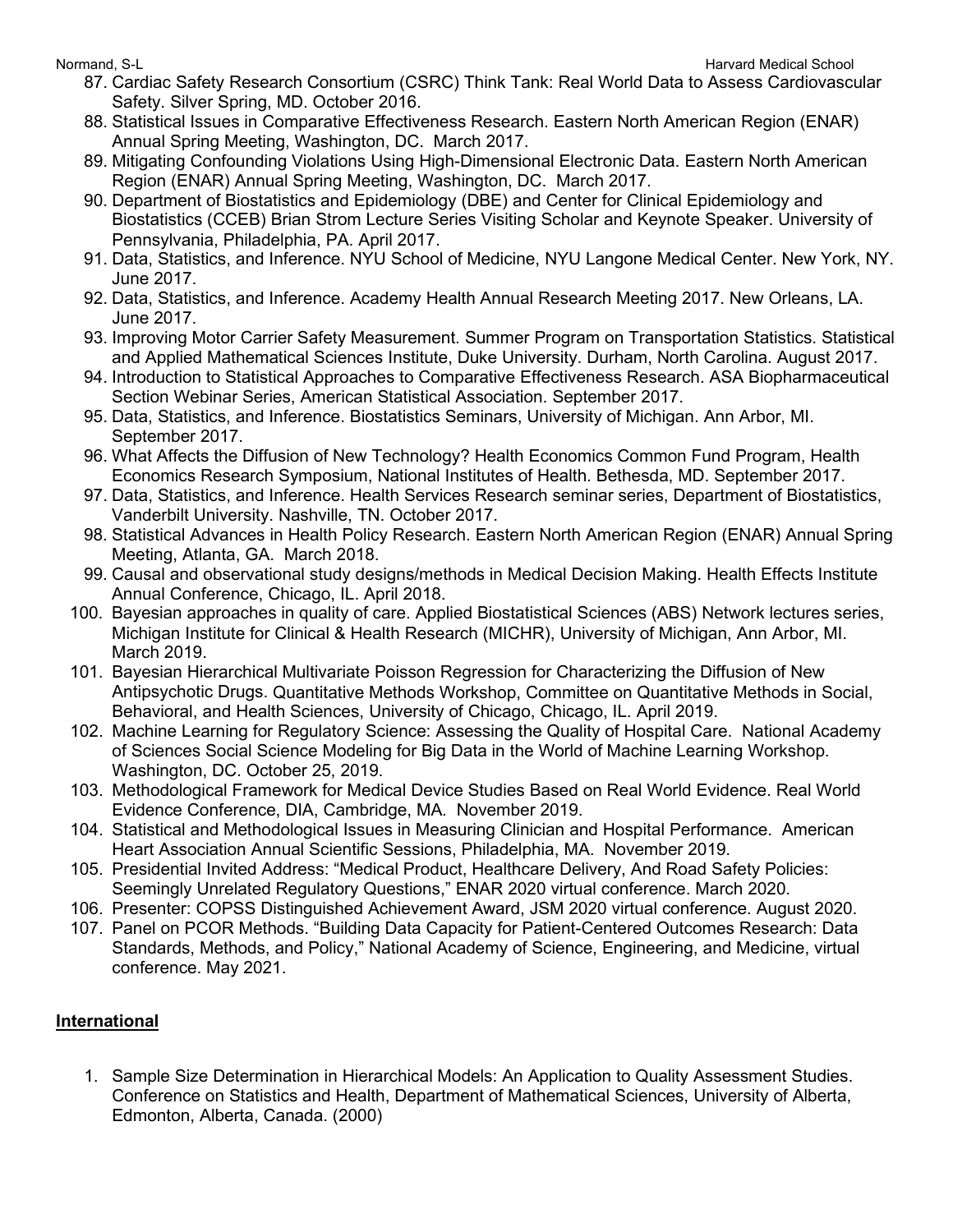- 2. Propensity Scores: Economic, Epidemiological, and Statistical Perspectives, Panel Moderator. 6th Annual International Meeting of the International Society for Pharmacoeconomics and Outcomes Research(ISPOR), Arlington, VA. (2001)
- 3. Validating Recommendations for Coronary Angiography Following Acute Myocardial Infarction in the Elderly: A Matched Analysis Using Propensity Scores*.* Institute for Clinical Evaluative Sciences, Sunnybrook Hospital, Toronto, Canada. (2001)
- 4. Statistical Considerations for Profiling Providers of Medical Care. Keynote Speaker, Department of Health Administration, University of Toronto, Toronto, Canada. (2001)
- 5. Statistical Approaches to Profiling Providers of Medical Care. International Health Economics Conference, Hong Kong University of Science and Technology. (2002)
- 6. Analytic Methods for Meta-Analysis. INSERM (French Institute of Health and Medical Research), La Roche-Posay, France. (2002)
- 7. Sample Size Considerations in Observational Health Care Quality Studies. CREDES (Research and Information Center for Health Economics), Paris, France. (2002)
- 8. Some Statistical Issues in Profiling Providers: Cross-Sectional Univariate and Multivariate Outcome Measures. Department of Economics, University of Bristol, UK. (2002)
- 9. Likelihood-based Methods for Treatment Non-Compliance and Non-Response in Randomized Trials. Second International Workshop in Applied Probability, University of Piraeus, Greece. (2004).
- 10. Statistical Challenges in Medical Device Clinical Trials. Eastern Mediterranean Region of the International Biometrics Society Meeting, Corfu, Greece. May 2005.
- 11. Causal Estimation Using Quasi-Experimental Designs. International Conference on Health Policy Research (Methods), Boston, MA. October 2005.
- 12. Latent Variable Models for Assessing Quality of Health Care: Issues & Applications. Perugia, Italy. September, 2006.
- 13. Statistical Models for Profiling Quality of Hospital Care. 4<sup>th</sup> Conference of the Eastern Mediterranean Region of the International Biometrics Society. Eilat, Israel. January 2007.
- 14. Using Latent Variables for Assessing Quality of Health Care: Issues and Applications. International Conference on Health Policy Statistics, Philadelphia, PA. January 2008.
- 15. Statistical Strategies for Post-Approval Studies. Department of Biostatistics and Medical Informatics, University of Porto, Portugal. April 2008.
- 16. Estimating Quality and Effectiveness of Medical Care, Annual Meeting of Finnish Statisticians, Joint Meeting with the Finnish Statistical Society, Finnish Society of Biostatistics and Society of Social Medicine, Helsinki, Finland. May 2008.
- 17. Modeling Diffusion and Effects of New Drugs: Methods and Applications. International Biometrics Conference, Dublin, Ireland. July 2008.
- 18. Sensitivity analyses for observational studies: assessing safety after market release. 5<sup>th</sup> Conference of the Eastern Mediterranean Region of the International Biometrics Society, Istanbul, Turkey. May 2009.
- 19. Statistical strategies for combining information: assessing comparative safety. Symposium honoring Steve Lagakos, Athens, Greece. October 2010.
- 20. Rethinking analytical strategies for surveillance of medical devices and drugs: hip arthroplasty as an example. Health Services Research Methods Rounds, Women's College Research Institute, Toronto, Canada. November 2010.
- 21. Modern statistical methods for assessing comparative safety and effectiveness: artificial hips. University of Toronto Biostatistics Day, Toronto, Canada, April 2011
- 22. Hospital surveillance for safety and quality. International Summit on Outcomes Research in Healthcare. Beijing, China. April 2012.
- 23. Workshop: Comparative effectiveness research. International Chinese Association 21<sup>st</sup> Applied Statistics Symposium, Boston, MA. June 2012
- 24. Statistical considerations in studies of medical devices. Eastern Mediterranean Region of the International Biometrics Society Meeting, Tel Aviv, Israel. April 2013.
- 25. Combining information for assessing safety, effectiveness, and quality: technology diffusion and health policy. International Chinese Statistical Association and Korean International Statistical Society Meeting, Portland, OR. June 2014.
- 26. Statistical issues in comparative effectiveness research. Webinar, Eastern North American Region of the International Biometrics Society. February 2015.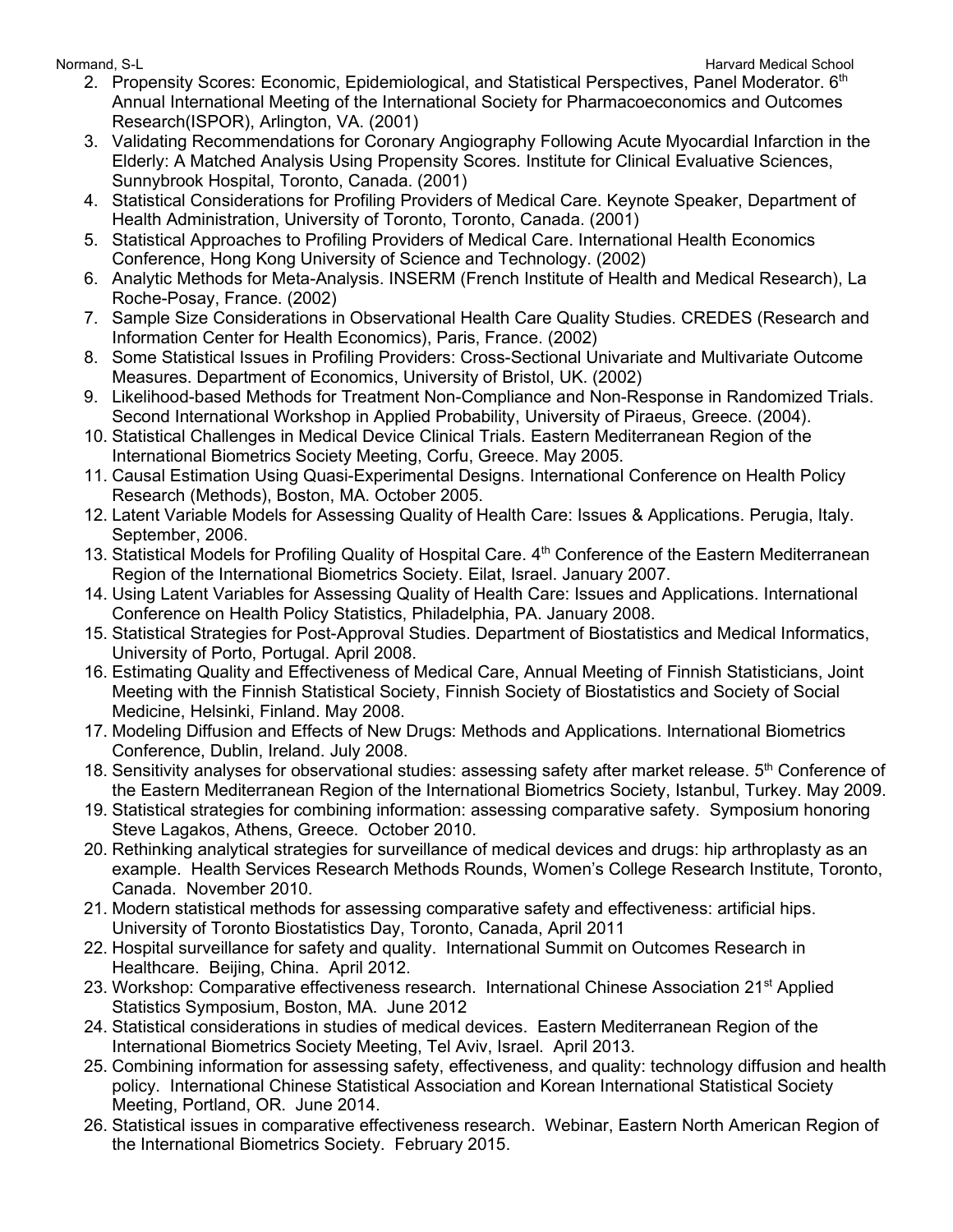- 27. Analytical approaches for characterizing the diffusion of new medical technologies. Nordic Baltic Region of the International Biometrics Society, Reykjavik, Iceland. June 2015.
- 28. Common pitfalls in publishing medical papers: a statistical editor's perspective. China Heart Congress, Beijing, China. August 2015.
- 29. Contemporary statistical approaches for determining the effectiveness and quality of cardiovascular interventions. China Heart Congress, Beijing, China. August 2015.
- 30. Considerations in Assessing Sex/Gender with Observational Data. Women's Xchange Workshop: Integrating Sex & Gender in Health Research. Women's College Hospital in Toronto, Ontario, Canada. March 2017.
- 31. Data, Statistics, and Inference. Eastern Mediterranean Region of the International Biometrics Society Meeting. Thessaloniki, Greece. May 2017.
- 32. Approaches for Quantifying Quality and Disparities in Mental Health Care. Symposium honoring Professor Marvin Zelen. Thessaloniki, Greece. May 2017.
- 33. Statistical Considerations with Big Data: An Introduction. Big Data in Health Services, University of Turku. Turku, Finland. September 2017.
- 34. Bayesian Application in Small-Sized Clinical Trials: Approaches to Medical Device Evaluation Using RWE. DIA 2018 Global Annual Meeting. Boston, MA. June 2018.
- 35. (Session 1) Outcomes Research and Health Policy Making: A Statistician's View; (Session 2) New England Journal of Medicine Statistical Reviewer Perspective; (Session 3) Medical Device Evaluation. China Heart Congress (CHC) 2018. Beijing, China. August 2018.
- 36. Statistical Approaches to Health Care Quality Assessments. Universitat Politècnica de Catalunya-BarcelonaTECH, Barcelona, Spain. January 2019.
- 37. Keynote: Promoting national and international excellence in biostatistics research. Biostatistics and Data Science: challenges and opportunities. 4<sup>th</sup> General Meeting of BIOSTATNET, Santiago de Compostela, Spain. January 2019.
- 38. Hierarchical multivariate Poisson regression for characterizing the diffusion of new drugs. Innovations in Data and Statistical Sciences (INDSTATS) IISA 2019 Conference, Mumbai, India. December 2019.

## **Professional Leadership Roles Related to Teaching**

- June 1993 Workshop Instructor, Association for Health Services Research and Foundation for Health Services Research Methods Workshop on Hierarchical Statistical Methods for Health Policy, Washington, DC. Provided an overview on applying complex statistical models to the analysis of health services data to help inform policy makers.
- Dec 1997 Workshop Instructor, Multilevel Hierarchical Regression Models. 1997 International Conference on Health Policy Research, Washington, DC. Provided an overview on applying complex statistical models to the analysis of health services data to help inform policy makers.
- March 1998 Advisory Council Meeting on Methodological Issues in Diagnostic Clinical Trials: Health Services and Outcomes Research in Radiology. Sponsored by the US Public Health Service's Office on Women's Health and the National Cancer Institute, Washington, DC. Provided advice regarding the difficulties in assessing the appropriateness of diagnostic tests.
- June 2001 Keynote Instructor, International Conference on Information Technology Interfaces ITI 2001, Croatia School of Biometrics. Provide an overview of methods for making inferences with observational data including regression-adjustment and propensity score adjustment with applications in health services research.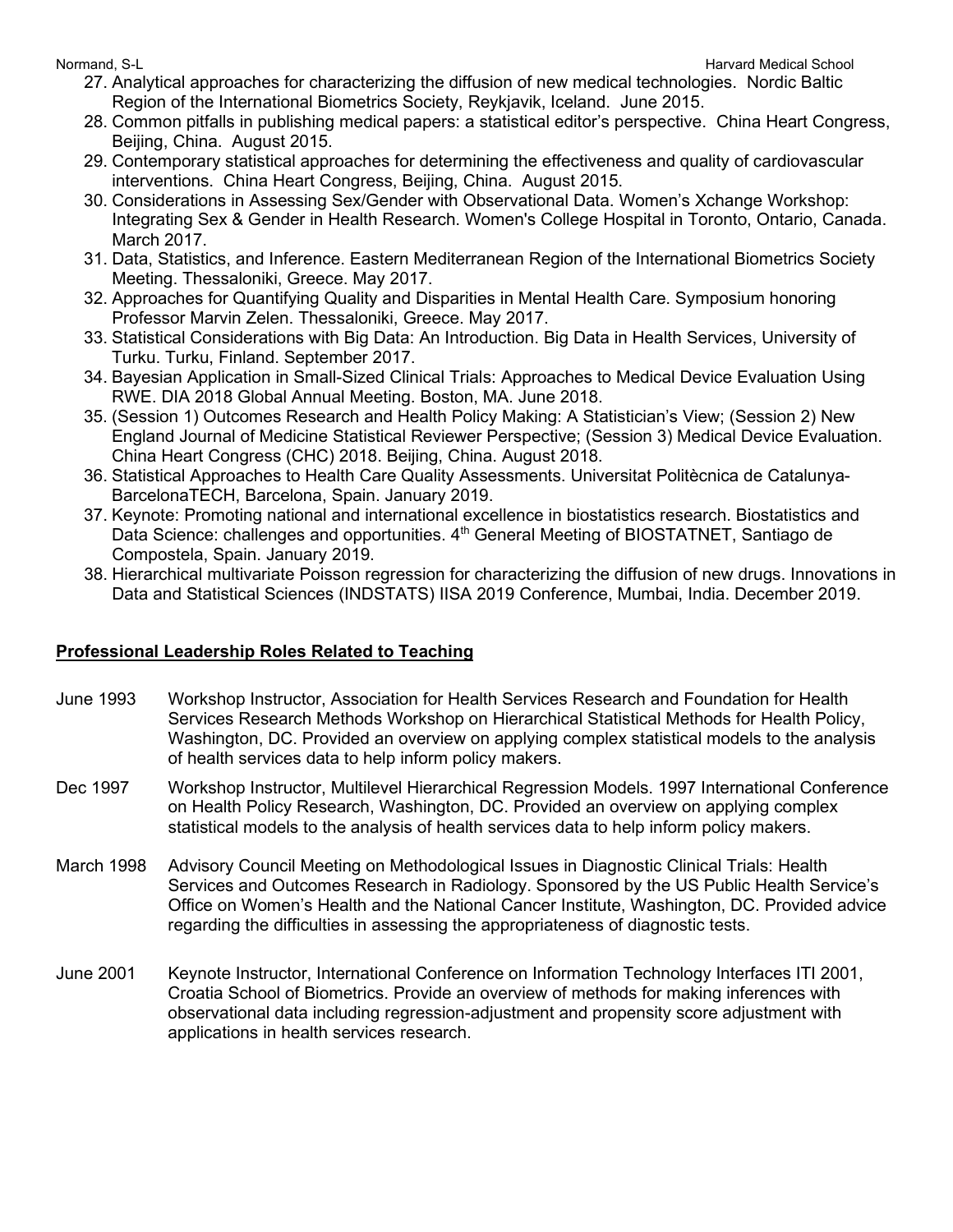| Normand, S-L<br><b>June 2002</b> | Harvard Medical School<br>Workshop Instructor, Academy for Health Services Research and Health Policy, Washington,<br>DC. Introduction to Hierarchical Models for Health Services Research. Provided an introduction<br>to hierarchical models with applications to services research.            |
|----------------------------------|---------------------------------------------------------------------------------------------------------------------------------------------------------------------------------------------------------------------------------------------------------------------------------------------------|
| Oct 2002                         | Workshop Instructor, 4 <sup>th</sup> Scientific Forum on Quality and Outcomes Research in Cardiovascular<br>Disease and Stroke, American Heart Association and the American College of Cardiology,<br>Washington, DC. Introduction to Hierarchical Modeling for Cardiovascular Services Research. |
| <b>Nov 2002</b>                  | Cyber-Workshop Instructor, Academy for Health Services Research and Health Policy,<br>Washington, DC. Introduction to Hierarchical Models for Health Services Research. Provided an<br>introduction to hierarchical models with applications to services research.                                |
| <b>June 2003</b>                 | Workshop Instructor, Academy for Health Services Research and Health Policy, Nashville, TN.<br>Introduction to Statistical Methods for Profiling. Provided a review of methods of comparing<br>providers and described regression-based methods using hierarchical models.                        |
| Aug 2003                         | Workshop Instructor, Measurement, Design and Analysis Methods for Health Outcomes<br>Research, Harvard School of Public Health, Boston, MA. Using Hierarchical Models.                                                                                                                            |
| Oct 2003                         | Workshop Instructor, Lister Hill Center for Health Policy, University of Alabama at Birmingham,<br>AL. Introduction to Statistical Methods for Profiling. Provided an introduction to regression-<br>based methods for comparing providers on the basis of observational data.                    |
| Oct 2003                         | Workshop Instructor, International Conference on Health Policy Research, Chicago, IL.<br>Introduction to Statistical Methods for Profiling. Provided an introduction to regression-based<br>methods for comparing providers on the basis of observational data.                                   |
| April 2004                       | Workshop Instructor, Center for Devices and Radiological Health, US Food and Drug<br>Administration, Rockville, MD. Assessing Evidence About Treatments in the Absence of<br>Randomization: A Review of Concepts and Analytic Approaches.                                                         |
| <b>June 2004</b>                 | Workshop Organizer and Co-Instructor, AcademyHealth Annual Meetings, San Diego, CA.<br>Statistical Approaches to Observational Data.                                                                                                                                                              |
| Aug 2004                         | Workshop Instructor, Measurement, Design, and Analysis Methods for Health Outcomes<br>Research, Harvard School of Public Health, Boston, MA. Using Hierarchical Models.                                                                                                                           |
| Dec 2004                         | Workshop Instructor, University of Puerto Rico-Cambridge Health Alliance Training Institute,<br>San Juan, PR. Causal Inference: A Review of Concepts and Analytic Approaches.                                                                                                                     |
| Mar 2005                         | Faculty Mentor Participant, Duke University, Advanced Research Institute in Geriatric Mental<br>Health Institute.                                                                                                                                                                                 |
| <b>June 2005</b>                 | Workshop Organizer and Instructor, Academy for Health Services Research and Health Policy,<br>Boston, MA. Introduction to Hierarchical Models for Health Services Research. Provided an<br>introduction to hierarchical models with applications to services research.                            |
| Sept 2005                        | Workshop Organizer and Instructor, Heller School, Brandeis University, Waltham, MA.<br>Introduction to Hierarchical Models for Health Services Research. Provided an introduction to<br>hierarchical models with applications to services research.                                               |
| <b>June 2006</b>                 | Workshop Organizer and Instructor, Academy for Health Services Research and Health Policy,<br>Seattle, WA. Introduction to Hierarchical Models for Health Services Research. Provided an<br>introduction to hierarchical models with applications to services research.                           |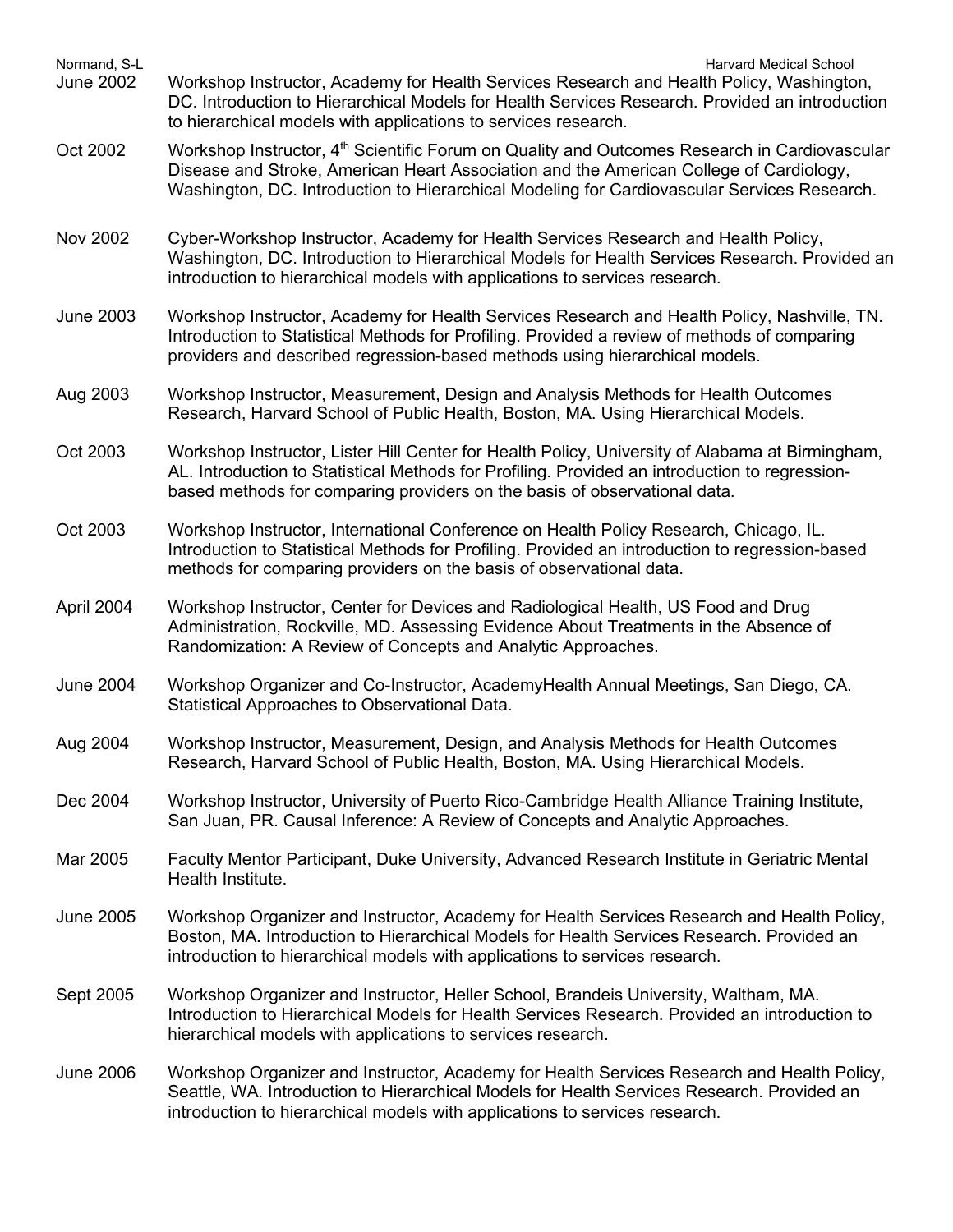| Normand, S-L<br><b>June 2007</b> | <b>Harvard Medical School</b><br>Workshop Organizer and Instructor, Academy for Health Services Research and Health Policy,<br>Orlando, FL. Introduction to Hierarchical Models for Health Services Research. Provided an<br>introduction to hierarchical models with applications to services research. |
|----------------------------------|----------------------------------------------------------------------------------------------------------------------------------------------------------------------------------------------------------------------------------------------------------------------------------------------------------|
| <b>June 2008</b>                 | Workshop Organizer and Instructor, Academy for Health Services Research and Health Policy,<br>Washington, DC. Introduction to Hierarchical Models for Health Services Research. Provided an<br>introduction to hierarchical models with applications to services research.                               |
| Jan 2009                         | Scientific Committee Organizer, 2009 Bayesian Biostatistics Conference, The University of<br>Texas M.D. Anderson Cancer Center, Houston, Texas.                                                                                                                                                          |
| <b>June 2009</b>                 | Methods Workshop Organizer, Academy for Health Services Research and Health Policy,<br>Chicago, IL. Multiple imputation for multivariate incomplete data: A practical guide.                                                                                                                             |
| Jan 2010                         | Scientific Committee Organizer, 2010 Bayesian Biostatistics Conference, The University of<br>Texas M.D. Anderson Cancer Center, Houston, Texas.                                                                                                                                                          |
| <b>June 2010</b>                 | Methods Workshop Organizer, Academy for Health Services Research and Health Policy,<br>Boston, MA. Multiple imputation for multivariate incomplete data: A practical guide.                                                                                                                              |
| <b>June 2012</b>                 | Workshop Organizer and Instructor, International Chinese Statistical Association 2012 Applied<br>Statistics Symposium, Boston, MA. Provided an introduction to comparative effectiveness<br>research.                                                                                                    |
| April 2017                       | Visiting Scholar and Keynote Speaker, Brian Strom Lecture Series, Department of Biostatistics<br>and Epidemiology (DBE) and Center for Clinical Epidemiology and Biostatistics (CCEB),<br>University of Pennsylvania, Philadelphia, PA.                                                                  |
| Sept 2017                        | Workshop Instructor. Statistical Considerations with Big Data: An Introduction. Big Data in<br>Health Services, University of Turku. Turku, Finland.                                                                                                                                                     |
| Oct 2019                         | Workshop Co-Organizer and Co-Instructor, Harvard Data Science Institute Annual Conference,<br>Cambridge, MA. Provided an intermediate introduction to causal inference.                                                                                                                                  |

# **PART III: BIBLIOGRAPHY**

## **Standard Journal Articles**

- 1. Egan TM, Herman SJ, Doucette EJ, **Normand SL**, McLeod RS. A randomized, controlled trial to determine effectiveness of fascial inflitration of bupivacaine in preventing respiratory complications after elective abdominal surgery. Surgery 1988; 104(4):734-740.
- 2. Brasher P, Hogg-Johnson S, **Normand SL**. Analysis of the Lake Couchiching data. Canadian Journal of Statistics 1990; 18(4)377-382.
- 3. Morris CN, **Normand SL**. Hierarchical models for combining information and for meta-analysis with discussion. In: Bernardo JM, Berger JO, Dawid AP, Smith AFM, editors. Bayesian Statistics 4. Oxford: Clarendon Press 1992:321-44.
- 4. **Normand SL**, Tritchler D. Parameter updating in a Bayes network. Journal of the American Statistical Association 1992; 87(420):1109-1115.
- 5. Gatsonis C, **Normand SL**, Liu CH, Morris C. Geographic variation of procedure utilization A Hierarchical Model Approach. Medical Care 1993; 31(5):YS54-YS59.
- 6. Pashos CL, **Normand SLT**, Garfinkle JB, Newhouse JP, Epstein AM, McNeil BJ. Trends in the use of drug therapies in patients with acute myocardial infarction – 1988 to 1992. Journal of the American College of Cardiology 1994; 23(5):1023-1030.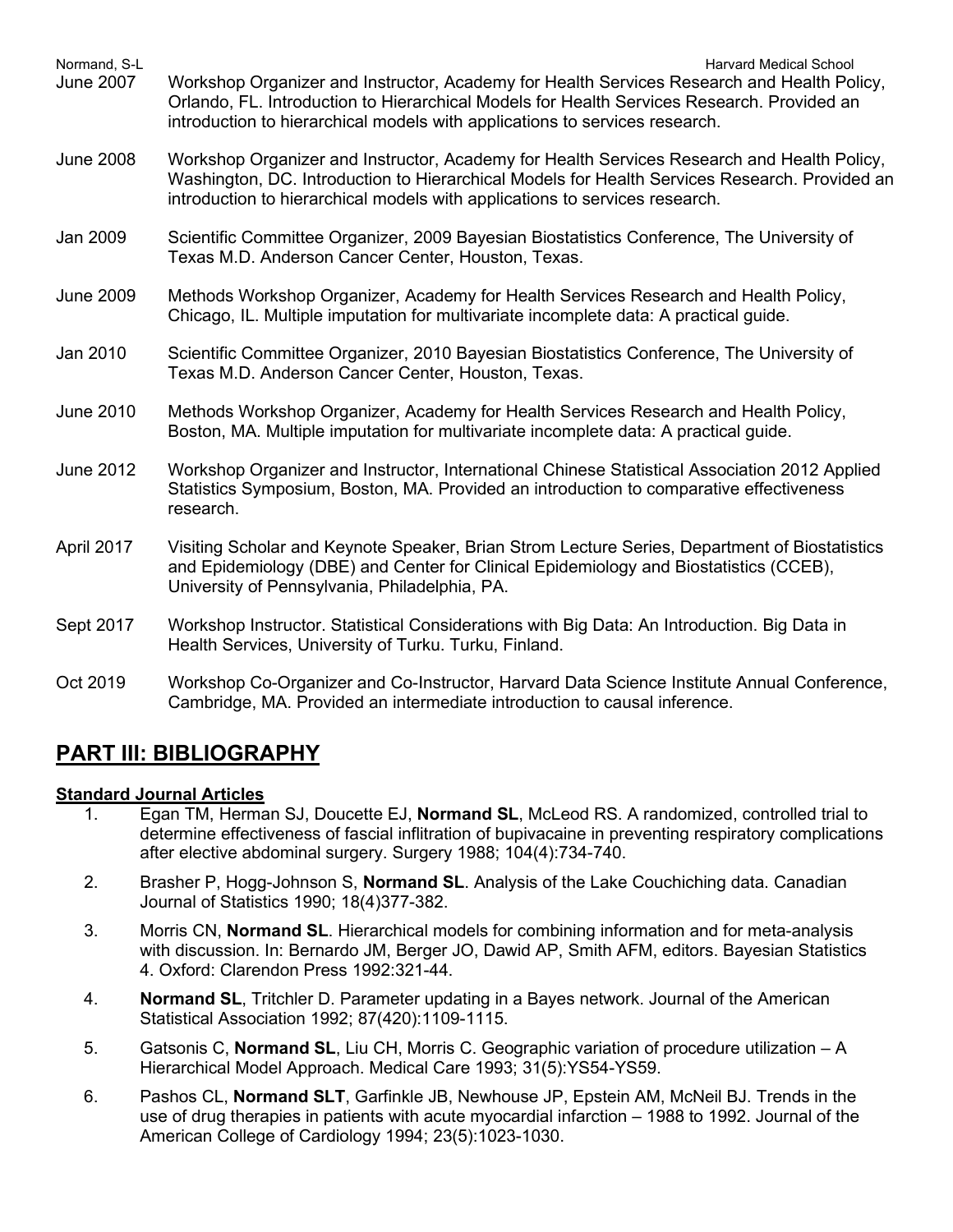- 7. Doksum KA, **Normand SL**. Gaussian models for degradation processes. Part I: Methods for the analysis of biomarker data. Lifetime Data Analysis 1995; 1:131-144.
- 8. Dickey B, Norton EC, **Normand SL**, Azeni H, Fisher W, Altaffer F. Massachusetts Medicaid managed health care reform: treatment for the psychiatrically disabled. Advances in Health Economics and Health Services 1995; 15:99-116.
- 9. Gatsonis CA, Epstein AM, Newhouse JP, **Normand SL**, McNeil BJ. Variations in the utilization of coronary angiography for elderly patients with an acute myocardial infarction – An analysis using hierarchical logistic regression. Medical Care 1995; 33(6):625-642.
- 10. Lamas GA, Pashos CL, **Normand SLT**, McNeil BJ. Permanent pacemaker selection and subsequent survival in elderly Medicare pacemaker recipients. Circulation 1995; 91(4):1063-1069.
- 11. Lenz FA, **Normand SL**, Kwan HC, Andrews D, Rowland LH, Jones MW, Seike M, Lin YC, Tasker RR, Dostrovsky JO, Lenz YE. Statistical prediction of the optional site for thalamotomy in Parkinsonian tremor. Movement Disorders 1995; 10(3):318-328.
- 12. **Normand SLT**, Morris CN, Fung KS, McNeil BJ, Epstein AM. Development and validation of a claims-based index for adjusting for risk of mortality – The case of acute myocardial infarction. Journal of Clinical Epidemiology 1995; 48(2):229-243.
- 13. Dickey B, **Normand SLT**, Norton E, Azeni H, Fisher W, Altaffer F. Managing the care of schizophrenia: Lessons from a 4-year Massachusetts Medicaid Study. Archives of General Psychiatry 1996; 53(10):945-952.
- 14. Doksum K, **Normand SL**. Models for degradation processes and event times based on gaussian processes. In: Jewell NP, et al, editors. Proceedings of the 1994 Conference on Lifetime Data Models in Reliability and Survival Analysis. Kluwer Academic Publishers 1996; 85-91.
- 15. **Normand SLT**, Glickman ME, Sharma R, McNeil BJ. Using admission characteristics to predict short-term mortality from myocardial infarction in the elderly – Results from the Cooperative Cardiovascular Project. Journal of the American Medical Association 1996; 275(17):1322-1328.
- 16. **Normand SLT**, Glickman ME, Gatsonis CA. Statistical methods for profiling providers of medical care: Issues and applications. Journal of the American Statistical Association 1997; 92(439):803- 814.
- 17. **Normand SL**, Glickman ME, Ryan T. Modeling mortality rates for elderly heart attack patients: Profiling hospitals in the Cooperative Cardiovascular Project. In: Gatsonis C, Hodges J, Kass R, Singpurwalla N, editors. Case Studies in Bayesian Statistics. Springer-Verlag, 1997:155-236.
- 18. Tu JV, Pashos CL, Naylor CD, Chen EL, **Normand SL**, Newhouse JP, McNeil BJ. Use of cardiac procedures and outcomes in elderly patients with myocardial infarction in the United States and Canada. New England Journal of Medicine 1997; 336(21):1500-1505.
- 19. Ayanian JZ, Landrum MB, **Normand SLT**, Guadagnoli E, McNeil BJ. Rating the appropriateness of coronary angiography – Do practicing physicians agree with an expert panel and with each other? New England Journal of Medicine 1998; 338(26):1896-1904.
- 20. Dickey B, **Normand SLT**, Norton EC, Azeni H, Fisher W. Treatment of long-term psychiatric disorders in the managed care environment – An observational longitudinal study. Clinical Drug Investigation 1998; 15(4):303-308.
- 21. Dickey B, Norton E, **Normand SL**, Azeni H, Fisher W. Managed Mental Health Experience in Massachusetts. In: Mechanic E editor. Managed Behavioral Health Care: Current Realities and Future Potential. Josey-Bass, 1998:115-22.
- 22. **Normand SLT**, McNeil BJ, Peterson LE, Palmer RH. Methodology matters VIII Eliciting expert opinion using the Delphi technique: Identifying performance measures for cardiovascular disease. International Journal for Quality in Health Care 1998; 10(3):247-260.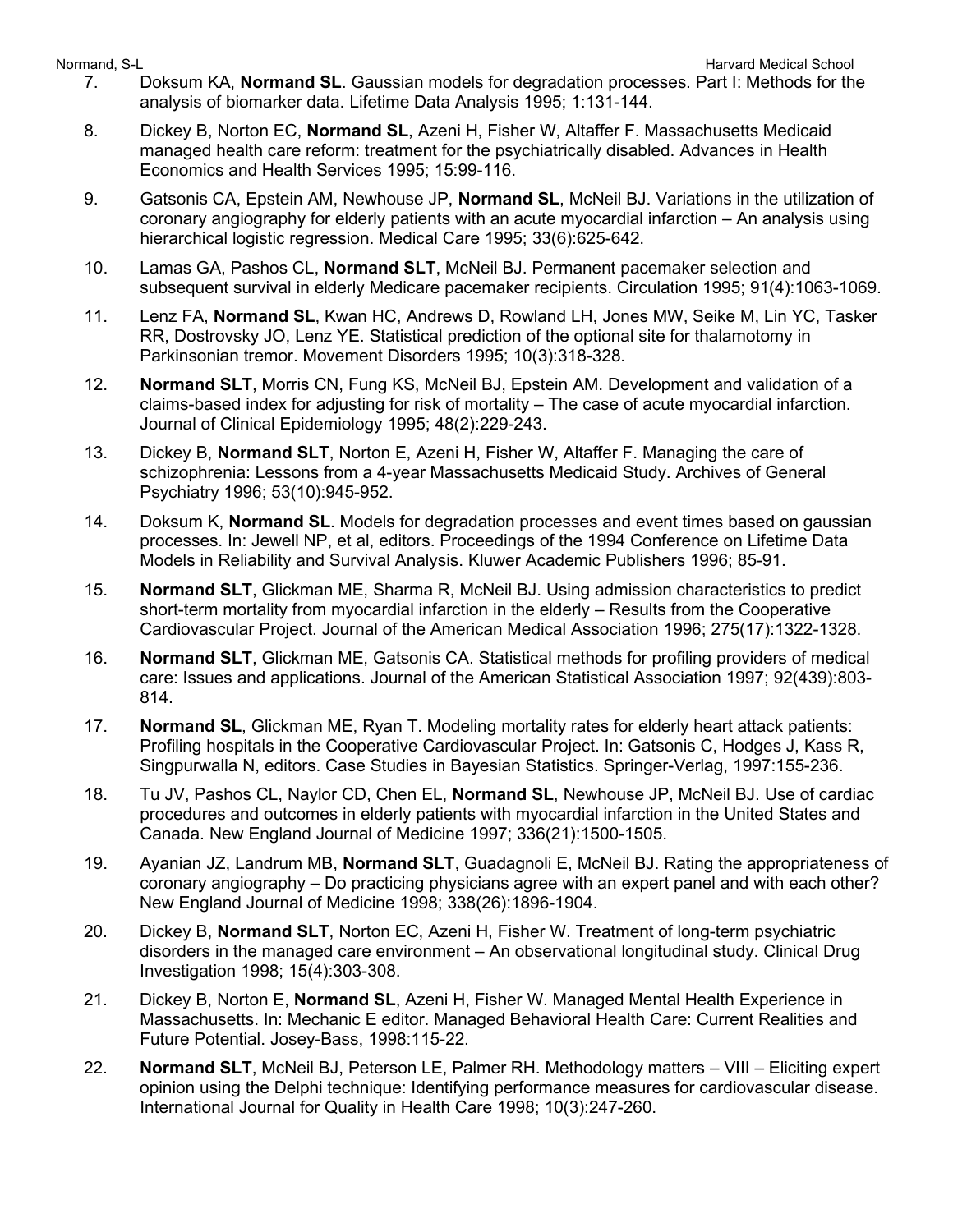- 23. Frank RG, McGuire TG, **Normand SLT**, Goldman HH. The value of mental health care at the system level: The case of treating depression. Health Affairs 1999; 18(5):71-88.
- 24. Landrum MB, McNeil BJ, Silva L, **Normand SLT**. Understanding variability in physician ratings of the appropriateness of coronary angiography after acute myocardial infarction. Journal of Clinical Epidemiology 1999(4); 52:309-319.
- 25. Landrum MB, **Normand SLT**. Applying Bayesian ideas to the development of medical guidelines. Statistics in Medicine 1999; 18(2):117-137.
- 26. **Normand SLT**. Meta-analysis: Formulating, evaluating, combining, and reporting. Statistics in Medicine 1999; 18(3):321-359.
- 27. Petersen LA, Wright S, **Normand SLT**, Daley J. Positive predictive value of the diagnosis of acute myocardial infarction in an administrative database. Journal of General Internal Medicine 1999; 14(9):555-558. PMC1496736
- 28. Glickman ME, **Normand SLT**. The derivation of a latent threshold instrumental variables model. Statistica Sinica 2000; 10(2):517-544.
- 29. Landrum MB, Bronskill SE, **Normand SL**. Analytic methods for constructing cross-sectional profiles of health care providers. Health Services & Outcomes Research Methodology 2000; 1:23-48.
- 30. Chertow GM, **Normand SLT**, Silva LR, McNeil BJ. Survival after acute myocardial infarction in patients with end-stage renal disease: Results from the Cooperative Cardiovascular Project. American Journal of Kidney Diseases 2000; 35(6):1044-1051.
- 31. Landrum MB, **Normand SL**. Developing & applying medical practice guidelines following acute myocardial infarction: A case study using Bayesian probit & logit models. In: Dey D, Ghosh S, Mallick B, editors. Generalized Linear Models: A Bayesian Perspective. Marcel Dekker Inc. 2000:195-213.
- 32. DuMouchel W, **Normand SL**. Computer modeling and graphical strategies for meta-analysis. In: Berry D, Stangl D, editors. Meta-Analysis in Medicine and Health Policy. Marcel Dekker Inc. 2000:127-178.
- 33. **Normand, SL**, Doksum K. Empirical Bayes procedures for a change point problem with application to HIV/AIDs data. In: Ahmed SE, Reid N, editors. Empirical Bayes and Likelihood Inference. Springer Verlag Inc. 2000:67-79.
- 34. Petersen LA, **Normand ST**, Daley J, McNeil BJ. Outcome of myocardial infarction in Veterans Health Administration patients as compared with Medicare patients. New England Journal of Medicine 2000; 343(26):1934-1941.
- 35. **Normand SLT**, Landrum MB, Guadagnoli E, Ayanian JZ, Ryan TJ, Cleary PD, McNeil BJ. Validating recommendations for coronary angiography following acute myocardial infarction in the elderly: A matched analysis using propensity scores. Journal of Clinical Epidemiology 2001; 54(4):387-398.
- 36. Dickey B, **Normand SL**, Norton EC, Rupp A, Azeni H. Managed care and children's behavioral health services in Massachusetts. Psychiatric Services 2001; 52(2):183-188.
- 37. Horvitz-Lennon M, **Normand SLT**, Gaccione P, Frank RG. Partial versus full hospitalization for adults in psychiatric distress: A systematic review of the published literature (1957-1997). American Journal of Psychiatry 2001; 158(5):676-685.
- 38. Guadagnoli E, Landrum MB, **Normand SLT**, Ayanian JZ, Garg P, Hauptman PJ, Ryan TJ, McNeil BJ. Impact of underuse, overuse, and discretionary use on geographic variation in the use of coronary angiography following acute myocardial infarction. Medical Care 2001; 39(5):446-458.
- 39. Zou KH, **Normand SLT**. On determination of sample size in hierarchical binomial models. Statistics in Medicine 2001; 20(14):2163-2182.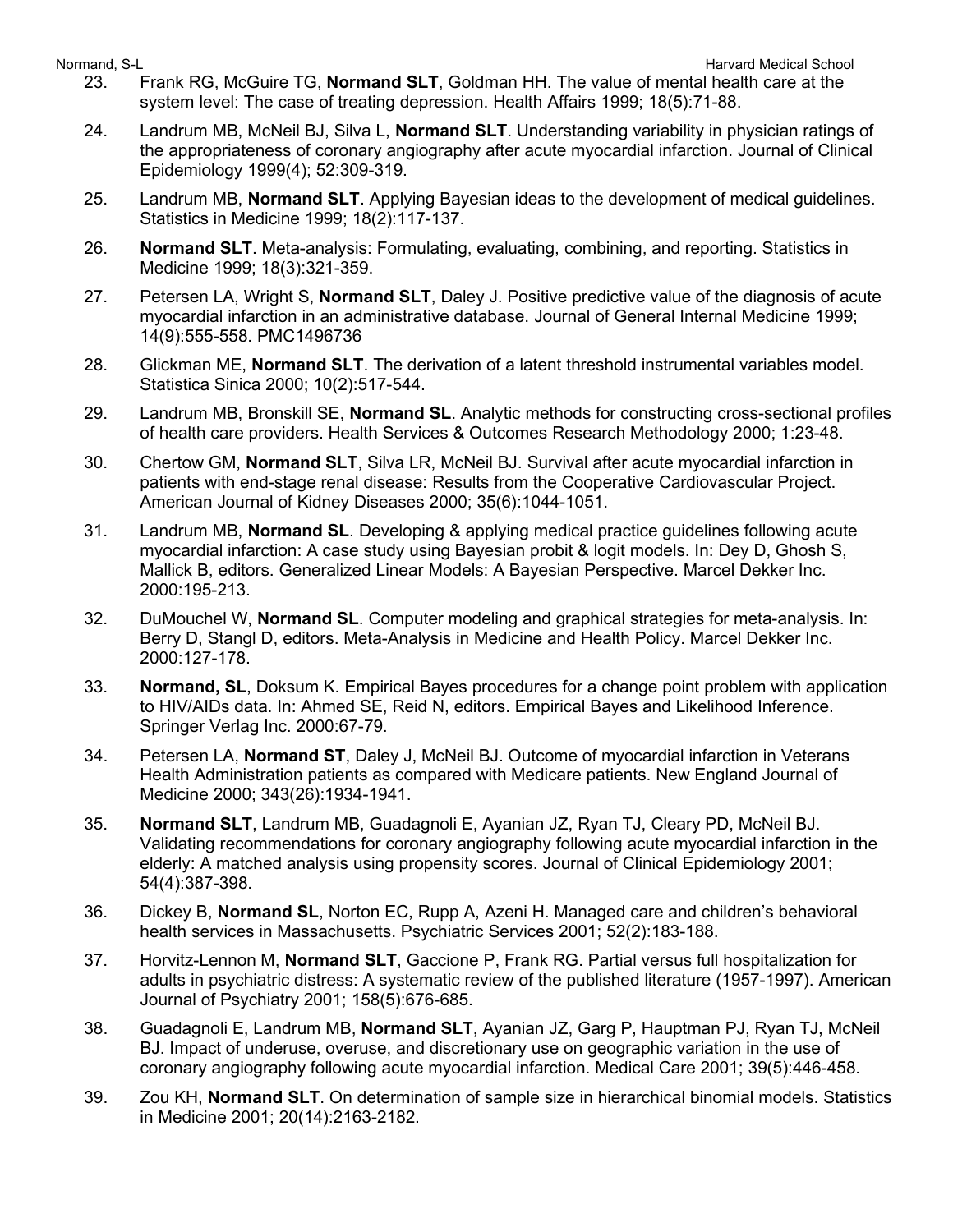- 40. Jonkman JN, **Normand S-LT**, Wolf R, Borbas C, Guadagnoli E. Identifying a cohort of patients with early-stage breast cancer - A comparison of hospital discharge and primary data. Medical Care 2001; 39(10):1105-1117.
- 41. DiSalvo TG, **Normand S-LT**, Hauptman PJ, Guadagnoli E, Palmer RH, McNeil BJ. Pitfalls in assessing quality of ambulatory care for chronic cardiovascular disease. American Journal of Medicine 2001; 111(4):297-303.
- 42. Shahian DM, **Normand S-LT**, Torchiana DF, Lewis SM, Pastore JO, Kuntz RE, Dreyer PI. Cardiac surgery report cards: Comprehensive review and statistical critique. Annals of Thoracic Surgery 2001; 72(6):2155-2168.
- 43. Petersen LA, **Normand S-LT**, Leape LL, McNeil BJ. Comparison of use of medications after acute myocardial infarction in the Veterans Health Administration and Medicare. Circulation 2001; 104(24):2898-2904.
- 44. **Normand SL**, Zou KH. Sample size considerations in observational health care quality studies. Statistics in Medicine 2002; 21:331-345.
- 45. Bronskill SE, **Normand S-LT**, Landrum MB, Rosenheck RA. Longitudinal profiles of health care providers. Statistics in Medicine 2002; 21:1067-1088.
- 46. Bronskill SE, **Normand S-LT**, McNeil BJ. Post-acute service use following acute myocardial infarction in elderly Medicare patients. Health Care Financing Review 2002; 24(2):77-93.
- 47. **Normand S-LT**, Frank RG, McGuire TG. Using elicitation techniques to estimate the value of ambulatory treatments for major depression. Medical Decision Making 2002; 22:245-261.
- 48. Norton EC, Harold CA, Lindrooth RC, **Normand S-LT**, Dickey B. Does prospective payment reduce inpatient length of stay? Health Economics 2002; 11:377-387.
- 49. Fisher WH, Dickey B, **Normand S-LT**, Packer IK, Grudzinksas AJ, Azeni H. Managed mental health care and use of a state's inpatient forensic system. Psychiatric Services 2002; 53(4):447-451.
- 50. Dickey B, **Normand S-LT**, Weiss RD, Drake R, Azeni H. Medical morbidity, mental illness, and substance use disorders. Psychiatric Services 2002; 53:861-867.
- 51. Berndt ER, Bir A, Busch SH, Frank RG, **Normand S-LT**. The medical treatment of depression, 1991-1996: Productive inefficiency, expected outcome, and price indexes. Journal of Health Economics 2002; 21(3):373-396.
- 52. Garg PP, Landrum MB, **Normand S-LT**, Ayanian JZ, Hauptman TJ, McNeil BJ, Guadagnoli E. Understanding individual and small area variation in the underuse of coronary angiography following acute myocardial infarction. Medical Care 2002; 40(7):614-626.
- 53. Kessler RC, Andrews G, Colpe LJ, Hiripi E, Mroczek DK, **Normand S-LT**, Walter EE, Zaslavsky A. Short screening scales to monitor population prevalences and trends in nonspecific psychological distress. Psychological Medicine 2002; 32(6):959-976.
- 54. O'Malley AJ, **Normand S-LT**, Kuntz RE. Sample size calculation for a historically-controlled clinical trial with adjustment with covariates. Journal of Biopharmaceutical Statistics 2002; 12(2):227-247.
- 55. O'Malley AJ, **Normand S-LT**, Kuntz RE. Application of models for multivariate mixed outcomes to medical device trials: Coronary artery stenting. Statistics in Medicine 2003; 22(2):313-336.
- 56. O'Malley AJ, **Normand S-LT**. Statistics: Keeping pace with the medical technology revolution. Chance 2003; 16(4):41-44.
- 57. **Normand S-LT**, Belanger AJ, Frank RF. Evaluating selection out of health plans for Medicaid beneficiaries with substance abuse. The Journal of Behavioral Health Services & Research 2003; 30(1):78-92.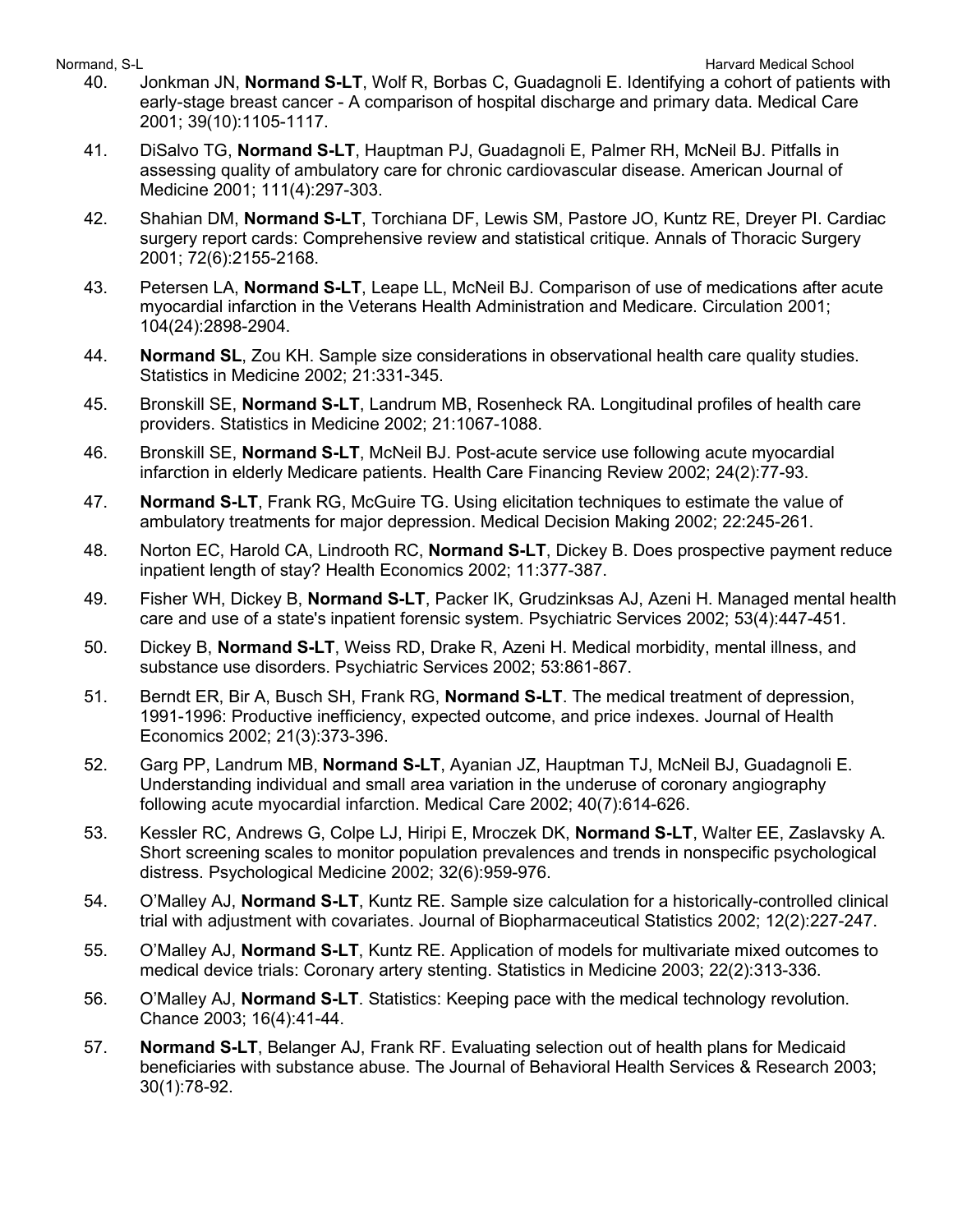- 58. Kessler RC, Barker PR, Colpe LJ, Epstein JF, Gfroerer JC, Hiripi E, Howes MJ, **Normand S-LT**, Manderscheid RW, Walters EE, Zaslavsky AM. Screening for Serious Mental Illness in the General Population. Archives of General Psychiatry 2003; 60(2):184-189.
- 59. Petersen LA, **Normand S-LT**, Druss BG, Rosenheck RA. Process of care and outcomes after acute myocardial infarction for patients with mental illness in an integrated healthcare system. Health Services Research 2003; 38(1):41-63. PMC1360873
- 60. Dendukuri N, **Normand S-LT**, McNeil BJ. Impact of cardiac service availability on case-selection for angiography and survival following acute myocardial infarction. Health Services Research 2003; 38(1):21-40. PMC1360872
- 61. Shahian DM, **Normand S-LT**. The volume-outcome relationship: From Luft to Leapfrog. Annals of Thoracic Surgery 2003; 75:1048-1058.
- 62. Landrum MB, **Normand S-LT**, Rosenheck RA. Selection of related multivariate means: Monitoring psychiatric care in the Department of Veterans Affairs. Journal of the American Statistical Association 2003; 98(461):7-16.
- 63. Horvitz-Lennon M, **Normand S-LT**, Frank RG, Goldman HH. Usual care for major depression in the 1990's: Characteristics and expert-estimated outcomes. American Journal of Psychiatry 2003; 160:720-726.
- 64. Dickey BD, **Normand S-LT**, Hermann R, Eisen SV, Cortes D, Cleary P, Ware N. Guideline recommendations for treatment of schizophrenia: The impact of managed care. Archives of General Psychiatry 2003; 60(4):340-348.
- 65. Petersen LA, **Normand S-LT**, Leape LL, McNeil BJ. Regionalization and the underuse of angiography in the Veterans Affairs Health Care System as compared with a fee-for-service system. New England Journal of Medicine 2003; 348:2209-17.
- 66. Landon BE, **Normand S-LT**, Daley J, Blumenthal D. Physician clinical performance assessment: Prospects and barriers. The Journal of the American Medical Association 2003; 290:1183-1189.
- 67. Dickey B, **Normand S-LT**, Drake R, Weiss RD, Azeni H, Hanson A. Limiting inpatient substance use treatment: What are the consequences. Medical Care Research and Review 2003; 60(3):332- 346.
- 68. Dickey B, Dembling B, Azeni H, **Normand S-LT.** Externally caused deaths for adults with substance use and mental disorders, The Journal of Behavioral Health Services & Research 2004; January/March:31(1):75-84.
- 69. Fisher WH, **Normand S-LT**, Dickey B, Packer IK, Grudzinskas AJ, Azeni H. Managed mental health care's effects on arrest and forensic commitment, International Journal of Law and Psychiatry 2004; 27:65-77.
- 70. Eisen SV, **Normand S-LT**, Belanger AJ, Gevorkian S, Irvin EA. BASIS-32 and the Revised Behavior and Symptom Identification Scale (BASIS-R). In: The Use of Psychological Testing for Treatment Planning and Outcome Assessment, 3<sup>rd</sup> Edition, Volume 3, M. Maruish ed., Lawrence Erlbaum Associates, Inc., pp. 79-113, 2004.
- 71. Dickey B, **Normand S-LT**. Toward a model for testing the relationship between quality and costs, The Journal of Mental Health Policy and Economics 2004; 7(1):15-21.
- 72. Levy DE, O'Malley AJ, **Normand S-LT**. Covariate adjustment in clinical trials with non-ignorable missing data and non-compliance. Statistics in Medicine 2004; 23, 2319-2339.
- 73. Wang JC**, Normand S-LT**, Mauri L, Kuntz RE. Coronary artery spatial distribution of acute myocardial infarction occlusions. Circulation 2004; 110(3):278-284.
- 74. **Normand S-LT**. Meta-analysis: Formulating, evaluating, combining, and reporting. In: Tutorials in Biostatistics, Vol. 2 - Statistical Modeling of Complex Medical Data, RB D'Agostino (ed), Wiley, Chichester, 2004, 249-288.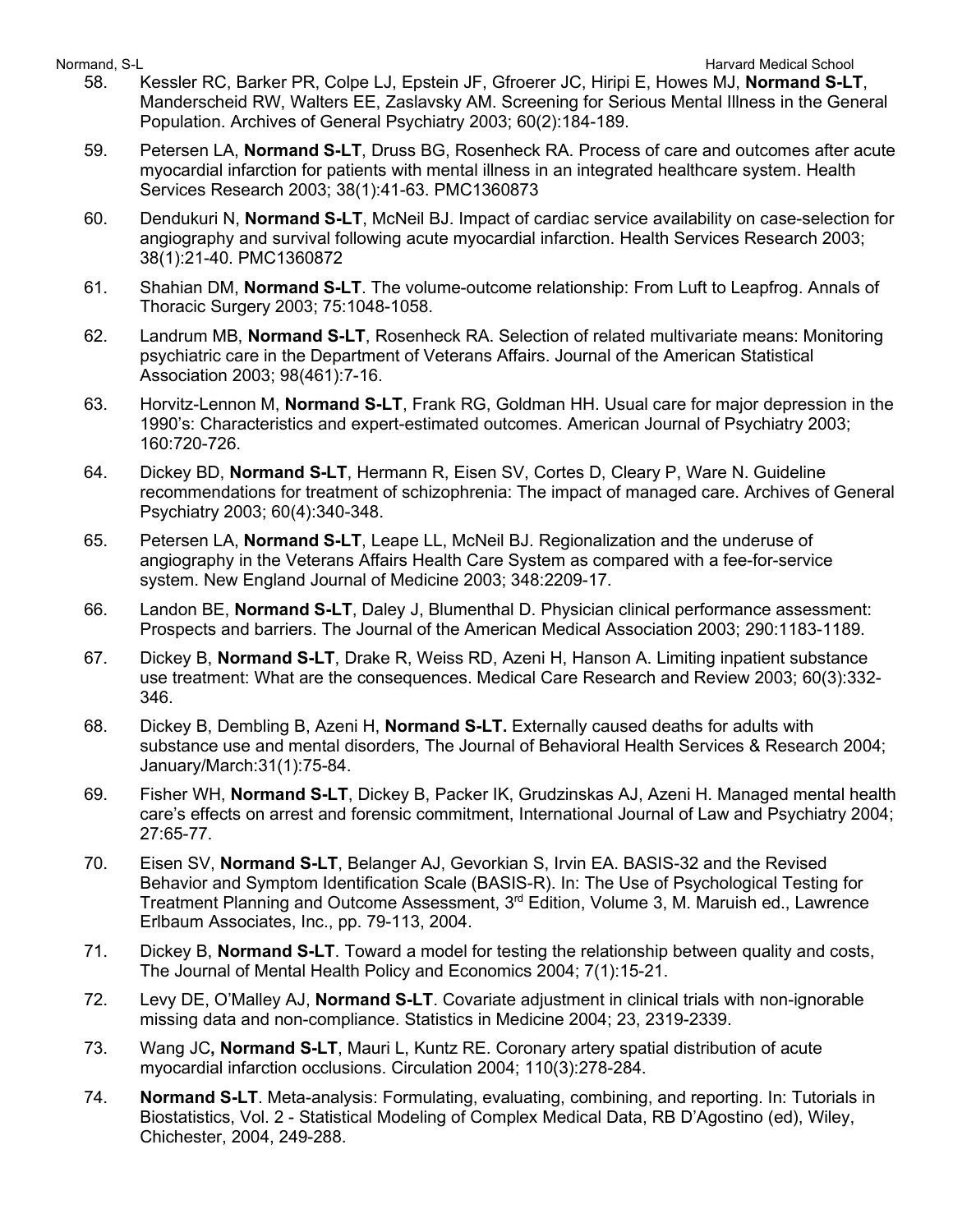- 75. Chertow GM, **Normand S-LT**, McNeil BJ. Renalism: inappropriately low rates of coronary angiography in elderly persons with renal insufficiency. Journal of the American Society of Nephrology 2004; 15:2462-2468.
- 76. Guadagnoli E, **Normand S-LT**, DiSalvo TG, Palmer RH, McNeil BJ. Effects of treatment recommendations and specialist intervention on care provided by primary care physicians to patients with myocardial infarction or heart failure. The American Journal of Medicine 2004; 117:371-379.
- 77. Eisen SV, **Normand S-LT**, Belanger AJ, Spiro A, Esch D. The revised behavior and symptom identification scale (BASIS-24): reliability and validity. Medical Care 2004; 42(12):1230-1241.
- 78. Jonkman JN, McCarty D, Harwood HJ, **Normand S-LT**, Caspi Y. Practice variation and length of stay in alcohol and drug detoxification centers. Journal of Substance Abuse Treatment 2005; 28:11- 18.
- 79. O'Malley AJ, **Normand S-LT**. Likelihood methods for treatment-noncompliance and subsequent nonresponse in randomized trials. Biometrics 2005; 61(June):325-334.
- 80. Tchernis R, Horvitz-Lennon M, **Normand S-LT**. On the use of discrete choice models for causal inference. Statistics in Medicine 2005; 24:2197-2212.
- 81. Landon BE, **Normand S-LT**, Frank RG, McNeil BJ. Characteristics of medical practices in three developed managed care markets. Health Services Research 2005; 40(3):675-695. PMC1361163
- 82. Shahian DM, Torchiana DF, **Normand S-LT**. Implementation of a cardiac surgery report card. Annals of Thoracic Surgery 2005; 80:1146-1180.
- 83. Gill SS, Rochon PA, Hermann N, Lee PE, Sykora K, Gunraj N, **Normand S-LT**, Gurwitz J, Marras C, Wodchis W, Mamdani M. Atypical antipsychotic drugs and risk of ischemic stroke: Population based retrospective cohort study. British Medical Journal 2005; 330(7489):445-450. PMC549652
- 84. Spertus JA, Eagle KA, Krumholz HM, Mitchell KR, **Normand S-LT.** American College of Cardiology and American Heart Association Methodology for the Selection and Creation of Performance Measures for Quantifying the Quality of Cardiovascular Care. Journal of American College of Cardiology and Circulation 2005; 45:1147-56 and Circulation 2005; 111:1703-1712.
- 85. Horvitz-Lennon M, O'Malley AJ, Frank RG, **Normand S-LT**. Improving traditional intention-to-treat analyses: A new approach. Psychological Medicine 2005; 35:961-970.
- 86. Rochon PA, Gurwitz JH, Sykora K, Mamdani M, Streiner DL, Garfinkel S, **Normand S-LT**, Anderson GM. Reader's guide to critical appraisal of cohort studies: 1. Role and design. British Medical Journal 2005; 330(16):895-897. PMC556167
- 87. Mamdani M, Sykora K, Li P, **Normand S-LT**, Streiner DL, Austin PG, Rochon PA, Anderson GM. Reader's guide to critical appraisal of cohort studies: 2. Assessing potential for confounding. British Medical Journal 2005; 330:960-962. PMC556348
- 88. **Normand S-LT**, Sykora K, Li P, Rochon PA, Anderson GM. Reader's guide to critical appraisal of observational cohort studies: 3. Analytical strategies to reduce confounding. British Medical Journal 2005; 330:1021-1023. PMC557157.
- 89. Lee PE, Sykora K, Mamdani M, Marras C, Stukel T, Anderson G, Gill SS, Shulman K, **Normand S-L**, Rochon PA. Antipsychotic medications and drug induced movement disorders other than parkinsonism: A population based cohort study. Journal of the American Geriatrics Society 2005; 53(8):1374-1379.
- 90. **Normand S-L**, Rector TS, Neaton JD, Pina IL, Lazar RM, Proestel SE, Fleischer DJ, Cohn JN, Spertus JN. Clinical and analytical considerations in the study of health status in device trials for heart failure. Journal of Cardiac Failure 2005; 11(5):396-403.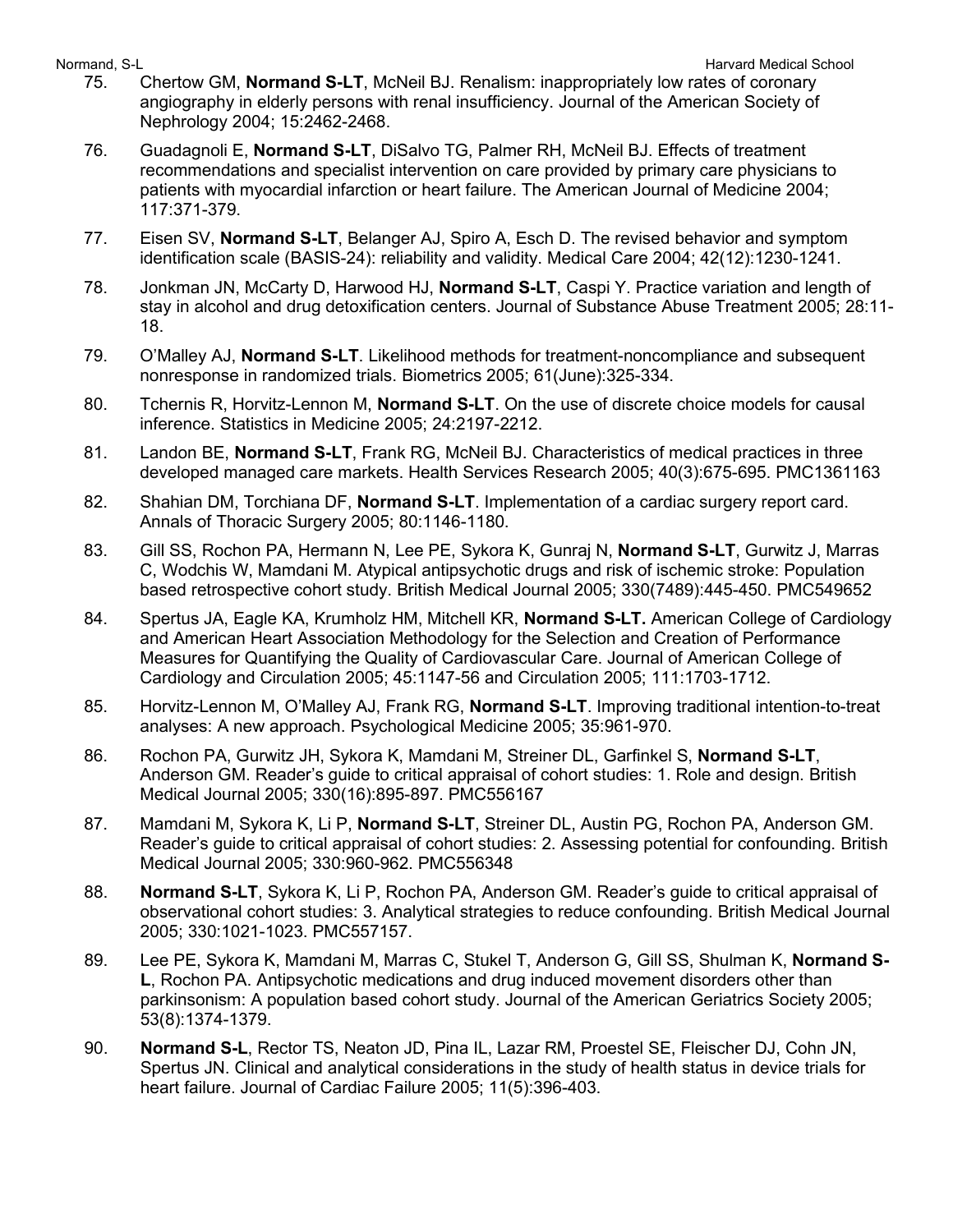- 91. Shahian DM, Torchiana DF, Shemin RJ, Rawn JD, **Normand S-LT**. The Massachusetts cardiac surgery report card: implications of statistical methodology. Annals of Thoracic Surgery 2005; 80:2106-13.
- 92. Rochon PA, Stukel T, Sykora K, Gill S, Garfinkel S, Anderson GM, **Normand S-LT**, Gurwitz JH, Mamdani M. Atypical antipsychotics and parkinsonism. Archives of Internal Medicine, 2005; 165:1882-1888. Cited as PRACTICE POINT, Nature Clinical Practice Neurology 2006; 2(3):132- 133.
- 93. Bonow RO, Bennett S, Casey DE, Ganiats TG, Hlatky MA, Konstam MA, Lambrew CT, **Normand S-LT**, Pina IL, Radford M, Smith AL, Warner-Stevens L. ACC/AHA Heart Failure Clinical Performance Measures for Adults with Chronic Heart Failure. Journal of the American College of Cardiology 2005; 46(6):1144-1178.
- 94. Ryan JW, Peterson ED, Chen AY, Roe MT, Ohman EM, Cannon CP, Berger PB, Saucdeo JF, DeLong ER**, Normand S-L**, Pollack CV, Cohen DJ (for CRUSADE Investigators). Early versus delayed intervention in non-ST- segment elevation acute coronary syndromes: Analysis using instrumental variables. Circulation 2005; 112:3049-3057.
- 95. Clements KM, Murphy JM, Eisen SV, **Normand S-LT.** Comparison of self-report and clinician-rated measures of psychiatric symptoms and functioning in predicting 1-year hospital readmission. Administration and Policy in Mental Health and Mental Health Services Research 2006; 33:568- 577.
- 96. Berndt ER, Busch A, Frank RG, **Normand S-L.** Real output in mental health care during the 1990s. Forum for Health Economics & Policy 2006; 9(1):Article 5.
- 97. Daniels MJ, **Normand S-LT**. Longitudinal profiling of health care units based on continuous and discrete patient outcomes. Biostatistics 2006; 7(1):1-15. PMC2791405
- 98. Timbie J, Frank RG, Horvitz-Lennon MV, **Normand S-LT**. A meta-analysis of the effect of interventions for depression labor supply. Psychiatric Services 2006; 57:212-218.
- 99. Choudhry NK, Anderson GM, Laupacis A, Ross-Degnan D, **Normand S-L**, Soumerai SB. The impact of adverse events of warfarin prescribing in atrial fibrillation: A matched pair analysis. British Medical Journal 2006; 332(Jan):141-145. PMC1336760
- 100. Choudhry NK, Soumerai SB, **Normand S-L**, Ross-Degnan D, Laupacis A, Anderson GM. Warfarin prescribing in atrial fibrillation: the impact of physician, patient, and hospital characteristics. American Journal of Medicine 2006; 119:607-615.
- 101. Dickey B**, Normand S-L,** Eisen SV, Hermann RC, Cleary PD, Cortes D, Ware N. Associations between adherence to guidelines for antipsychotic dose and health status, side-effects, and patient care experiences. Medical Care 2006; 44(9):827-834.
- 102. Krumholz HM, Brindis RG, Brush JE, Cohen DJ, Epstein AJ, Furie K, Howard G, Peterson ED, Rathore SS, Smith SC, Spertus JA, Wang Y, **Normand S-L**. Standards for statistical models for public reporting of health outcomes. Circulation 2006; 113:456-462.
- 103. Busch AB, Huskamp HA, **Normand S-LT**, Young AS, Goldman H, Frank RG. The impact of parity on major depression treatment quality in the federal employees' health benefits program after parity implementation. Medical Care 2006; 44:506-512.
- 104. Goldman HH, Frank RG, Burnam MA, Huskamp HA, Ridgely MS, **Normand S-L**, Young AS, Barry C, Azzone V, Azrin ST, Moran G, Lichtenstein C, Blasinksy M. Behavioral health insurance parity for federal employees. New England Journal of Medicine 2006; 354:1378-86.
- 105. Tchernis R, **Normand S-LT**, Pakes J, Gaccione P, Newhouse JP. Selection and plan switching behavior. Inquiry 2006; 43:10-22.
- 106. Krumholz HM, Wang Y, Mattera JA, Wang Y, Han LF, Ingber MJ, Roman S, **Normand S-L**. An administrative claims model suitable for profiling hospital performance based upon 30-day mortality rates among patients with an acute myocardial infarction. Circulation 2006; 113:1683-1692.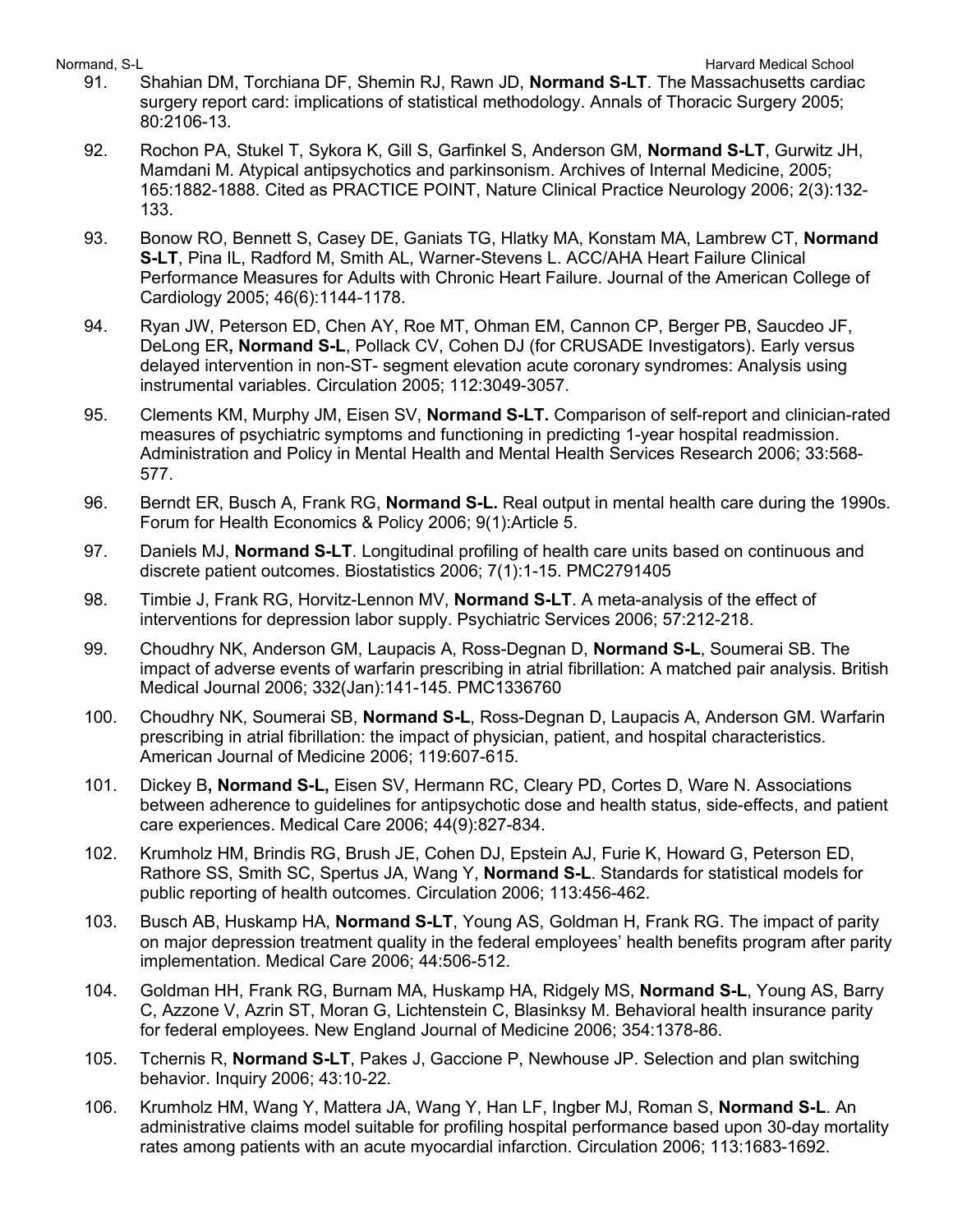- 107. **Normand S-LT,** Belanger AJ, Eisen SV. Graded response model-based item selection for behavior and symptom identification. Health Services and Outcomes Research Methodology 2006; 6:1-19.
- 108. Bradley EH, Herrin J, Elbel B, McNamara RL, Magid DJ, Nallamothu BK, Wang Y, **Normand S-LT**, Spertus JA, Krumholz HM. Hospital quality for acute myocardial infarction: correlation among process measures and relationship with short-term mortality. Journal of the American Medical Association 2006; 296:72-78.
- 109. Kosiborod M, Lichtman JH, Heidenreich PA, **Normand S-LT**, Wang Y, Brass LM. Krumholz HM. National trends in outcomes among elderly patients with heart failure. American Journal of Medicine 2006; 119:616.e1-616.e7.
- 110. Rosenthal MB, Landon BE, **Normand S-LT**, Frank RG, Epstein AM. Pay for performance in commercial HMOs. New England Journal of Medicine 2006; 355:1895-902.
- 111. Landon BE, **Normand S-LT**, Lessler A, O'Malley AJ, Schmaltz S, Loeb JM, McNeil BJ. Quality of care for the treatment of acute medical conditions in United States hospitals. Archives of Internal Medicine 2006; 166:2511-2517.
- 112. Ross JS, Chas SS, Epstein AJ, Wang Y, Bradley EH, Herrin J, Lichtman JH, **Normand S-LT**, Masoudi FA, Krumholz HM. Quality of care for acute myocardial infarction at urban safety net hospitals. Health Affairs 2007; 26(1):238-248.
- 113. Bernheim SM, Spertus JA, Reid KJ, Bradley Eh, Desai RA, Peterson ED, Rathore SS, **Normand S-LT**, Jones PG, Rahimi A, Krumholz HM. Socioeconomic disparities in outcomes following acute myocardial infarction. American Heart Journal 2007; 153:313-9.
- 114. Krumholz HM, **Normand S-LT**, Spertus JA, Shahian DM, Bradley, EH. Measuring performance for treating heart attacks and heart failure: the case for outcomes measurement. Health Affairs 2007; 26(1):75-85.
- 115. **Normand S-L**, Wolf RE, Ayanian AZ, McNeil BJ. Assessing the accuracy of hospital clinical performance measures. Medical Decision Making 2007; 27:9-20.
- 116. Austin PC, Grootendorst P, **Normand S-LT,** Anderson G**.** Conditioning on the propensity score can result in biased estimation of common measures of treatment effect. Statistics in Medicine 2007; 26:754-768.
- 117. Azrin ST, Huskamp HA, Azzone V, Goldman HH, Frank RG, Burnam MA, **Normand S-LT**, Ridgely MS, Young AS, Barry CL, Busch AB, Moran G. Impact of full mental health and substance abuse parity for children in the federal employees health benefits program. Pediatrics 2007; 119:452-459. PMC1995034
- 118. **Normand S-LT**, Wang Y, Krumholz HM. Assessing surrogacy of data sources for institutional comparisons. Health Services and Outcomes Research Methodology 2007; 7:79-96.
- 119. Shahian DM, Silverstein T, Lovett A, Wolf RE, **Normand S-LT**. A comparison of clinical and administrative data sources for hospital CABG reports. Circulation 2007; 115(12):1518-27.
- 120. Neaton JD, **Normand SL**, Gelijns A, Starling RC, Mann DL, Konstam MA. Designs for mechanical circulatory support device studies. Journal of Cardiac Failure 2007; 1391):63-74.
- 121. Shahian DM, Edwards FH, Ferraris VA, Haan CK, Rich JB, **Normand S-LT**, DeLong ER, O'Brien S, Shewan CM, Dokholyan RS, Peterson ED. The measurement of adult cardiac surgery quality; Part I: conceptual framework and measurement selection. Annals of Thoracic Surgery 2007; 83:S3-12.
- 122. O'Brien S, Shahian DM, DeLong ER, **Normand S-LT**, Edwards FH, Ferraris VA, Haan CK, Rich JB, Shewan CM, Dokholyan RS, Anderson RP, Peterson ED. The measurement of adult cardiac surgery quality; Part 2: statistical considerations in composite measure scoring and provider rating. Annals of Thoracic Surgery 2007; 83:S13-26.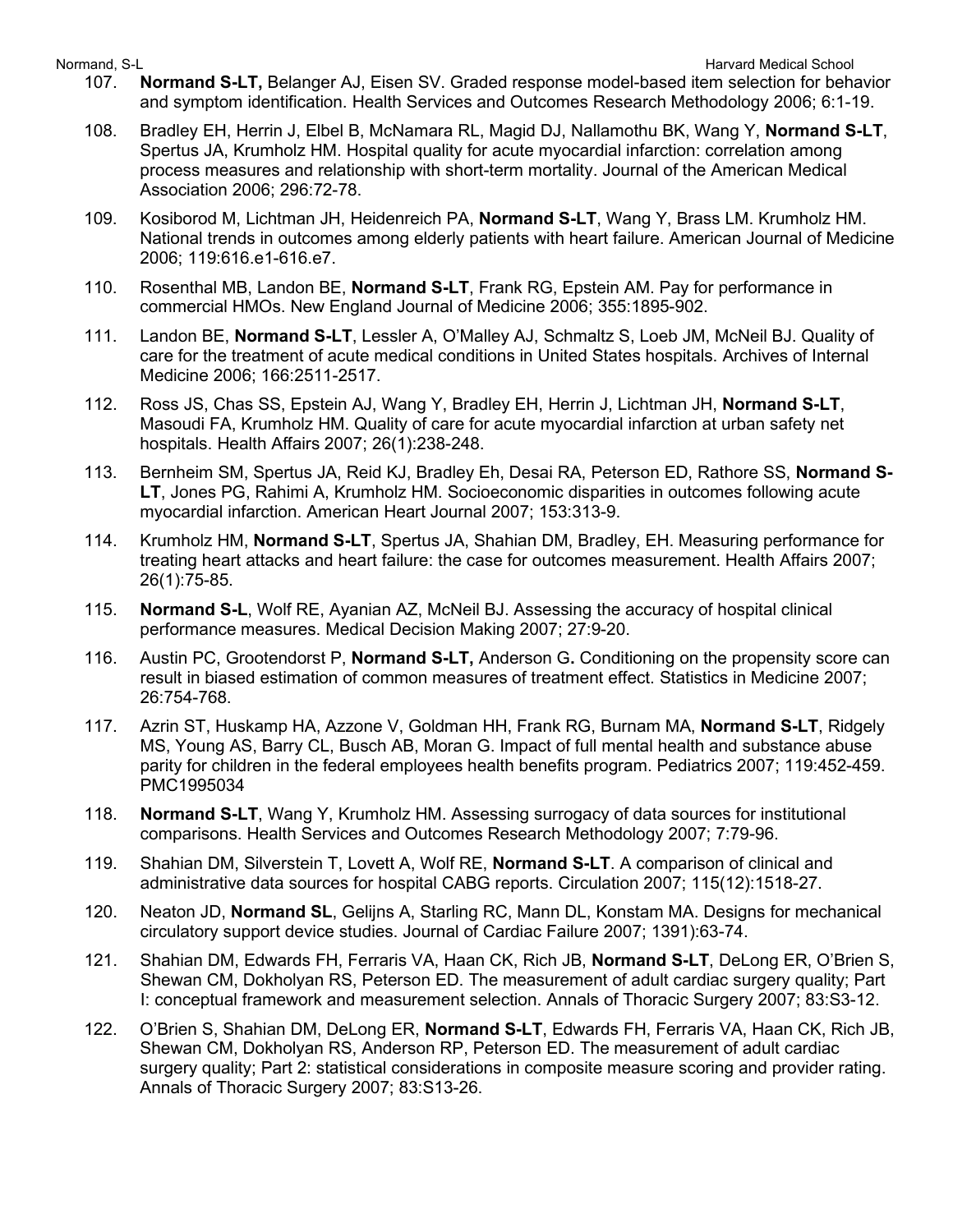- 123. Gill SS, Bronskill SE, **Normand SLT**, Anderson GM, Kykora K, Lam K, Bell CM, Lee PE, Fischer HD, Hermann N, Gurwitz JH, Rochon PA. Antipsychotic drug use and mortality among older adults with dementia. Annals of Internal Medicine 2007; 146:775-786.
- 124. Landon BE, Rosenthal MB, **Normand SLT**, Spettell C, Lessler A, Underwood HR, Newhouse JP. Incentive formularies and changes in prescription drug spending. American Journal of Managed Care 2007; 13(part 2):360-369.
- 125. **Normand S-LT**, Shahian DM. Statistical and clinical aspects of institutional profiling. Statistical Science 2007; 22(2):206-226.
- 126. Wang OJ, Want Y, Lichtman JH, Bradley EH, **Normand S-LT**, Krumholz HM. "America's Best Hospitals" in the treatment of acute myocardial infarction. Archives of Internal Medicine 2007; 167(13):1345-1351.
- 127. Suaya JA, Shepard DS, **Normand S-LT**, Ades P, Prottas J, Stason WB. Use of cardiac rehabilitation by Medicare beneficiaries after myocardial infarction or coronary bypass surgery. Circulation 2007; 116:1653-1662.
- 128. Rosenthal MB, Landon BE, **Normand S-LT**, Frank RG, Ahmad TS, Epstein AM. Employers' use of value-based purchasing strategies. Journal of the American Medical Association 2007; 298(19):2281-2288.
- 129. Nallamothu BK, Wang Y, Cram P, Birkmeyer JD, Ross JS, **Normand S-LT**, Krumholz HM. Acute myocardial infarction and congestive heart failure outcomes at specialty cardiac hospitals. Circulation 2007; 116:2280-2287.
- 130. Landon BE, Schneider EC, **Normand S-LT**, Hudson Scholle S, Pawlson LG, Epstein AM. Quality of care in Medicaid managed care and commercial health plans. Journal of the American Medical Association 2007; 298(14):674-1681.
- 131. Concannon TW, Kent DM, **Normand S-L**, Newhouse JP, Ruthazer R, Griffith JL, Beshansky JR, Wong JB, Aversano T, Selker HP. A geospatial analysis of emergency transport and inter-hospital transfer in ST-segment elevation myocardial infarction. American Journal of Cardiology 2008; 101:69-74.
- 132. Alegria M, Polo A, Gao S, Santana L, Rothstein D, Jimenez A, Hunter ML, Mendieta F, Oddo V**, Normand S-LT**. Evaluation of a patient activation and empowerment intervention in mental health care. Medical Care 2008; 46:247-256.
- 133. Landon BE, **Normand S-LT**. Performance measurement in small practice settings: challenges and potential solutions. Annals of Internal Medicine 2008; 148:353-357.
- 134. Canino G, Vila D, **Normand S-L**, Perez EA, Ramirez R, Garcia P, Rand C. Reducing asthma health disparities in poor Puerto Rican children: the effectiveness of a culturally tailored family intervention. Journal of Allergy & Clinical Immunology 2008; 121:665-670.
- 135. Landon BE, **Normand S-LT**, Meara E, Zhou Q, Simon SR, Frank RG, McNeil BJ. The relationship between medical practice characteristics and quality of care for cardiovascular disease. Medical Care Research and Review 2008; 65(2):167-186.
- 136. Teixeira-Pinto A, **Normand S-L T**. Statistical methodology for classifying units on the basis of multiple related measures. Statistics in Medicine 2008; 27:1329-1350. PMC2278020
- 137. Timbie JW, **Normand S-LT.** A comparison of methods for combining quality and efficiency performance measures: profiling the value of hospital care following acute myocardial infarction. Statistics in Medicine 2008; 27:1351-1370.
- 138. Shahian DM, **Normand S-LT**. The comparison of "risk-adjusted" hospital outcomes. Circulation 2008; 117:1955-1963.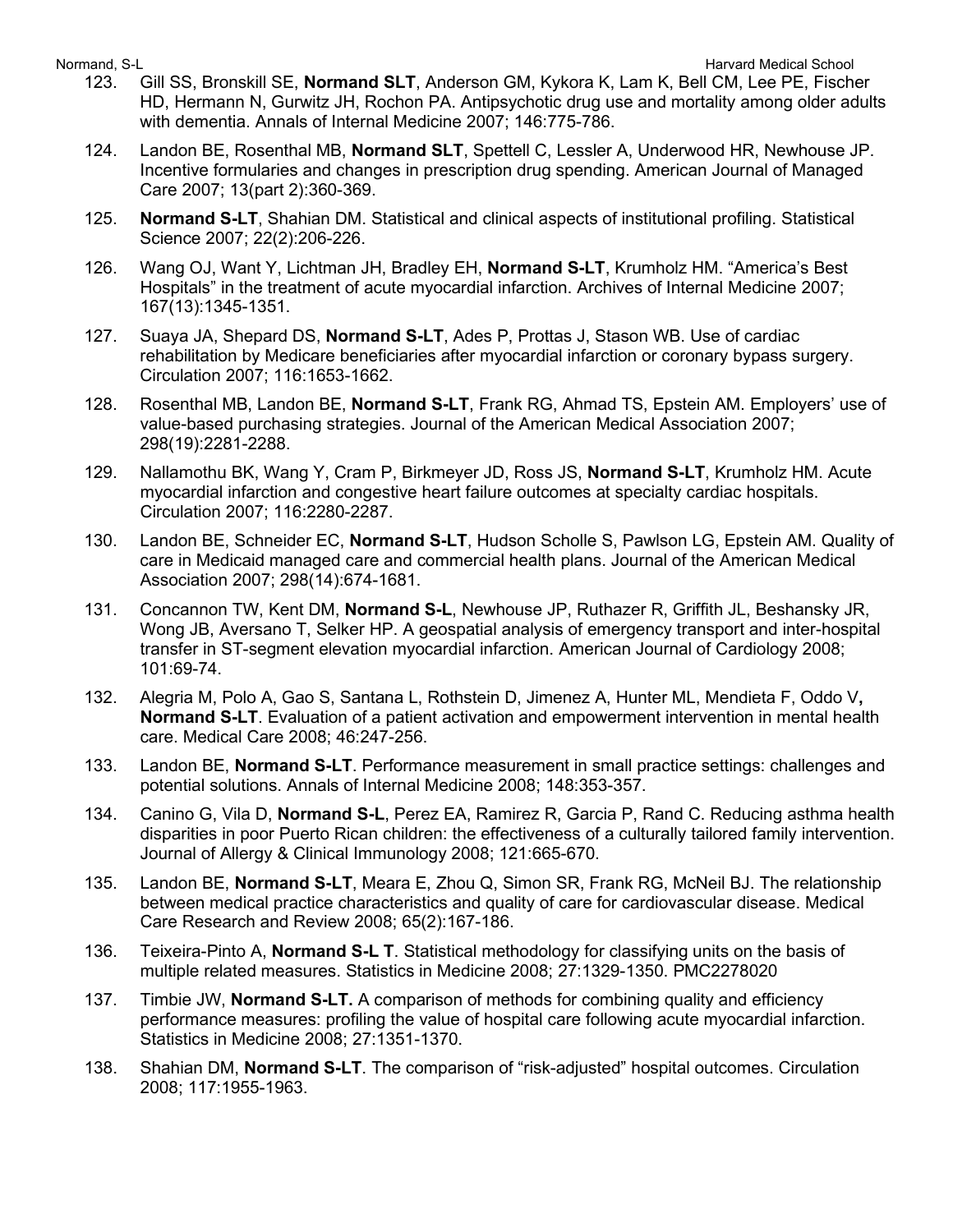- 139. Breslau J, Javaras KN, Blacker JM, **Normand S-LT**. Differential item functioning between ethnic groups in the epidemiological assessment of depression. Journal of Nervous and Mental Disease 2008; 196(4):297-306. PMC2748987
- 140. **Normand S-LT,** Wolf RE, McNeil BJ. Discriminating quality of hospital care in the US. Medical Decision Making 2008; 28(3):308-322.
- 141. Timbie JW, Newhouse JP, Rosenthal MB, **Normand S-LT**. A cost-effectiveness framework for profiling the value of hospital care. Medical Decision Making 2008; 28(3):419-434.
- 142. Rochon PA, **Normand S-LT**, Gomes T, Gill SS, Anderson GM, Melo M, Sykora K, Lipscombe L, Bell CM, Gurwitz JH. Antipsychotic therapy and short-term serious events in older adults with dementia. Archives of Internal Medicine 2008; 168(10):1090-1096.
- 143. Glazer J, McGuire T, **Normand S-LT**. Mitigating the problem of unmeasured outcomes in quality reports. The B.E. Journal of Economic Analysis & Policy 2008; 8(2):7. PMC2872781
- 144. **Normand S-LT**. Some old and some new statistical tools for outcomes research. Circulation 2008; 118:872-884. PMC2535854
- 145. Landon BE, Rosenthal MB, **Normand S-LT**, Frank RG, Epstein AM. Quality monitoring and management in commercial health plans. American Journal of Managed Care 2008; 14(6):377-386.
- 146. Keenan PS, **Normand S-LT**, Lin Z, Drye EE, Bhat KR, Ross JS, Schuur JD, Stauffer BD, Bernheim SM, Epstein AJ, Wang YF, Herrin J, Chen J, Federer JJ, Mattera JA, Wang Y, Krumholz HM. An administrative claims model suitable for profiling hospital performance based on 30-day all-cause readmission rates among patients with heart failure. Cardiovascular Quality and Outcomes 2008; 1:29-37.
- 147. Krumholz HM, Keenan PS, Brush JE, Bufalino VJ, Chernew ME, Epstein AJ, Heidenreich PA, Ho V, Masoudi FA, Matchar DB, **Normand S-LT**, Rumsfeld JS, Schuur JD, Smith SC, Spertus JA, Walsh MN. Standards for measures used for public reporting of efficiency in healthcare. Circulation 2008; 118(18):1885-93. Epub 2008 Oct 6. J of Am Coll of Cardiol, 2008; 52(18):1518-26.
- 148. Mauri L, Silbaugh TS, Garg P, Wolf RE, Zelevinsky K, Lovett A, Varma MR, Zhou Z, **Normand S-LT**. Drug-eluting or bare-metal stents for acute myocardial infarction. New England Journal of Medicine 2008; 359:1330-42.
- 149. Alegria M, Nakash O, Oddo V, Gao S, Lin J, **Normand S-LT.** How missing information in diagnosis can lead to disparities in the clinical encounter. Journal of Public Health Management and Practice 2008; November(Supple),S26-S35. PMC2677445
- 150. Ross JS, **Normand S-LT**, Wang Y, Nallamothu BK, Lichtman JH, Krumholz HM. Hospital remoteness and thirty-day mortality from three serious conditions. Health Affairs 2008; 27(6):1707- 1717.
- 151. Johnson MA, **Normand S-LT**, Krumholz HM. How are our hospitals measuring up? "Hospital Compare": a resource for hospital quality of care. Circulation 2008; 118(13): e498-500.
- 152. Krumholz HM, **Normand S-LT**. Public reporting of 30-day mortality for patients hospitalized with acute myocardial infarction and heart failure. Circulation 2008; 118(13): 1394-7.
- 153. Mauri L, Silbaugh TS, Wolf RE, Zelevinsky K, Lovett A, Zhou Z, Resnic FS, **Normand S-LT**. Longterm clinical outcomes following drug-eluting and bare metal stenting in Massachusetts. Circulation 2008; 118:1817-1827. PMC2821087
- 154. Garg P, **Normand S-LT**, Silbaugh TS, Wolf RE, Zelevinsky K, Lovett A, Varma MR, Zhou Z, Mauri L. Drug-eluting or bare metal stenting in patients with diabetes mellitus: Results from the Mass-DAC registry. Circulation 2008; 118:2277-85.
- 155. Ten Have TR, **Normand S-LT,** Marcus SM, Brown CH, Lavori P, Duan N. Intent-to-treat vs nonintent-to-treat analyses under treatment non adherence in mental health randomized trials. Psychiatric Annals 2008; 38(12): 772-83. PMC2921714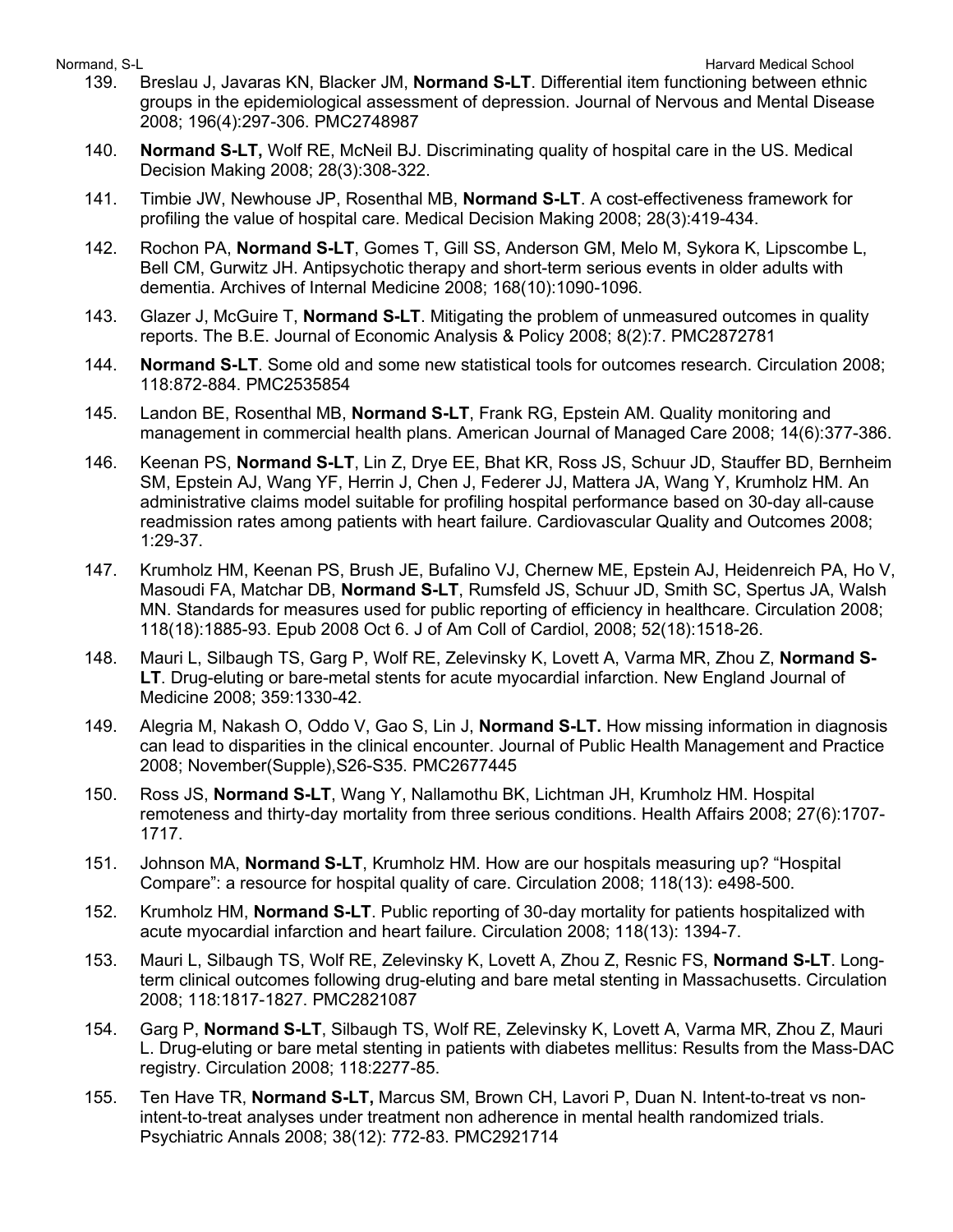- 156. Bhaumik DK, Roy A, Aryal S, Hur K, Duan N, **Normand S-LT**, Brown CH, Gibbons RD. Sample size determination for studies with repeated continuous outcomes. Psychiatric Annals 2008; 38(12): 765-71. PMC2743342
- 157. Marcus SM, Siddique J, Ten Have TR, Gibbons RD, Stuart E, **Normand S-LT**. Balancing treatment comparisons in longitudinal studies. Psychiatric Annals 2008; 38(12): 805-11. PMC2722117
- 158. Belin TR, **Normand S-LT**. The role of ANCOVA in analyzing experimental data. Psychiatric Annals 2009; 39(7):753-759.
- 159. Concannon TW, Griffith JL, Kent DM, **Normand S-L**, Newhouse JP, Atkins J, Beshansky JR, Selker HP. Elapsed time in emergency medical services in patients with cardiac complaints: are some patients at greater risk for delay? Circulation: Cardiovascular Quality and Outcomes 2009; 2:9-15.
- 160. Rosenthal MB, Landon BE, **Normand S-LT**, Ahman TS, Epstein AM. Engagement of health plans and employers in addressing racial and ethnic disparities in health care. Medical Care Research and Review 2009 66(2):219-231.
- 161. Busch AB, Frank RG, Sachs G, Normand S-LT. Bipolar-I patient characteristics associated with differences in antimanic medication prescribing. Psychopharmacology Bulletin 2009; 4291:35-49. PMC2648065
- 162. Sherrill J, Sommers DI, Nierenberg, AA, Leon AC, Amdt S, Bandeen-Roche K, Greenhouse J, Guthrie D, **Normand S-LT**, Phillips KA, Shear MK, Woolson R. Integrating statistical and clinical research elements in intervention-related grant applications: summary from an NIMH workshop. Academic Psychiatry 2009; 33:221-228. PMC2838497
- 163. Gill SS, Anderson GM, Fischer HD, Bell CM, Li P, **Normand S-LT**, Rochon PA. Syncope and its consequences in patients with dementia receiving cholinesterase inhibitors: A population-based cohort study. Archives of Internal Medicine 2009; 169(9): 867-73.
- 164. Suaya JA, Stason WB, Ades PA, **Normand S-LT**, Shepard DS. Cardiac rehabilitation and survival in older coronary patients. Journal of the American College of Cardiology 2009; 54:25-33.
- 165. Timbie JW, Shahian DM, Newhouse JP, Rosenthal MB, **Normand S-LT.** Composite measures for hospital quality using quality-adjusted life years. Statistics in Medicine, 2009; 28:1239-1254.
- 166. Horvitz-Lennon M, Donohue J, Domino M, **Normand S-L**. Improving quality and diffusing best practices: the case of schizophrenia. Health Affairs 2009; 28(3):701-712. PMC2832306
- 167. Huskamp H, Busch A, Domino M, **Normand S-L**. Antidepressant reformulations: Who uses them and what are the benefits? Health Affairs 2009; 28(3):734-745. PMC2752284
- 168. Teixeira-Pinto A, **Normand S-LT**. Correlated bivariate continuous and binary outcomes: Issues and applications. Stat in Medicine 2009; 28:1753-1773. PMC2818753.
- 169. Hlatky MA, Greenland P, Arnett DK, Ballantyne CM, Criqui MH, Elkind M, Go AS, Harrell FE, Howard BV, Howard VJ, Hsue PY, Kramer CM, McConnell JP, **Normand S-LT**, O'Donnell CJ, Smith SC, Wilson P, American Heart Association Expert Panel on Subclinical Atherosclerotic Diseases and Emerging Risk Factors and the Stroke Council. Criteria for evaluation of novel markers of cardiovascular risk. A scientific statement from the American Heart Association. Circulation 2009; 119(17): 2408–2416. PMC2956982
- 170. Shahian DM, O'Brien SM, Filardo G, Ferraris VA, Haan CK, Rich JB, **Normand S-LT**, DeLong ER, Shewan CM, Dokholyan RS, Peterson ED, Edwards FH, Anderson RP. The Society of Thoracic Surgeons 2008 cardiac surgery risk models: Part 1 – coronary artery bypass grafting surgery. Annals of Thoracic Surgery 2009; 88:S2-22.
- 171. O'Brien SM, Shahian DM, Filardo G, Ferraris VA, Haan CK, Rich JB, **Normand S-LT**, DeLong ER, Shewan CM, Dokholyan RS, Peterson ED, Edwards FH, Anderson RP. The Society of Thoracic Surgeons 2008 cardiac surgery risk models: Part 2 – isolated valve surgery. Annals of Thoracic Surgery 2009; 88:S23-42.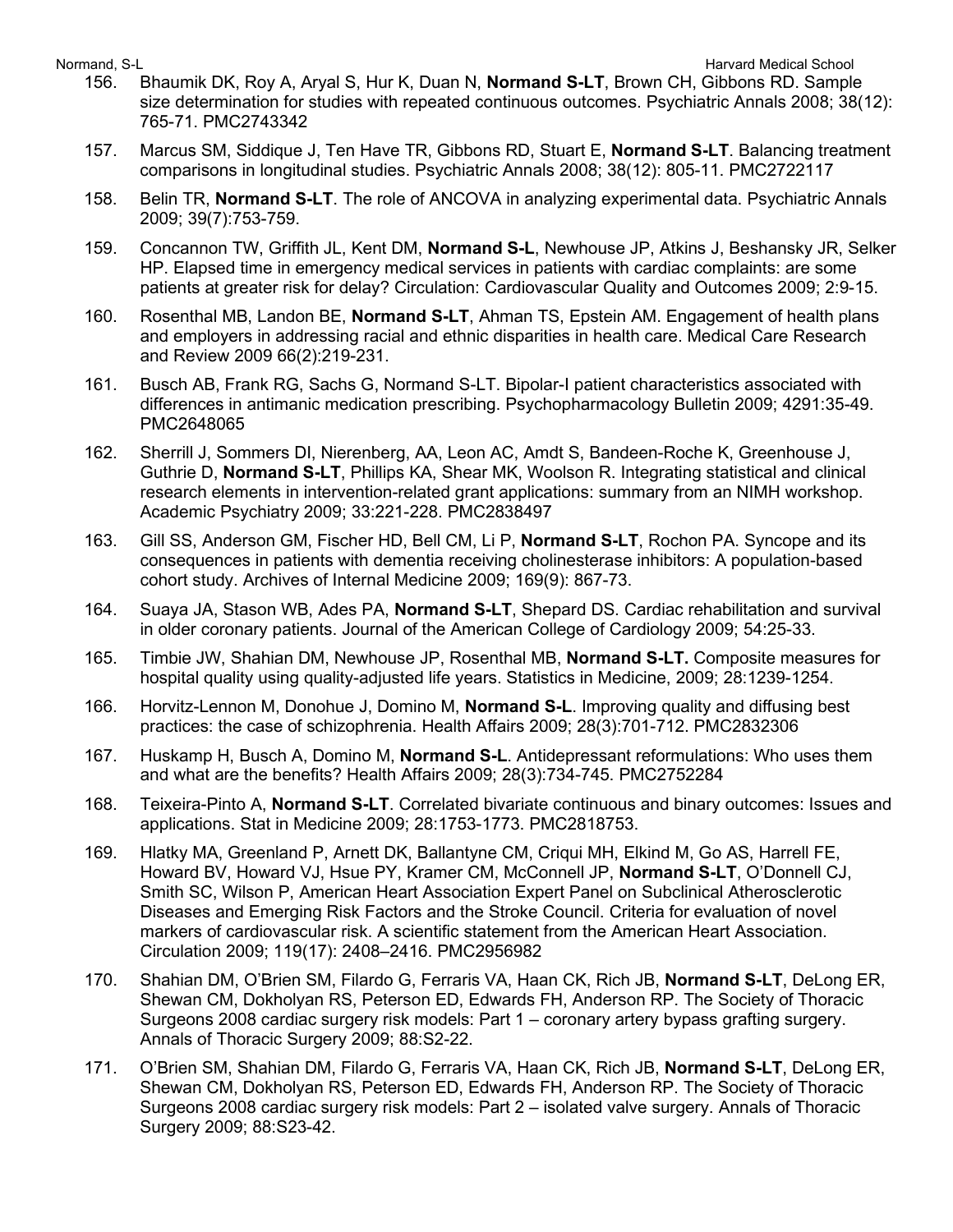- 172. Shahian DM, O'Brien SM, Filardo G, Ferraris VA, Haan CK, Rich JB, **Normand S-LT**, DeLong ER, Shewan CM, Dokholyan RS, Peterson ED, Edwards FH, Anderson RP. The Society of Thoracic Surgeons 2008 cardiac surgery risk models: Part 3 – valve plus coronary artery bypass grafting surgery. Annals of Thoracic Surgery 2009; 88:S43-62.
- 173. Teixeira-Pinto A, Siddique J, Gibbons R, **Normand S-L**. Statistical approaches to modeling multiple outcomes in psychiatric studies. Psychiatric Annals 2009; 39(7):729-735. PMC2798811
- 174. Stuart EA, Marcus SM, Horvitz-Lennon MV, Gibbons RD, **Normand S-LT,** Brown H. Using nonexperimental data to estimate treatment effects. Psychiatric Annals, 2009; 39(7):719-728. PMC2886294.
- 175. Mulvey GK, Wang Y, Lin Z, Wang OJ, Chen J, Keenan PS, Drye EE, Rathore SS, **Normand S-LT**, Krumholz HM. Mortality and readmission for patients with heart failure among *U.S. News & Report's* top heart hospitals. Circulation: Cardiovascular Quality and Outcomes, 2009; 2:558-565.
- 176. Krumholz HM, Merrill AR, Schone RM, Schreiner GC, Chen J, Bradley EH, Wan Y, Wang YF, Lin Z, Straube BM, Rapp MT, **Normand S-LT**, Drye EE. Patterns of hospital performance in acute myocardial infarction and heart failure 30-day mortality and readmission. Circulation: Cardiovascular Quality and Outcomes, 2009; 2(5):407-413.
- 177. Krumholz HM, Wang Y, Chen J, Drye EE, Radford MJ, Havranek DP, Masoudi FA, Nallamothu BK, Spertus JA, Ross JS, Lichtman JH, Curtis JP, Han LF, Rapp MT, Straube BM, **Normand S-LT**. Reduction in acute myocardial infarction mortality in the United States: Risk-Standardized mortality rates from 1995-2006. Journal of the American Medical Association, 2009; 302(7):767-773.
- 178. Horvitz-Lennon MV, Frank RG, Thompson W, Baik SH, Alegria M, Rosenheck RA, **Normand S-LT**. An investigation of racial and ethnic disparities in service utilization among homeless adults with severe mental illness. Psychiatric Services, 2009; 60:1032-1038. PMC2898183
- 179. Busch AB, Huskamp HA, Neelon B, Manning T, **Normand S-LT**, McGuire TG. Longitudinal racial/ethnic disparities in antimanic medication use in bipolar-I disorder. Medical Care, 2009; 47(12):1217-1228. PMC2787883
- 180. Castellanos LR, **Normand S-L T**, Ayanian JZ. Racial and Ethnic Disparities in Access to Higher and Lower Quality Cardiac Surgeons For Coronary Artery Bypass Grafting. American Journal of Cardiology, 2009:103:1682-1686.
- 181. Skeer MR, McCormick MC, **Normand S-LT**, Mimiaga MJ, Buka SL, Gilman SE. A prospective study of familial conflict, psychological stress, and the development of substance use disorders in adolescence. Drug and Alcohol Dependence, 2009; 104(1-2):65-72. PMC2728005
- 182. Ross JS, Chen J, Qiu Lin Z, Bueno H, Curtis JP, Keenan PS, **Normand S-LT,** Schreiner G, Spertus J, Vidan MT, Wang YF, Wang Y, Krumholz HM. Recent national trends in readmission rates after heart failure hospitalization. Circulation: Heart Failure, 2010; 3:97-1.03. PMC2830811
- 183. Shahian DM, O'Brien SM, **Normand S-LT**, Peterson ED, Edwards FH. Association of hospital coronary artery bypass volume with processes of care, mortality, morbidity, and the Society of Thoracic Surgeons composite quality score. Journal of Thoracic and Cardiovascular Surgery, 2010; 139: 273-282.
- 184. Chen J, Krumholz HM, Wang Y, Curtis JP, Rathore SS, Ross JS, **Normand S-LT**, Schreiner G, Mulvey G, Nallamothu BK. Differences in patient survival after acute myocardial infarction by hospital capability of performing percutaneous coronary intervention: implications for regionalization. Archives of Internal Medicine, 2010; 170(5):433-439.
- 185. Ross JS, **Normand S-LT**, Wang Y, Ko DT, Chen J, Drye EE, Keenan PS, Lichtman JH, Bueno H, Schreiner GC, Krumholz, HM. Hospital volume and 30-day mortality for three common medical admissions. New England Journal of Medicine, 2010; 362: 1110-1118. PMC2880468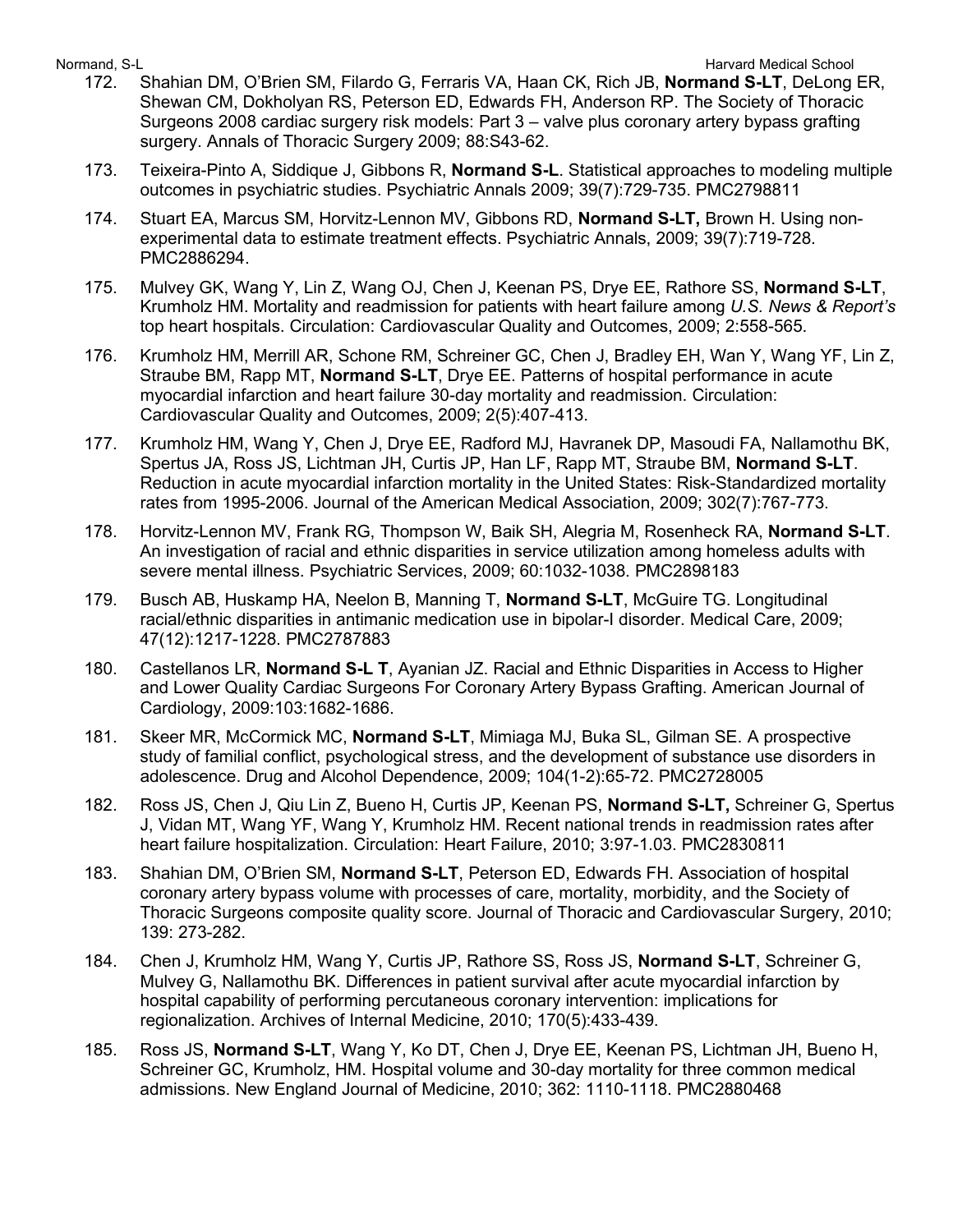- Normand, S-L **Normand, S-L Harvard Medical School** 186. Chen J, **Normand S-LT**, Wang Y, Drye EE, Schreiner GC, Krumholz HM. Recent declines in hospitalizations for acute myocardial infarction for fee-for-service beneficiaries: progress and continuing challenges. Circulation, 2010; 121:1322-1328.
	- 187. Hummel SL, Pauli NP, Krumholz HM, Wang Y, Chen J, **Normand S-LT**, Nallamothu BK. Thirty-day outcomes in Medicare patients with heart failure at heart transplant centers. Circulation Heart Failure, 2010; 3:244-252.
	- 188. Nasir K, Lin Z, Bueno H**, Normand S-LT**, Drye EE, Keenan PS, Krumholz HM. Is same-hospital readmission rate a good surrogate for all-hospital readmission rate? Medical Care, 2010; 48(5):477- 481.
	- 189. Sedrakyan A, Marinac-Dabic D, **Normand S-LT**, Mushlin A, Gross T. A framework for evidence evaluation and methodological issues in implantable device studies. Medical Care, 2010; 48:S121- S128.
	- 190. **Normand S-LT**, Marinac-Dabic D, Sedrakyan A, Kaczmarek R. Rethinking analytical strategies for surveillance of medical devices: the case of hip arthroplasty. Medical Care; 2010; 48:S58-S67.
	- 191. Bueno H, Ross JS, Wang Y, Chen J, Vidan W, **Normand S-LT**, Curtis JP, Drye EE, Lichtman J, Keenan PS, Kosiborod M, Krumholtz HM. Trends in length of stay and short-term outcomes among Medicare patients hospitalized for heart failure, 1993-2006. Journal of the American Hospital Association 2010; 303(21):2141-2147. PMC3020983.
	- 192. Ross JS, Maynard C, Krumholz HM, Sun H, Rumsfeld JS, **Normand S-LT**, Wang Y, Fihn SD. Use of administrative claims models to assess 30-day mortality among veterans' health administration hospitals. Medical Care 2010; 48:652-658. PMC3020977.
	- 193. Bernheim SM, Grady JN, Lin A, Wang Y, Wang Y, Savage SV, Bhat KR, Ross JS, Desai MM, Merrill AR, Han LF, Rapp MT, Drye EE, **Normand S-LT**, Krumholz HM. National patterns of riskstandardized mortality and readmission for acute myocardial infarction and heart failure: Update on publicly reported outcomes measures based on the 2010 release. Circulation Cardiovascular Quality and Outcomes 2010; 3:459-467. PMC3027304.
	- 194. Concannon TW, Kent DM, **Normand S-LT**, Newhouse JP, Griffith JL, Cohen J, Beshansky JR, Wong JB, Aversano T, Selker HP. Comparative effectiveness of ST-segment-elevation myocardial infarction regionalization strategies. Circulation: Cardiovascular Quality and Outcomes 2010; 3(5):506-513. PMC2967250.
	- 195. Meyer RE, Salzman C, Youngstrom EA, Clayton PJ, Mann JJ, Goodwin FK, Alphs LD Broich K, Goodman WK, Greden JF, Meltzer HY, **Normand S-LT** Posner K, Shaffer D, Trivedi M, Turecki G, Beasley Jr. CM, Beautrais AL, Bridge JA, Brown GK, Oquendo MA, Revicki D, Ryan N, Sheehan DV, Stanley B. Suicidality and risk of suicide: Definition, drug safety concerns and a necessary target for drug development: a consensus statement. Journal of Clinical Psychiatry 2010; 71(8):1040-1046.
	- 196. Lidenauer PK, Bernheim SM, Grady JN, Lin Z, Wang Y, Wang Y, Merrill AR, Han LF, Rapp MR, Drye EE, **Normand S-LT**, Krumholz HM. The performance of US hospitals as reflected in riskstandardized 30-day mortality and readmission rates for Medicare beneficiaries with pneumonia. Journal of Hospital Medicine 2010; 5(6):E12-E18.
	- 197. Bradley EH, Herrin J, Curry L, Cherlin EJ, Wang Y, Webster TR, Drye EE, **Normand S-LT**, Krumholz HM. Variation in hospital mortality rates for patients with acute myocardial infarction. Journal of the American College of Cardiology 2010; 106:1108-1112.
	- 198. Neelon B, O'Malley AJ, **Normand S-LT.** A Bayesian model for repeated measures zero-inflated count data with application to outpatient psychiatric service use. Statistical Modeling 2010; 10:421- 439. PMC3039917.
	- 199. Resnic FS, Gross TP, Marinac-Dabic D, Loyo-Berrios N, Donnelly S, **Normand S-LT**, Matheny ME. Automated surveillance to detect postprocedure safety signals of approved cardiovascular devices. Journal of the American Medical Association 2010; 304(18):2019-2027.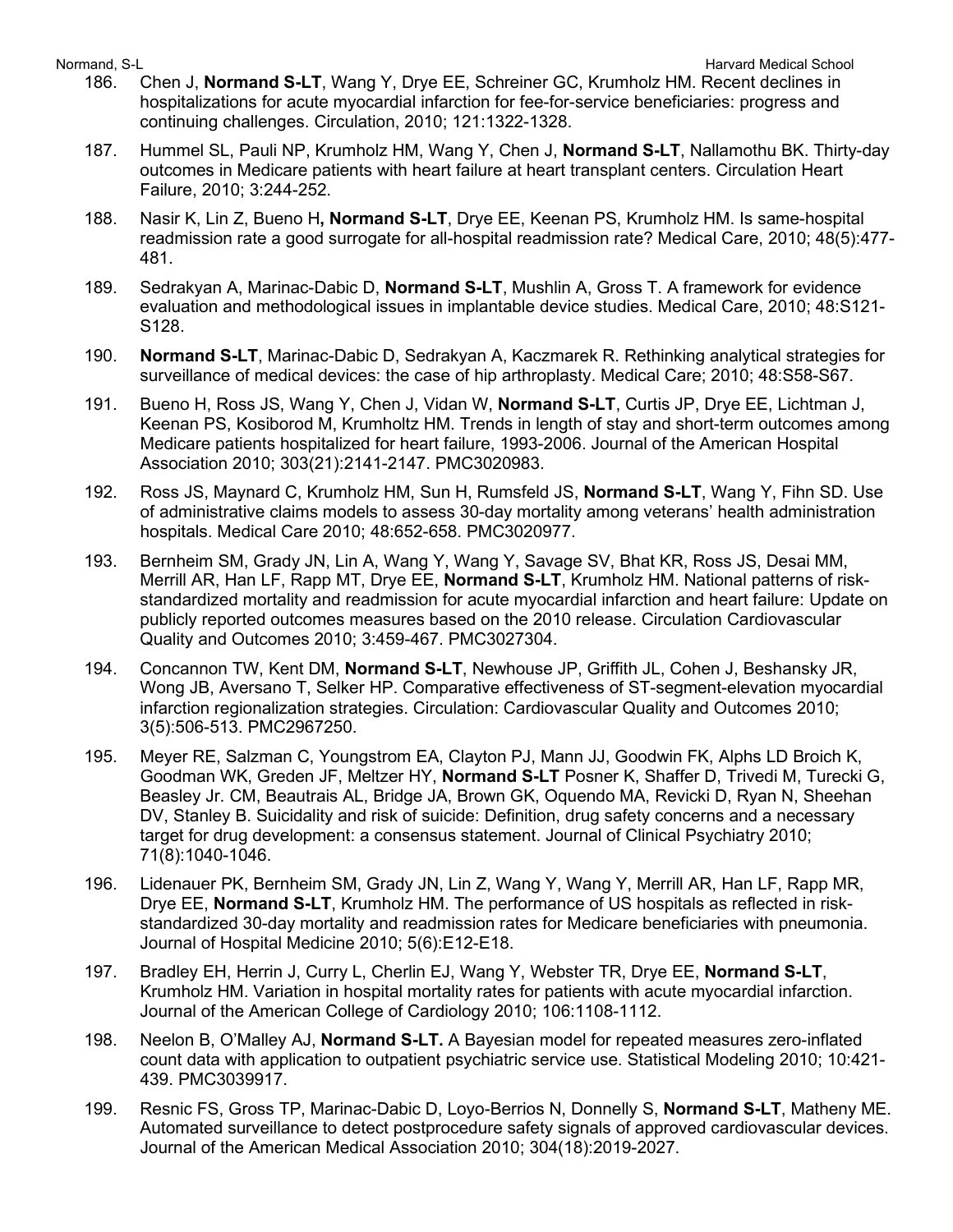- 200. Mauri L, Kereiakes DJ, **Normand S-LT**, Wiviott SD, Cohen DJ, Holmes DR, Bangalore S, Cutlip DE, Pencina M, Massaro JM. Rationale and design of the dual antiplatelet therapy study, a prospective, multicenter, randomized, double-blind trial to assess the effectiveness and safety of 12 versus 30 months of dual antiplatelet therapy in subjects undergoing percutaneous coronary intervention with either drug-eluting stent or bare metal stent placement for the treatment of coronary artery lesions. American Heart Journal 2010; 160:1035-1041.
- 201. Shahian DM, Wolf RE, Iezzoni LI, Kirle L, **Normand S-LT**. Variability in the measurement of hospital-wide mortality rates. New England Journal of Medicine 2010; 363:2530-9.
- 202. Holmboe ES, Weng W, Arnold G, Kaplan SH, **Normand S-LT**, Greenfield S, Hood S, Lipner R. The comprehensive care project: measuring physician performance in ambulatory practice. Health Services Research 2010; 45(6):1912-1933.
- 203. He Y, Wolf RE, **Normand S-LT**. Assessing geographical variations in hospital processes of care using multilevel item response theory models. Health Services and Outcomes Research Methodology 2010; 10:111-133.
- 204. Spertus JA, Bonow RO, Chan P, Diamond GA, Drozda JP, Kaul S, Krumholz HM, Masoudi FA, **Normand S-LT**, Peterson ED, Radford MJ, Rumsfeld JS, Writing Committee Members. "ACCF/AHA New Insights Into the Methodology of Performance Measurement: A Report of the American College of Cardiology Foundation/American Heart Association Task Force on Performance Measures." Circulation 2010; 122(20): 2091-2106.
- 205. Barringhaus KG, Zelevinsky K, Lovett A, **Normand S-LT**, Ho KK. Impact of independent data adjudication on hospital-specific estimates of risk-adjusted mortality following percutaneous coronary interventions in Massachusetts. Circulation Cardiovascular Quality and Outcomes 2011; 4:92-98.
- 206. Azzone V, Frank RG, **Normand S-LT**, Burman AM. Effect of insurance parity on substance abuse treatment. Psychiatric Services 2011; 62(2):129-134. PMC3250065.
- 207. Charytan DM, Varma MR, Silbaugh TS, Lovett AF, **Normand S-L**, Mauri L. Long-term clinical outcomes following drug-eluting or bare-metal stent placement in patients with severely reduced GFR: Results of the Massachusetts Data Analysis Center (Mass-DAC) State Registry. Am J Kidney Dis. 2011; 57(2):202-11.
- 208. Resnic FS, **Normand S-LT**, Piemonte TC, Shubrooks SJ, Zelevinsky K, Lovett A, Ho KKL. Improvement in mortality risk prediction following percutaneous coronary intervention through addition of a "compassionate use" variable to the National Cardiovascular Data Registry CathPCI Dataset: A study from the Massachusetts angioplasty registry. Journal of the American College of Cardiology 2011; 57:904-911. PMC3061352
- 209. Neelon B, O'Malley AJ, **Normand S-LT**. A Bayesian two-part latent class model for longitudinal medical expenditure data: Assessing the impact of mental health and substance abuse parity. Biometrics 2011; 67:280-289. NIHMS ID: 197107
- 210. Krumholz HM, Lin Z,. Drye EE, MD; Desai MM, Han HF; Rapp MT,Mattera JA, **Normand S-LT**. An administrative claims measure suitable for profiling hospital performance based on 30-day all-cause readmission rates among patients with acute myocardial infarction. Circulation Cardiovascular Quality and Outcomes 2011; 4: 243-252. PMC3350811
- 211. Baudendistel TE, Lindenauer PK, Normand SL, Drye EE, Lin Z, Goodrich K, Desai MM, Bratzler DW, O'Donnell WJ, Metersky ML, Krumholz HM. Continuing medical education program in the journal of hospital medicine. J Hosp Med. 2011; 6(3):141.
- 212. Teixeira-Pinto A, **Normand, S-L**. Missing data in regression models for non-commensurate multiple outcomes. RevStat – Statistical Journal 2011; 9(1): 37–55. PMC3595565
- 213. Bratzler DW, **Normand S-LT**, Wang Y, O'Donnell WJ, Metersky M, et al. An administrative claims model for profiling hospital 30-Day mortality rates for pneumonia patients. PLoS ONE 2011; 6(4): e17401. PMC3075250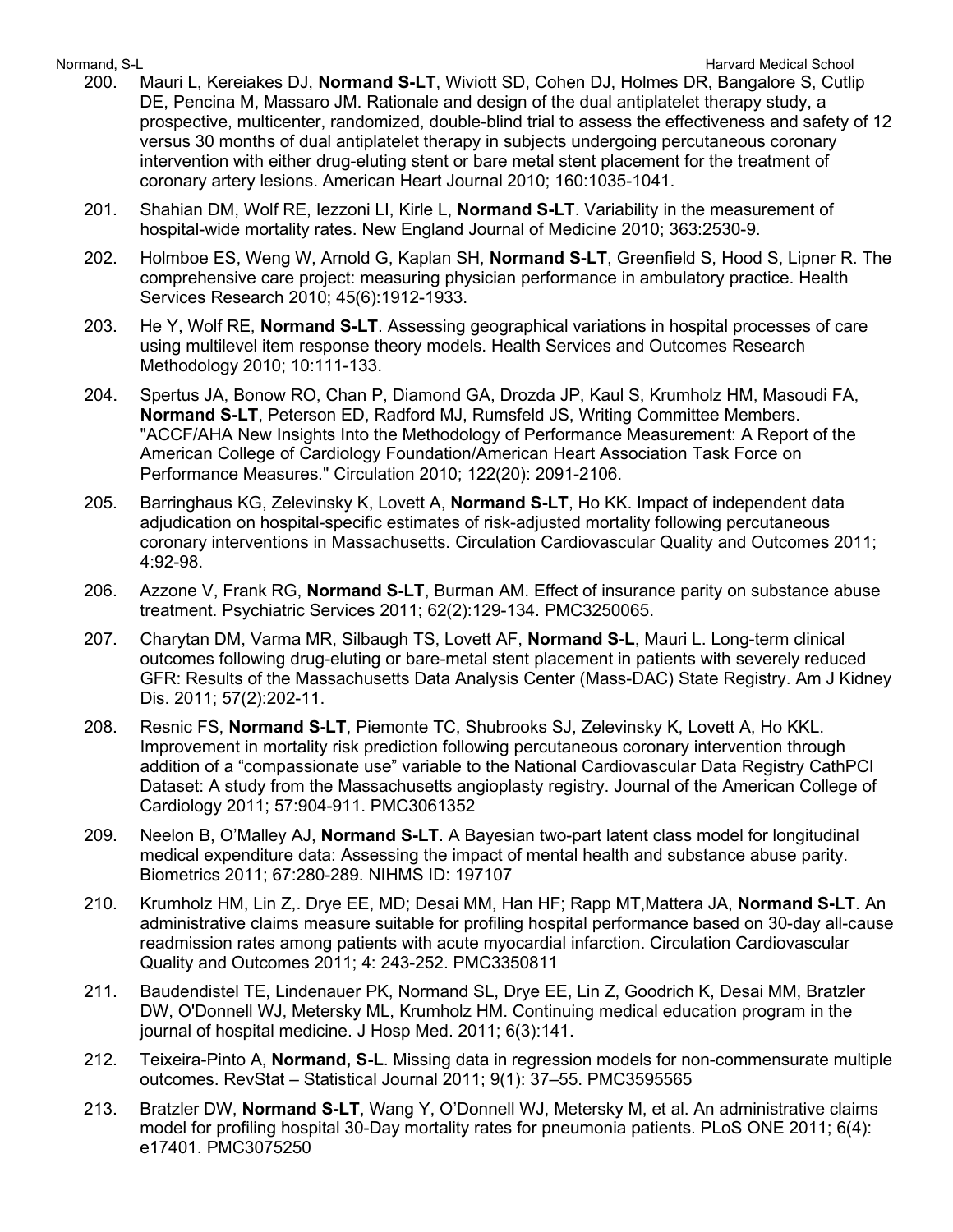- Normand, S-L **Normand, S-L** Harvard Medical School and The School and The School and The School and The School and The School and The School and The School and The School and The School and The School and The School and Th 214. Tyler KM, **Normand S-LT**, Horton NJ. The use and abuse of multiple outcomes in randomized controlled depression trials. Contemporary Clinical Trials 2011; 32:299-304. PMC3071542.
	- 215. O'Malley AJ, Frank RG, **Normand S-LT**. Estimating cost-offsets of new medications: use of new antipsychotics and mental health costs for schizophrenia. Statistics in Medicine 2011; 30(16):1971- 1988. PMC2150217.
	- 216. Lindenauer PK, **Normand S-LT**, Drye EE, Lin Z, Goodrich K, Desai MM, Bratzler DW, O'Donnell WJ, Metersky ML, Krumholz HM. Development, validation, and results of a measure of 30-day readmission following hospitalization for pneumonia. J Hosp Med 2011; 6:142-150.
	- 217. Landon BE, Rosenthal MB, **Normand S-LT**, Spettell C, Lessler A, Underwood HR, Newhouse JP. Incentive formularies: spending and utilization for 3 common drug classes. American Journal of Pharmacy Benefits 2011; 3(3):152-164.
	- 218. Horvitz-Lennon M, Zhou D, **Normand S-LT**, Alegria M, Thompson W. Racial and ethnic service use disparities among homeless adults with severe mental illnesses receiving ACT. Psychiatric Services 2011; 62(6):598-604.
	- 219. Yoon FB, Fitzmaurice GM, Lipsitz SR, Horton NJ, Laird NM, **Normand S-LT**. Alternative methods for testing treatment effects on the basis of multiple outcomes: simulation and case study. Statistics in Medicine 2011; 30(16):1917-1932. [PMC3116112.](http://www.pubmedcentral.gov/articlerender.fcgi?tool=nihms&artid=3116112)
	- 220. Yoon FB, Huskamp HA, Busch AB, **Normand S-LT**. Using multiple control groups and matching to address unobserved biases in comparative effectiveness research: An observational study of the effectiveness of mental health parity. Statistics in Biosciences 2011; 3:63-78. PMC3182124.
	- 221. Cook B, McGuire T, Alegria M, **Normand S-LT**. Crowd-out and exposure effects of physical comorbidities on mental health care use: Implications for racial-ethnic disparities in access. Health Services Research 2011; 46(4):1259-80. PMC3130831.
	- 222. Skeer MR, McCormick MC, **Normand S-LT**, Mimiaga MJ, Buka SL, Gilman SE. Gender differences in the association between family conflict and adolescent substance use disorders. J Adolesc Health 2011; 49(2):187-92.
	- 223. Shahian DM, Edwards FH, Jacobs JP, Prager RL, **Normand S-LT**, Shewan CM, O'Brien SM, Peterson ED, Grover FL. Public reporting of cardiac surgery performance: Part 1--history, rationale, consequences. Ann Thorac Surg. 2011; 92(3 Suppl):S2-11.
	- 224. Shahian DM, Edwards FH, Jacobs JP, Prager RL, **Normand S-LT**, Shewan CM, O'Brien SM, Peterson ED, Grover FL. Public reporting of cardiac surgery performance: Part 2--implementation. Ann Thorac Surg. 2011; 92(3 Suppl):S12-23.
	- 225. Nunez Smith M, Bradley EH, Herrin J, Santana C, Curry LA, **Normand S-LT**, Krumholz HM. Quality of Care in the US Territories. Archives of Internal Medicine 2011; 171:1528-1540. PMC3251926.
	- 226. Yeh RW, **Normand S-LT**, Wolf RE, Jones PG, Ho KK, Cohen DJ, Cutlip DE, Mauri L, Kugelmass AD, Amin AP, Spertus JA. Predicting the restenosis benefit of drug-eluting versus bare metal stents in percutaneous coronary intervention. Circulation 2011; 124(14):1557-64.
	- 227. Chen J, **Normand, S-LT,** Wang Y, Krumholz HM. National and Regional Trends in Heart Failure Hospitalization and Mortality Rates for Medicare Beneficiaries, 1998-2008. JAMA 2011; 306(15):1669-1678.
	- 228. Matheny ME, **Normand S-LT**, Gross TP, Marinac-Dabic D, Loyo-Berrios N, Vidi V, Donnelly S, Resnic RS. Evaluation of an automated safety surveillance system using risk adjusted sequential probability ratio testing. BMC Medical Informatics and Decision Making 2011; 11:75. PMC3262755
	- 229. Fullerton CA, Busch AB, **Normand S-LT**, McGuire TG, Epstein AM. Ten-year trends in quality of care and spending for depression: 1996 through 2005. Archives of General Psychiatry 2011; 68(12):1218-26.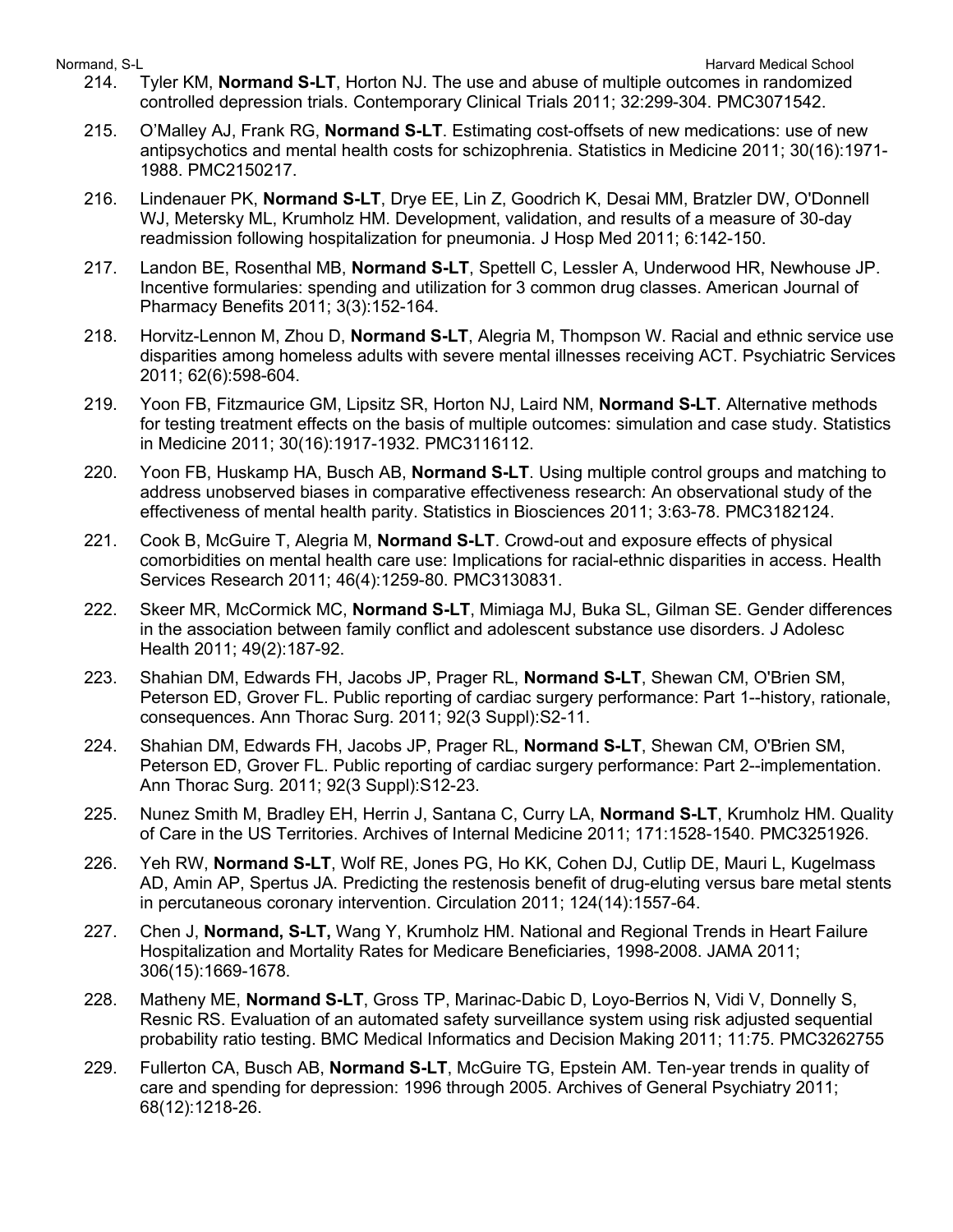- 230. Mauri L, **Normand S-L**, Pencina M, Cutlip DE, Jeon C, Dreyer P, Kuntz RE, Baim DS, Jacobs AK. Rationale and design of the MASS COMM trial: A randomized trial to compare percutaneous coronary intervention between MASSachusetts hospitals with cardiac surgery on-site and COMMunity hospitals without cardiac surgery on-site. American Heart Journal 2011; 162(5):826- 831.
- 231. Sedrakyan A, **Normand S-LT**, Dabic S, Jacobs S, Graves S, Marinac-Dabic D. Comparative assessment of implantable hip devices with bearing surfaces: systematic appraisal of evidence. British Medical Journal 2011; 343:d7434. PMC3226583.
- 232. Pinto DS, Ogbonnaya A, Sherman SA, Tung P, **Normand S-L**. Bivalirudin therapy is associated with improved clinical and economic outcomes in ST-elevation myocardial infarction patients undergoing percutaneous coronary intervention: results from an observational database. Circ Cardiovasc Qual Outcomes 2012; 5(1):52-61.
- 233. Chen J, Ross JS, Carlson MD, Lin Z, **Normand S-L**, Bernheim SM, Drye EE, Ling SM, Han LF, Rapp MT, Krumholz HM. Skilled nursing facility referral and hospital readmission rates after heart failure or myocardial infarction. Am J Med. 2012; 125(1):100.e1-9.
- 234. Shahian DM, Iezzoni LI, Meyer GS, Kirle L, **Normand S-LT**. Hospital-wide mortality as a quality metric: conceptual and methodological considerations. American Journal of Medical Quality 2012; 27(2):112-23.
- 235. Drye E, **Normand S-LT,** Wang Y, Ross JS, Schreiner GC, Han L, Rapp M, Krumholz HM. Comparison of hospital-risk-standardized mortality rates using in-hospital and 30-day models: implications for hospital profiling. Annals of Internal Medicine 2012; 156:19-26.
- 236. Fullerton CA, Epstein AM, Frank RG, **Normand S-L**, Fu CX, McGuire TG. Medication use and spending trends among children with ADHD in Florida's Medicaid program, 1996-2005. Psychiatric Services 2012; 63(2):115-21.
- 237. Busch AB, Neelon B, Zelevinsky K, He Y, **Normand S-LT**. Accurately predicting bipolar mood outcomes – implications for the use of electronic databases. Medical Care 2012; 50(4):311-9.
- 238. Goldman HH, Barry CL**, Normand S-LT**, Azzone V, Busch AB, Huskamp HA. Economic grand rounds: the price is right? Changes in the quantity of services used and prices paid in response to parity. Psychiatric Services 2012; 63(2):107-9.
- 239. Yeh RW, **Normand S-LT**, Wang Y, Barr CD, Dominici F. Geographical disparities in the incidence and outcomes of hospitalized myocardial infarction: does a rising tide lift all boats? Circulation Cardiovascular Quality and Outcomes 2012; 5(2):197-204. PMC3310945.
- 240. Hu S, Zheng Z, Yuan X, Wang Y, **Normand S-LT**, Ross JS, Krumholz HM. Coronary artery bypass graft surgery: Contemporary heart surgery center performance in China. Circulation Cardiovascular Quality and Outcomes Research 2012; 5(2):214-21. PMC3509783
- 241. Shahian DM, Nordberg P, Meyer GS, Blanchfield BB, Mort DF, **Normand S-LT**. Contemporary performance of US teaching hospitals. Academic Medicine 2012; 87(6):701-8.
- 242. Stamou SC. Robich M, Wolf RE, Lovett A, **Normand S-LT**, Selke FW. Effects of gender and ethnicity on outcomes after aortic valve replacement. Journal of Thoracic and Cardiovascular Surgery 2012,144(2):486-492.
- 243. Bhaumik DK, Amatya A, **Normand S-LT**, Greenhouse J, Kaizar E, Neelon B, Gibbons RD. Metaanalysis of rare binary adverse event data. Journal of the American Statistical Association 2012; 107(498):555-567. PMC3665366
- 244. Amin AP, Spertus JA, Cohen DJ, Chhatriwalla A, Kennedy KF, Vilain K, Salisbury AC, Venkitachalam L, Lai SM, Mauri L, **Normand SL**, Rumsfeld JS, Messenger JC, Yeh RW. Use of drug-eluting stents as a function of predicted benefit: clinical and economic implications of current practice. Arch Intern Med. 2012; 172(15):1145-52.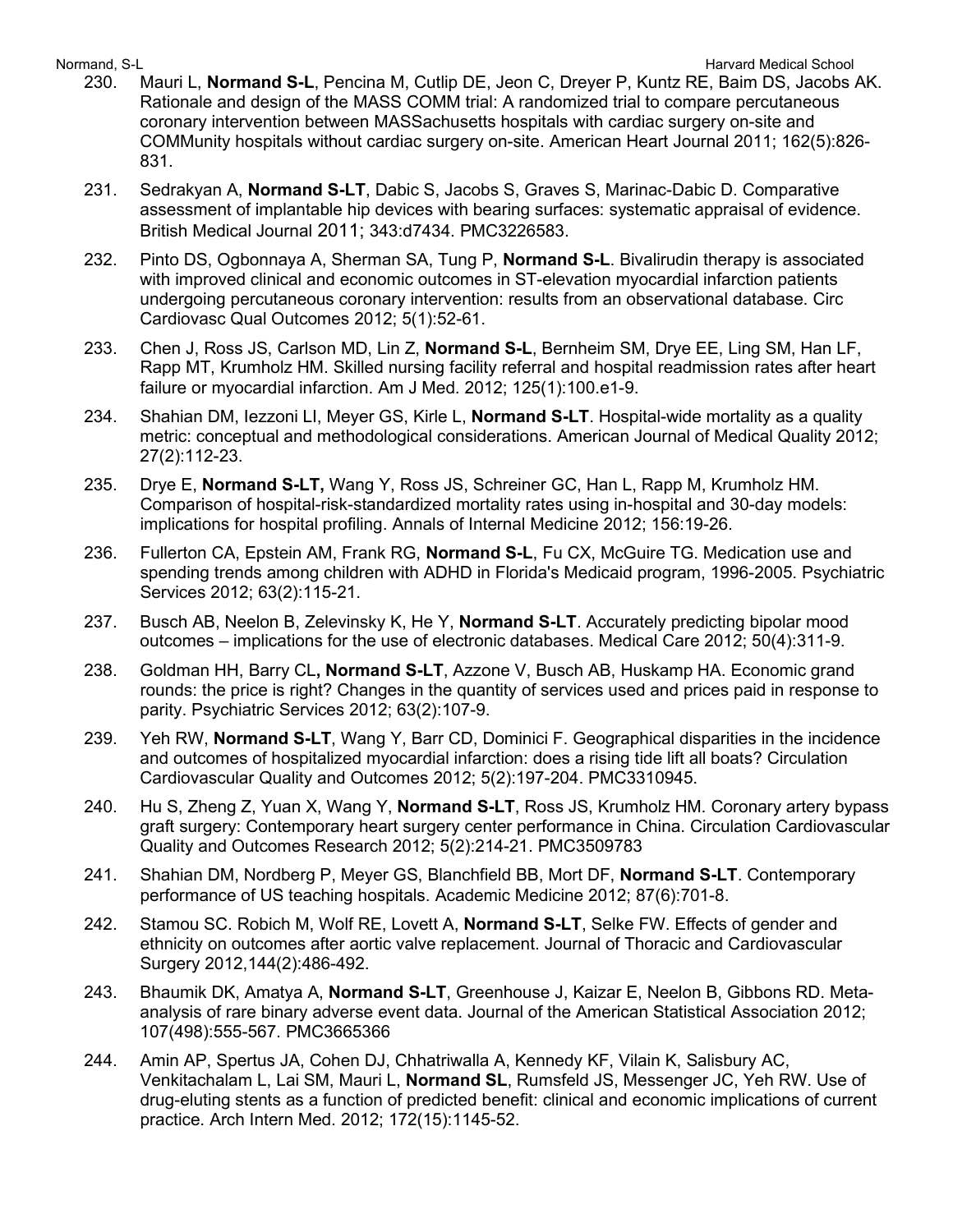- 245. Kulkarni VT, Shah SJ, Bernheim SM, Wang Y, **Normand S-LT**, Han LF, Rapp MT, Krumholz HM. Regional associations between Medicare Advantage penetration and administrative claims-based measures of hospital outcomes. Medical Care 2012; 50(5):406-409.
- 246. Vidi VD, Matheny ME, Govindarajulu US, **Normand S-LT**, Robbins SL, Agarwal VV, Bangalore S, Resnic FS. Vascular closure device failure in contemporary practice. JACC Cardiovasc Interv. 2012; 5(8):837-44. PMC3427601.
- 247. Ross JS, Bernheim SM, Lin ZQ, Drye EE, Chen J, **Normand S-LT**, Krumholz HM. Based on key measures, care quality for Medicare enrollees at safety-net and non-safety-net hospitals was almost equal. Health Affairs 2012; 31(8):1739-1748. PMC3527010
- 248. Partovian C, Gleim S, Mody PS, Li SX, Wang H, Strait KM, Allen LA, Lagu TC, **Normand S-LT,** Krumholz HM. Hospital patterns of use of positive inotropic agents in patients with heart failure. Journal of the American College of Cardiology 2012; 60(15):1402-1409.
- 249. Venkatesan DV, Matheny ME, Govindarajulu US, **Normand S-LT**, Robbins SL, Agarwal VV, Bangalore S, Resnic FS. Vascular Closure Devices in Contemporary Practice. Journal of the American College of Cardiology: Cardiovascular Interventions 2012; 5(8):837-844.
- 250. Yeh RW, Rosenfield K, Zelevinsky K, Mauri L, Sakhuja R, Shivapour D, Lovett A, Weiner B, Jacobs AK, **Normand S-LT**. Sources of hospital variation in short term readmission rates after percutaneous coronary intervention. Circulation Interventions 2012; 5(2):227-236.
- 251. Normand SL. Registry studies for improving the quality of cardiovascular care: the role of variance components. Circ Cardiovasc Qual Outcomes. 2012; 5(5):e42-3.
- 252. Horvitz-Lennon M, Alegria M, **Normand S-LT**. The effect of race-ethnicity and geography on adoption of innovations in the treatment of schizophrenia. Psychiatric Services 2012; 63(12):1171- 1177. PMC3666934
- 253. Marinac-Dabic D, **Normand S-LT**, Sedrakyan A, Gross T. Epidemiologic studies of medical devices: Methodologic considerations for implantable device. In: Pharmacoepidemiology. 5 ed. Strom BL, Kimmel SE, Hennessy S, editors. Hoboken, NJ: Wiley-Blackwell; 2012. Chapter 27, pp.469-486.
- 254. Horvitz-Lennon M, Donohue J, Lave JR, Alegria M, **Normand S-LT**. The effect of race-ethnicity on the comparative effectiveness of clozapine among Medicaid beneficiaries. Psychiatric Services 2013; 64(3):230-7. PMC3713199
- 255. Jacobs AK, Kushner FG, Ettinger SM, Guyton RA, Anderson JL, Ohman EM, Albert NM, Antman EM, Arnett DK, Bertolet M, Bhatt DL, Brindis RG, Creager MA, DeMets DL, Dickersin K, Fonarow GC, Gibbons RJ, Halperin JL, Hochman JS, Koster MA, **Normand S-LT**, Ortiz E, Peterson ED, Roach WH Jr, Sacco RL, Smith SC Jr, Stevenson WG, Tomaselli GF, Yancy CW, Zoghbi WA. ACCF/AHA clinical practice guideline methodology summit report: a report of the American College of Cardiology Foundation/American Heart Association Task Force on Practice Guidelines. Circulation. 2013; 127(2):268-310.
- 256. Busch A, Yoon F, Barry C, Azzone V, **Normand S-L**, Goldman H, Huskamp H. The effects of mental health parity on spending and utilization for bipolar, major depression and adjustment disorders. The American Journal of Psychiatry 2013;170:180-187. PMC4169195
- 257. Krumholz HM, Lin Z, Keenan PS, Chen J, Ross JS, Drye EE, Bernheim SM, Wang Y, Bradley EH, Han LF, **Normand S-LT**. Relationship between hospital readmission and mortality rates for patients hospitalized with acute myocardial infarction, heart failure, or pneumonia. Journal of the American Medical Association 2013; 309(6):587-593. PMC3621028
- 258. Barry CL, Chien AT, **Normand S-LT**, Busch AB, Azzone V, Goldman HH, Huskamp HA. Parity and out-of-pocket spending for children with high mental health or substance abuse expenditures. Pediatrics 2013; 131(3):2012-1491. PMC3581843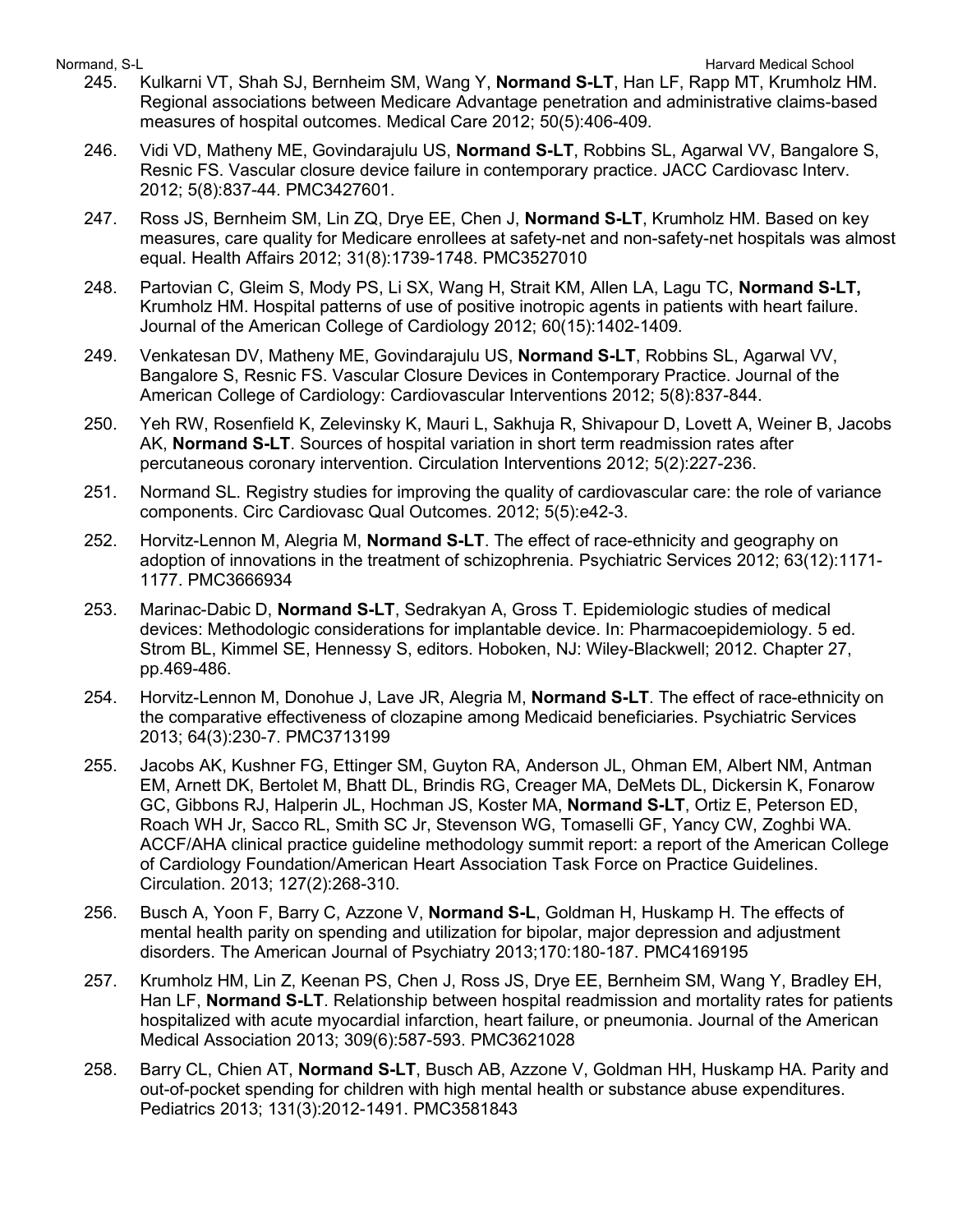- 259. Bittl JA, He Y, Jacobs AK, Yancy CW, **Normand S-LT**. Bayesian methods affirm use of percutaneous coronary angiography intervention to improve survival in patients with unprotected left main coronary artery disease. Circulation 2013;127(22):2177-85.
- 260. Kramer DB, Kennedy KF, Noseworthy PA, Buxton AE, Josephson ME, **Normand S-L,** Spertus JA, Zimetbaum PJ, Reynolds MR, Mitchell SL. Characteristics and outcomes of patients receiving new and replacement implantable cardioverter-defibrillators: results from the NCDR. Journal of the American College of Cardiology 2013; 6:488-497. PMC4001927
- 261. Rochon PA, Gruneir A, Gill SS, Wu W, Fisher HD, Bronskill SE, **Normand S-LT**, Austin PC, Seitz DP, Bell CM, Fu L, Lipscombe L, Anderson GM, Gurwitz JH. Older men with dementia are at greater risk than women of serious events after initiating antipsychotic therapy. Journal of the American Geriatrics Society 2013; 61:55–61.
- 262. Kulkarni VT, Ross JS, Wang Y, Nallamothu BK, Spertus JA, **Normand S-LT**, Masoudi FA, Krumholz HM. Regional density of cardiologists and rates of mortality for acute myocardial infarction and heart failure. Circulation: Cardiovascular Quality and Outcomes 2013; 6(3):352-9.
- 263. Peterson PN, Varosy PD, Heidenreich PA, Wang Y, Dewland TA, Curtis JP, Go AS, Greenlee RT, Magid DJ, **Normand S-LT**, Massoudi FA. Association of single versus dual chamber ICDs with mortality, readmissions and complications among patients receiving an ICD for primary prevention. JAMA 2013; 309(19):2025. PMC3752924
- 264. Wasfy JH, Rosenfeld K, Zelevinsky K, Sakhuja R, Lovett A, Spertus JA, Winner NJ, Mauri L, **Normand S-LT**, Yeh RW. A prediction model to identify patients at high risk for 30-day readmission after percutaneous coronary intervention. Circulation: Cardiovascular Quality and Outcomes 2013; 6(4):429-35.
- 265. Jacobs AK, **Normand SL-T**, Massaro JM, Cutlip DE, Carozza JP, Marks AD, Murphy NM, Romm, IK, Biondolillo, Mauri L. Nonemergency PCI at hospitals with or without on-site cardiac surgery. New England Journal of Medicine 2013; 368(16):1498-508.
- 266. **Normand S-LT**. Strengthening our capability to analyse big data streams in health systems: The challenges. In: OECD. ICTs and the Health Sector: Towards Smarter Health and Wellness Models, OECD Publishing, 2013:129-140.
- 267. McGuire TG, Glazer J, Newhouse JP, **Normand S-L**, Shi J, Sinaiko AD, Zevekas S. Integrating risk adjustment and enrollee premiums in health plan payment. Journal of Health Economics 2013, 32(6): 1263-77. PMC3855655
- 268. Alegría M, Roter DL, Valentine A, Chen CN, Li X, Lin J, Rosen D, Lapatin S, **Normand S-LT**, Larson S, Shrout PE. Patient-clinician ethnic concordance and communication in mental health intake visits. Patient Educ Couns. 2013; 93(2):188-96. PMC3800470.
- 269. Jacobs AK, **Normand S-LT**, Mauri L. PCI at hospitals with or without on-site cardiac surgery. New England Journal of Medicine 2013; 25;369(4):392-3.
- 270. He Y, Selck F, **Normand S-LT**. On the accuracy of classifying hospitals on their performance measures. Statistics in Medicine 2014; 333(7): 1081-1103.
- 271. Wasfy JH, Strom JB, O'Brien C, Zai AH, Luttrell J, Kennedy KF, Spertus JA, Zelevinsky K, **Normand S-LT**, Mauri L, Yeh RW. Causes of short-term readmission after percutaneous coronary intervention. Circ Cardiovasc Interv. 2014; 7(1):97-103.
- 272. Barreto-Filho JA, Wang Y, Rathore SS, Spatz ES, Ross JS, Curtis JP, Nallamothu BK, **Normand S-LT,** Krumholz HM. Transfer Rates from Nonprocedure Hospitals after Initial Admission and Outcomes among Elderly Patients with Acute Myocardial Infarction. JAMA Internal Medicine 2014; 174(2): 213-222.
- 273. Kramer DB, Kennedy KF, Noseworthy PA, Buxton AE, Josephson ME**, Normand S-LT**, Spertus JA, Zimetbaum PJ, Mitchell SL, and Reynolds MR. Mortality Risk Following Replacement Implantable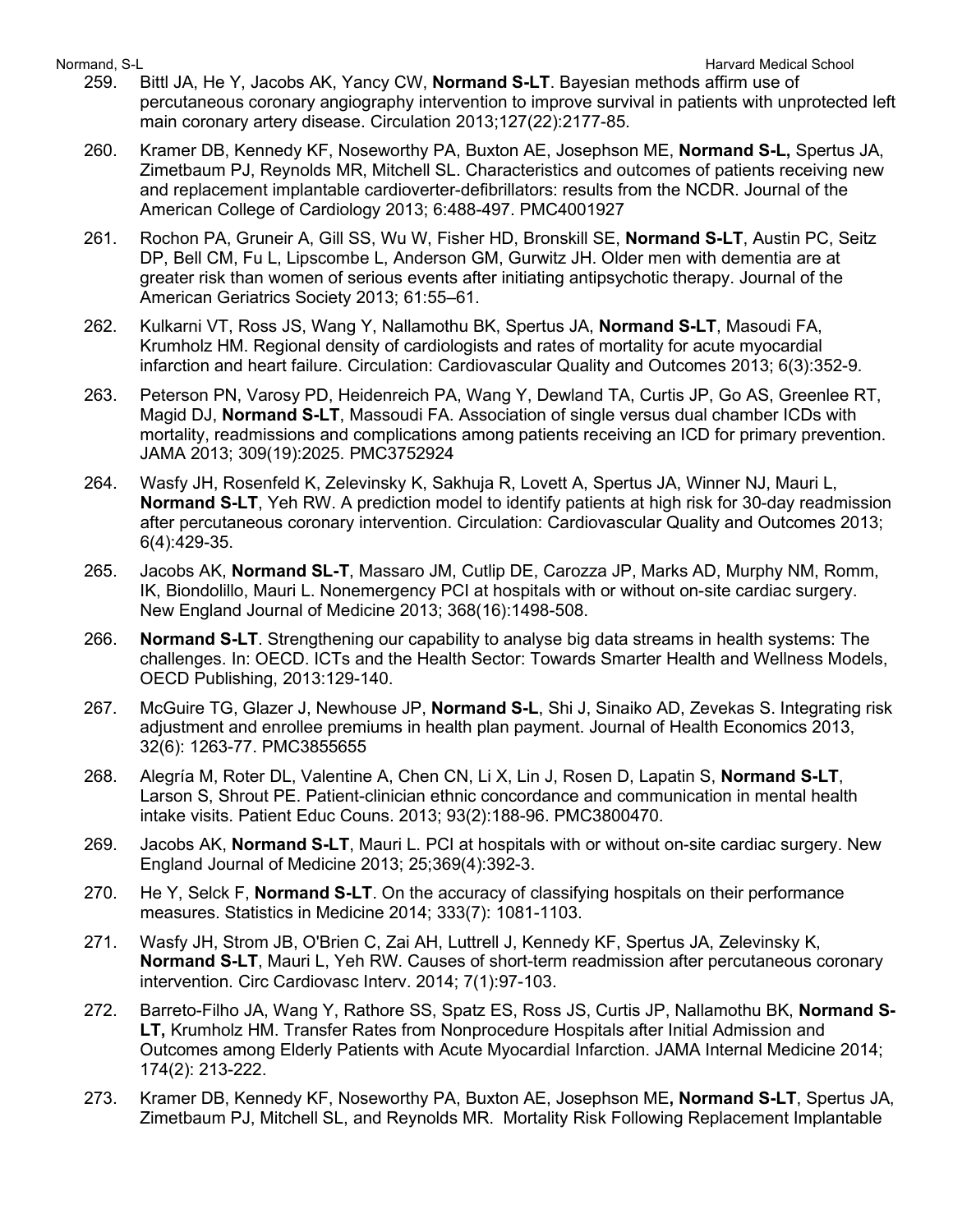Cardioverter-Defibrillator Implantation at End of Battery Life: Results from the NCDR®. Heart Rhythm 2014; 11(2):255-261.

- 274. Shahian DM, Xiu S, Meyer GS, **Normand S-LT**. Comparing teaching versus nonteaching hospitals: the association of patient characteristics with teaching intensity for three common medical conditions. Academic Medicine 2014; 89:94-106.
- 275. Shahian DM, Xiu S, Meyer GS, **Normand S-LT**. Hospital teaching intensity and mortality for acute myocardial infarction, heart failure, and pneumonia. Medical Care 2014; 52:38-46.
- 276. Betancourt T, Yang F, Bolton P, **Normand S-LT**. Developing an African youth psychosocial assessment: an application of item response theory. International Journal of Methods in Psychiatric Research 2014; 23(2):142-160. PMC4098666
- 277. Alameddine A, Visintainer P, **Normand S-LT**, Wolf RE, Alameddine Y. Cancer rates in adults after cardiac interventions: a preliminary observational report. American Journal of Clinical Oncology. Epub 2014 Sep 5.
- 278. Matteau A, Yeh RW, Kereiakes D, Orav EJ, Massaro J, Steg PG, **Normand S-LT**, Cutlip DE, Mauri L. Frequency of the use of low- versus high-dose aspirin in dual antiplatelet therapy after percutaneous coronary intervention (from the Dual Antiplatelet Therapy Study). American Journal of Cardiology 2014; 113(7):1146-1152.
- 279. Li J, Dharmarajan K, Li X, Lin Z, **Normand S-LT**, Krumholz HM, Jiang L (China PEACH Collaborative Group). Protocol for the China PEACH (Patient-centered evaluative assessment of cardiac events) retrospective study of coronary catheterization and percutaneous coronary intervention. British Medical Journal Open 2014; 4: e004595.
- 280. Horvitz-Lennon M, Volya R, Donohue J, Lave JR, Stein B, **Normand S-LT**. Disparities in quality of care among publicly insured adults with schizophrenia in four large US states: 2002–2008. Health Services Research 2014; 4 9(4):1121-1144. PMC4111783
- 281. McGuire TG, Newhouse JP, **Normand S-LT**, Shi J, Zuvekas S. Assessing incentives for servicelevel selection in private health insurance exchanges. Journal of Health Economics 2014; 35:47-63. PMC4040329.
- 282. Amatya A, Bhaumik D**, Normand S-LT**, Greenhouse J, Kaizar E, Neelon B, Gibbons RD. Likelihood-based random effect meta-analysis of binary events. Journal of Biopharmaceutical Statistics 2015; 25(5):984-1004.
- 283. Albert MA, Ayanian JZ, Silbaugh TS, Lovett A, Resnic F, Jacobs A, **Normand S-LT**. Early results of Massachusetts health care reform on racial, ethnic, and socioeconomic disparities in cardiovascular care. Circulation 2014;129:2528-2538.
- 284. Xu X, Li S-X, Lin H, **Normand S-LT**, Kim N, Ott LS, Lagu T, Duan M, Kroch EA, Krumholz HM. "Phenotyping" hospital value of care for patients with heart failure. Health Services Research 2014;49(6):2000-2016. PMC4254136
- 285. Yeh RW, Vasaiwala S, Forman DE, Silbaugh TS, Zelevinski K, Lovett A, **Normand S-LT**, Mauri L. Instrumental variable analysis to compare effectiveness of stents in the extremely elderly. Circulation Cardiovascular Quality Outcomes Research 2014; 7:1 18-124.
- 286. Krumholz HM, **Normand S-LT**, Wang Y. Trends in hospitalizations and outcomes for acute cardiovascular disease and stroke: 1999 – 2011. Circulation 2014; 130: 966-975. PMC4171056
- 287. Wasfy JH, Strom JB, Waldo SW, O'Brien C, Wimmer NJ, Zai AH, Luttrell J, Spertus JA, Kennedy KF, **Normand S-LT**, Mauri L, Yeh RW. Clinical preventability of 30-day readmission after percutaneous coronary intervention. Journal of the American Heart Association 2014, 3(5):e001290. PMC4323776
- 288. Mauri L, Kereiakes DJ, Yeh RW, Driscoll-Shempp P, Cutlip DE, Steg PG, **Normand S-LT**, Braunwald E, Wiviott SD, Cohen DJ, Holmes DR, Krucoff MW, Hermiller J, Dauerman HL, Simon DI, Kandzari DE, Garratt KN, Lee DP, Pow TK, Lee PV, Rinaldi MJ, Massaro JM, for the DAPT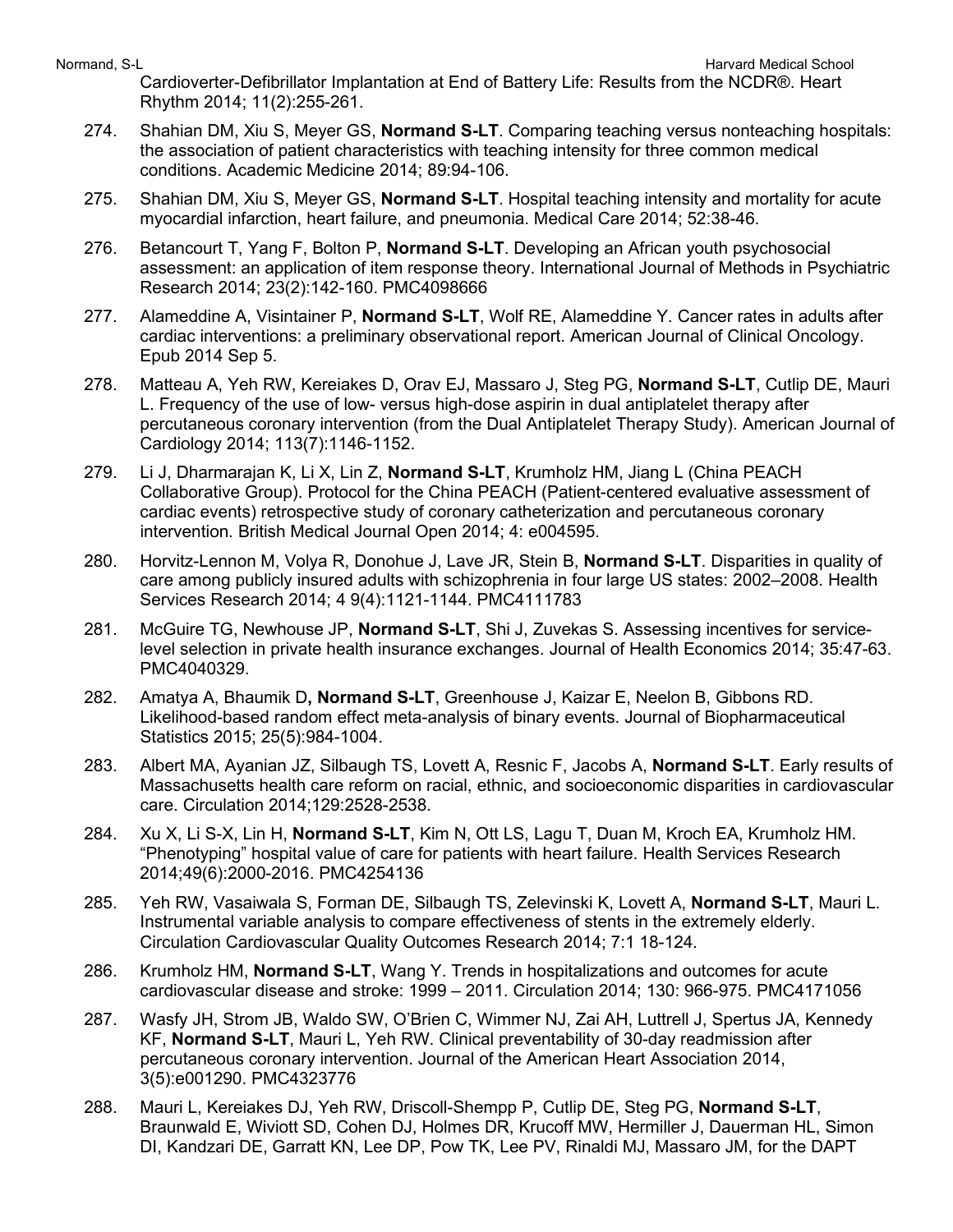Study Investigators. Twelve or 30 months of dual antiplatelelet therapy after drug-eluting stents. New England Journal of Medicine 2014; 371(23): 2155-2166.

- 289. He Y, Bittle JA, Wouhib A, **Normand S-LT**. Case study in cardiovascular medicine. In: Network Meta-Analysis: Evidence Synthesis with Mixed Treatment Comparison. Biondi-Zoccai, editor. Hauppauge, NY: Nova Science Publishers, Inc.; 2014. Chapter 17.
- 290. Yeh RW, Mauri L, Wolf RE, Romm IK, Lovett A, Shahian D, **Normand S-LT**. Population trends in rates and outcomes of coronary revascularization. JAMA Internal Medicine 2015: 175(3): 454-456.. PMC4385321
- 291. Bangalore S, Silbaugh TS**, Normand S-LT**, Lovett AF, Welt FGP, Resnic FS. Drug eluting stents versus bare metal stents prior to noncardiac surgery. Catheterization and Cardiovascular Interventions 2015; 85:533-541.
- 292. Kumar A, Matheny ME, Ho KK, Yeh RW, Piemonte TC, Waldman H, Shah PB, Cope R, **Normand SLT**, Donnelly S, Robbins S, Resnic FS. The data extraction and longitudinal trend analysis network study of distributed automated postmarket cardiovascular device safety surveillance. Circ Cardiovasc Qual Outcomes 2015 Jan;8(1):38-46.
- 293. Yeh RW, Czarny MJ, **Normand S-LT**, Kereiakes DJ, Holmes DR, Brindis RG, Weaver WD, Rumsfeld JS, Rose MT, Kim S, Driscoll-Shempp P, Mauri L. Evaluating the generalizability of a large streamlined cardiovascular trial. Comparing hospitals and patients in the dual antiplatelet therapy study versus the national cardiovascular data registry. Circulation Cardiovascular Quality Outcomes Research 2015; 8: 96-102.
- 294. Dharmarajan K, Hsieh AF, Kulkarni VT, Lin Z, Ross JS, Horwitz LI, Kim N, Suter LG, Lin H, **Normand S-LT**, Krumholz HM. Trajectories of risk after hospitalization for heart failure, acute myocardial infarction, or pneumonia: retrospective cohort study. BMJ 2015; 350: h411. PMC4353309
- 295. Shahian DM, **Normand SL**. What is a performance outlier? BMJ Qual Saf. 2015; 24(2):95-9.
- 296. Kunz L, Rose S, Spiegelman D, **Normand S-LT**. An overview of approaches to causal inference. In C. Gatsonis, S. Morton, eds. In: Methods in Comparative Effectiveness Research. Boca Raton: Chapman and Hall/CRC. 2015.
- 297. Kunz L, **Normand S-LT**, Sedrakyan A. Meta-analysis of rate ratios with differential follow-up by treatment arm: Inferring comparative effectiveness of medical devices. Statistics in Medicine, 2015; DOI: 10.1002/sim.6530. PMC4523415
- 298. Horvitz-Lennon M, Volya R, Garfield R, Donohue JM, Lave JR**, Normand S-LT**. Where you live matters: quality and racial/ethnic disparities in schizophrenia care in four state Medicaid programs. Health Services Research 2015; 50(5):1710-29. PMC4600368
- 299. Rose S, Shi J, McGuire TG, **Normand S-LT**. Matching and imputation methods for risk adjustment in the health insurance marketplaces. Statistics in Biosciences (Special Issue on Big Data). 2017 Dec;9(2):525-542. doi: 10.1007/s12561-015-9135-7. PMC5824732
- 300. Anderson TS, Huskamp H, Epstein AJ, Barry CL, Men A, Berndt EN, Horvitz-Lennon M, **Normand S-LT**, Donohue J. Antipsychotic Prescribing: Do conflict of interest policies make a difference? Medical Care 2015; 53(4):338-45. PMC4360919
- 301. Nallamothu BK, **Normand S-LT**, Wang Y, Hofer TP, Brush JE, Messenger JC, Rumsfeld JS, Krumholz HM. Relation between door-to-balloon times and mortality after primary percutaneous coronary intervention over time: a retrospective study. The Lancet 2015; 385(9973):1114-22. PMC4409657
- 302. Kramer DB, Mitchell SL, Monteiro J, Jones PW**, Normand S-LT**, Hayes DL, Reynolds MR. Patient Activity and Survival Following Implantable Cardioverter-Defibrillator Implantation: The ALTITUDE Activity Study. J Am Heart Assoc. 2015; 4(5). PMC4599410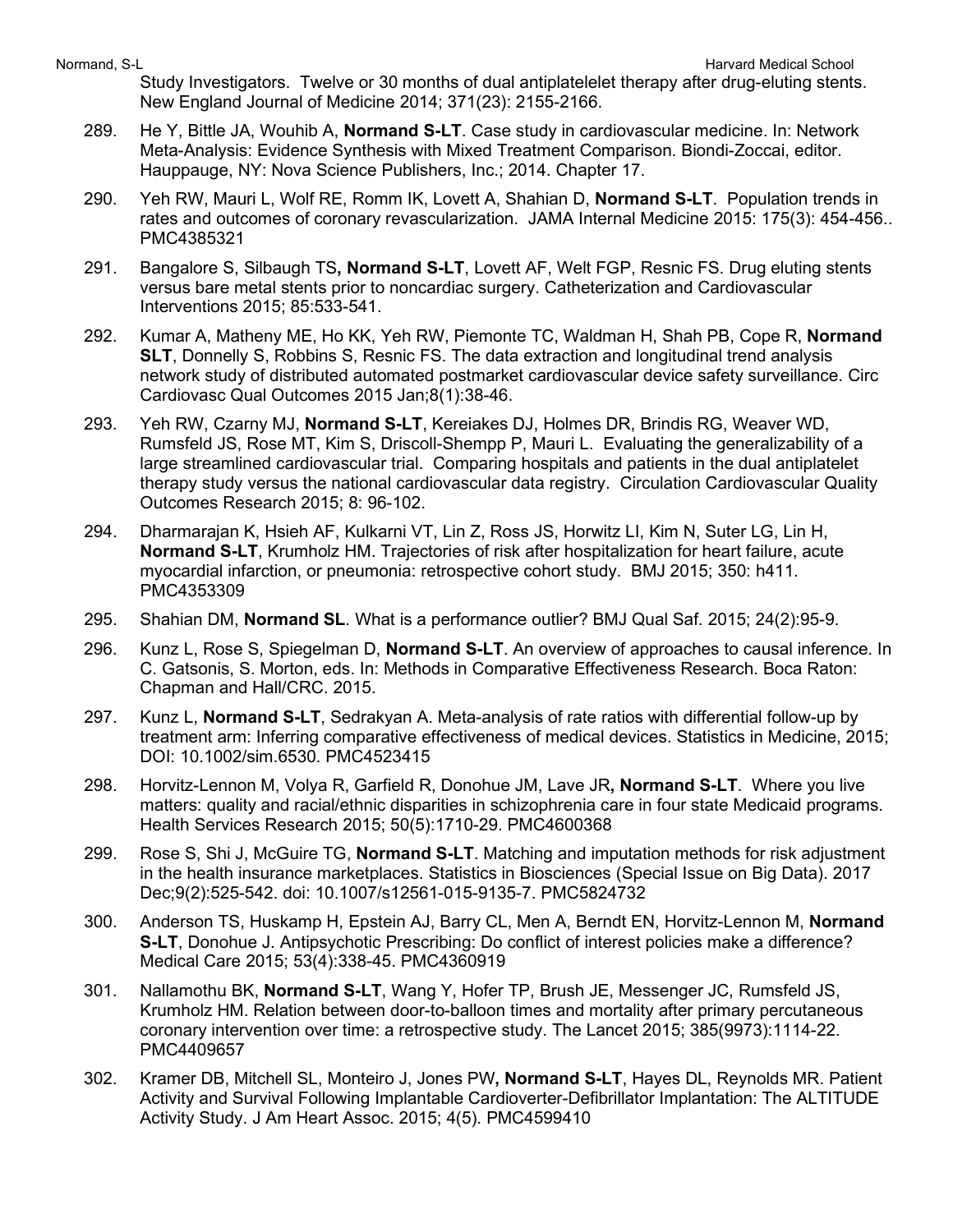- 303. Shahian DM, He X, Jacobs JP, Kurlansky PA, Badhwar V, Cleveland JC Jr, Fazzalari FL, Filardo G, **Normand SL-T**, Furnary AP, Magee MJ, Rankin JS, Welke KF, Han J, O'Brien SM. The Society of Thoracic Surgeons Composite Measure of Individual Surgeon Performance for Adult Cardiac Surgery: A Report of The Society of Thoracic Surgeons Quality Measurement Task Force. Ann Thorac Surg. 2015;100(4): 1315-24.
- 304. Krumholz HM, Nuti SV, Downing NS, **Normand S-LT**, Wang Y. Mortality, hospitalizations, and expenditures for the Medicare population age 65 and older, 1999-2013. JAMA 2015; 314(4):355-65.
- 305. Krucoff, MW, Sedrakyan, A, **Normand S-LT**. Bridging unmet medical device ecosystem needs with strategically coordinated registry networks. JAMA 2015; 314(16):1691-2.
- 306. Akar JG, Bao, H, Jones P, Wang Y, Varosy P,Masoudi FA, Stein K, Saxon LA, **Normand S-LT**, Curtis JP. Use of remote monitoring is associated with lower risk of adverse outcomes among patients with implanted cardiac defibrillators. Circulation: Arrhythmia and Electrophysiology 2015; 8(5):1173-80.
- 307. Busch AB, Epstein AM, McGuire TG, **Normand S-LT**, Frank RG. Thirty-day hospital readmission for Medicaid enrollees with schizophrenia: The role of local health care systems. J Ment Health Policy Econ. 2015; 18(3):115-24. PMC4764135
- 308. Bucholz EM, Ma S, **Normand S-LT**, Krumholz HM. Race, Socioeconomic status, and life expectancy after acute myocardial infarction. Circulation 2015;132(14):1338-46.
- 309. The Atlantic Divide In Coronary Heart Disease: Health Technologies Use In The Us And Portugal. Lobo MF, Azzone V, Melica B, Bacelar-Nicolau L, Nisa C, Freitas A, Azevedo LF, Rocha-Gonçalves FN, Resnic FS, Teixeira-Pinto A, Pereira-Miguel J, **Normand S-LT**, Costa-Pereira A. Value Health. 2015 Nov;18(7):A402. doi: 10.1016/j.jval.2015.09.930. Epub 2015 Oct 20.
- 310. Dehmer GJ, Jennings J, Madden RA, Malenka DJ, Masoudi FA, McKay CR, Ness DL, Rao SV, Resnic FS, Ring ME, Rumsfeld JS, Shelton ME, Simanowith MC, Slattery LE, Weintraub WS, Lovett A, **Normand S-LT**. The National Cardiovascular Data Registry voluntary public reporting program: An interim report from the NCDR Public Reporting Advisory Group. Journal of the American College of Cardiology 2016; 67(2):205-15.
- 311. Horvitz-Lennon M, Braun D, **Normand S-LT**. Challenges in the use of administrative data for heart failure services research. Journal of Cardiac Failure 2016; 22(1):61-3.
- 312. Nuti SV, Qin L, Rumsfeld JS, Ross JS, Masoudi FA, **Normand S-LT**, Murugiah K, Bernheim SM, Suter LG, Krumholz HM. Association of admission to Veterans Affairs hospitals vs non-Veterans Affairs hospitals with mortality and readmission rates among older men hospitalized with acute myocardial infarction, heart failure, or pneumonia. JAMA 2016; 315(6):582-92.
- 313. Yeh RW, Secemsky EA, Kereiakes DJ, **Normand S-LT**, Gershlick AH, Cohen DJ, Spertus JA, Steg PG, Cutlip DE, Rinaldi MJ, Camnzind E, Wijns W, Apruzzese PK, Song Y, Massaro JM, Mauri L, on behalf of the DAPT study investigators. Development and validation of a prediction rule for benefit and harm of dual antiplatelet therapy beyond one year after percutaneous coronary intervention. JAMA. 2016 Apr 26;315(16):1735-49. doi: 10.1001/jama.2016.3775.
- 314. Shahian DM, **Normand S-LT**, Friedberg MW, Hutter MM, Pronovost PJ. Rating the raters: The inconsistent quality of health care performance measurement. Annals of Surgery 2016;264(1):36-8.
- 315. Xu X, Li S-X, Lin H, **Normand S-LT,** Lagu T, Desai N, Duan M, Kroch EA, Krumholz HM. Hospital phenotypes in the management of patients admitted for acute myocardial infarction. Medical Care 2016;54(10):929-36.
- 316. **Normand S-LT**, Ash AS, Fienberg SE, Stukel TA, Utts J, Louis TA. League tables for hospital comparisons. Annual Review of Statistics and Its Applications 2016;3(1):21-50.
- 317. Krumholz H, Bucholz EM, Butala N, **Normand S-LT**, Yun. Association of guideline-based admission treatments and life expectancy after myocardial infarction in elderly Medicare beneficiaries. J Am Coll Cardiol. 2016; 67(20):2378-2391.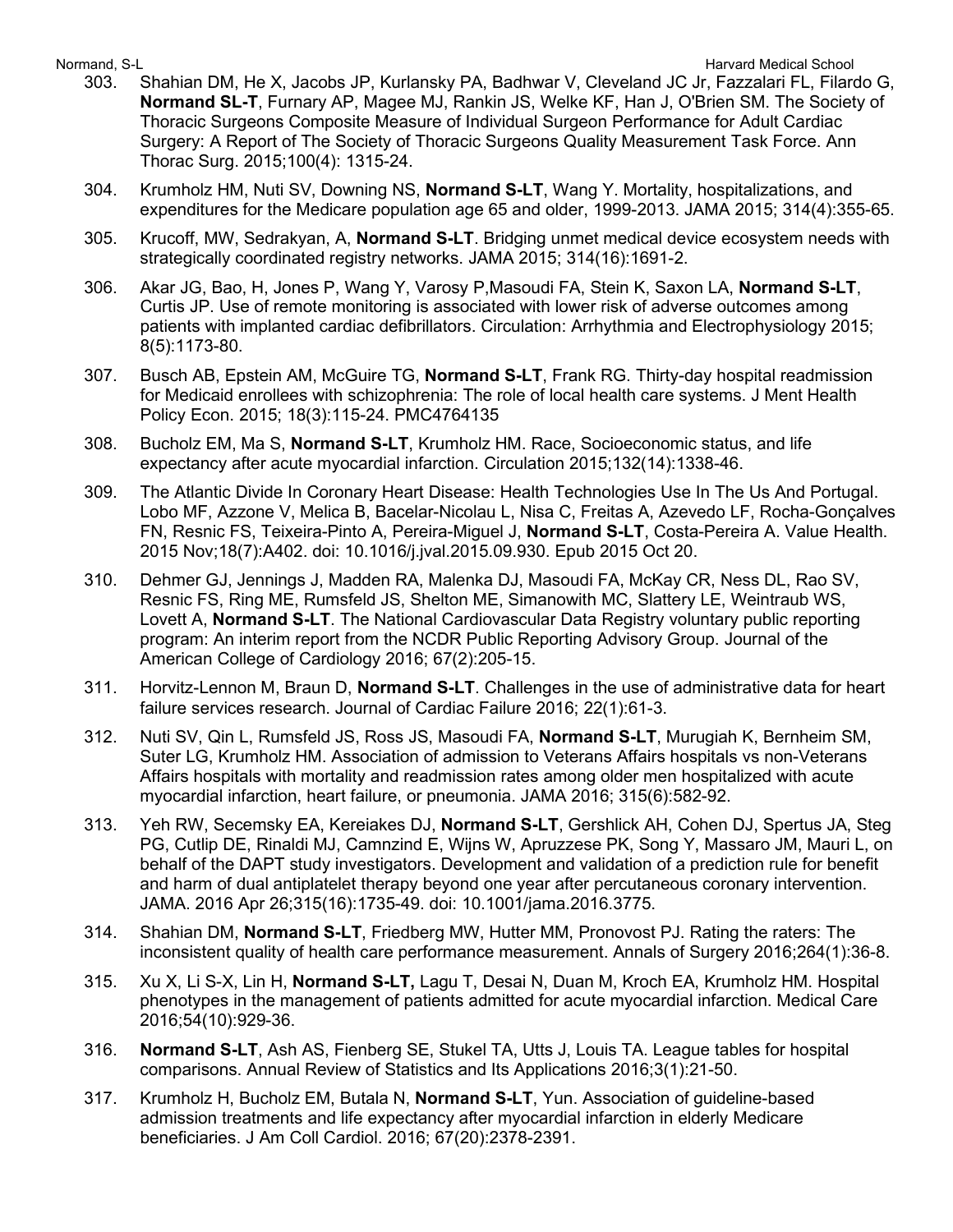Normand, S-L **Normand, S-L** Harvard Medical School and The School and The School and The School and The School and The School and The School and The School and The School and The School and The School and The School and Th

- 318. Hill EV, Wake M, Carapinha R**, Normand S-LT**, Wolf RE, Norris K, Reede JY. Rationale and design of the Women and Inclusion in Academic Medicine Study. Ethn Dis. 2016; 26(2):245-54. PMC4836906
- 319. Gomes M, Hatfield L, **Normand S-LT**. Handling incomplete correlated continuous and binary outcomes in meta-analysis of individual participant data. Stat Med. 2016 Apr 18; 35(21):3676-89. PMC4982066
- 320. Donohue JM, **Normand S-LT**, Horvitz-Lennon M, Men A, Berndt ER, Huskamp HA. Regional variation in physician adoption of antipsychotics: Impact on US Medicare expenditures. J Ment Health Policy Econ 2016; 19:69-78.
- 321. Kramer DB, Reynolds MR, **Normand S-LT**, Parzynski CS, Spertus JA, Mor V, Mitchell SL. Hospice use following implantable cardioverter-defibrillator implantation in older patients: Results from the National Cardiovascular Data Registry. Circulation 2016; 133(21):2030-7.
- 322. Dharmarajan K, Qin L, Lin Z, Horwitz LI, Ross JS, Drye EE, Keshawarz A, **Normand S-LT**, Krumholz HM, Bernheim SM. Declining admission rates And thirty-day readmission rates positively associated even though patients grew sicker over time. Health Aff 2016; 35(7):1294-130.
- 323. Wang Y , Eldridge N, Metersky ML, Sonnenfeld N, Fine JM, Pandolfi MM, Eckenrode S, Bakullari A, Galusha DH, Jaser L, Verzier NR, Nuti SV, Hunt D, **Normand S-LT**, Krumholz HM. Association between Hospital Performance on Patient Safety and 30-day Mortality and Unplanned Readmission for Medicare Fee-for-Service Patients with Acute Myocardial Infarction. J Am Heart Assoc. 2016 Jul 12;5(7).
- 324. Xu X, Li SX, Lin H, **Normand S-LT**, Lagu T, Desai N, Duan M, Kroch EA, Krumholz HM. Hospital phenotypes in the management of patients admitted for acute myocardial infarction. Med Care. 2016 Oct;54(10):929-36.
- 325. Bernheim SM, Parzynski CS, Horwitz L, Lin Z, Araas MJ, Ross JS, Drye EE, Suter LG, **Normand S-LT**, Krumholz HM. Accounting For Patients' Socioeconomic Status Does Not Change Hospital Readmission Rates. Health Aff 2016; 35(8):1461-70.
- 326. Wimmer NJ, Robbins S, Ssemaganda H, Yang E, **Normand S-LT**, Matheny ME, Herz N, Rising JP, Resnic FS. Assessing the Cost Burden of United States FDA-mandated Post-Approval Studies for Medical Devices. J Health Care Finance. 2016 Summer;2016(Spec Features).
- 327. Yeh RW, Secemsky EA, Kereiakes DJ, **Normand S-LT**, Gershlick AH, Cohen DJ, Spertus JA, Steg PG, Cutlip DE, Rinaldi MJ, Camenzind E, Wijns W, Apruzzese PK, Song Y, Massaro JM, Mauri L; DAPT Study Investigators. Development and Validation of a Prediction Rule for Benefit and Harm of Dual Antiplatelet Therapy Beyond 1 Year After Percutaneous Coronary Intervention. JAMA. 2016 Apr 26;315(16):1735-49.
- 328. Hatfield LA, Kramer DB, Voyla R, Reynolds MR, **Normand S-LT**. Geographic and Temporal Variation in Cardiac Implanted Electric Devices to Treat Heart Failure. J Am Heart Assoc. 2016 Jul 28;5(8).
- 329. Bucholz EM, Butala NM, Ma S, **Normand S-LT**, Krumholz HM. Life Expectancy after Myocardial Infarction, According to Hospital Performance. N Engl J Med. 2016 Oct 6; 375(14):1332-1342.
- 330. Spertus JV, **Normand S-LT**, Wolf RE, Cioffi M, Lovett A, Rose S. Assessing Hospital Performance Following Percutaneous Coronary Intervention Using Big Data. Circ Cardiovasc Qual Outcomes. 2016 Nov 8 ; 9(6):659-669. PMC5341139
- 331. Hatfield LA, Baugh CM, Azzone V, **Normand S-L T**. Regulator Loss Functions and Hierarchical Modeling for Safety Decision Making. Med Decis Making. 2017 Jul;37(5):512-522.
- 332. Chughtai B, Barber MD, Mao J, Forde JC, **Normand S-L T**, Sedrakyan A. Association Between the Amount of Vaginal Mesh Used With Mesh Erosions and Repeated Surgery After Repairing Pelvic Organ Prolapse and Stress Urinary Incontinence. JAMA Surg. 2017 Mar 1;152(3):257-263.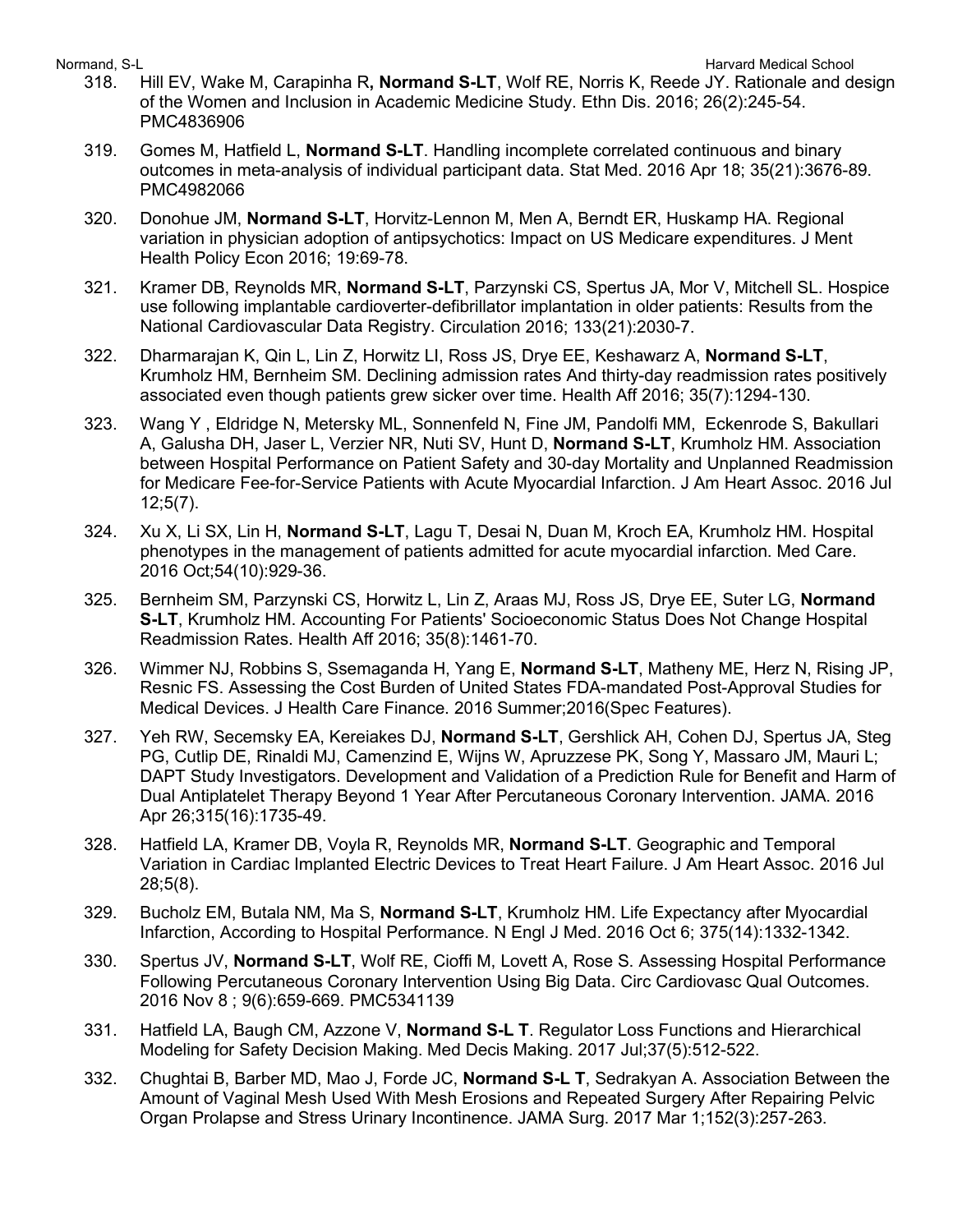- 333. Resnic FS, Majithia A, Marinac-Dabic D, Robbins S, Ssemaganda H, Hewitt K, Ponirakis A, Loyo-Berrios N, Moussa I, Drozda J, **Normand S-L T**, Matheny ME. Registry-Based Prospective, Active Surveillance of Medical-Device Safety. N Engl J Med. 2017 Feb 9;376(6):526-535. PMC6145132
- 334. Kunz LM, Rose S, Spiegelman D, **Normand S-L T**. Methods in Comparative Effectiveness Research. Gatsonis C, Morton SC, editors. Boca Raton, FL: Chapman & Hall/CRC Biostatistics Series; 2017. Chapter 1, pp.3-38.
- 335. Dharmarajan K, Lin Z, **Normand S-L T**. Hospitals' Role In Readmissions. Health Aff (Millwood). 2017 Feb 1;36(2):382.
- 336. Tang Y, Horvitz-Lennon M, Gellad WF, Lave JR, Chang CH, **Normand S-L T**, Donohue JM. Prescribing of Clozapine and Antipsychotic Polypharmacy for Schizophrenia in a Large Medicaid Program. Psychiatr Serv. 2017 Jun 1;68(6):579-586.
- 337. Kramer DB, Reynolds MR, **Normand S-L T**, Parzynski CS, Spertus JA, Mor V, Mitchell SL. Nursing Home Use After Implantable Cardioverter-Defibrillator Implantation in Older Adults: Results from the National Cardiovascular Data Registry. J Am Geriatr Soc. 2017 Feb;65(2):340-347. PMC5325141
- 338. Alameddine AK, Visintainer P, **Normand S-L T**, Wolf RE, Alameddine YA. Cancer Rates in Adults After Cardiac Interventions: A Preliminary Observational Report. Am J Clin Oncol. 2017 Apr;40(2):122-124.
- 339. Newhouse JP, **Normand S-L T**. Health Policy Trials. N Engl J Med. 2017 Jun 1;376(22):2160-2167. doi: 10.1056/NEJMra1602774.
- 340. Zheng Z, Zhang H, Yuan X, Rao C, Zhao Y, Wang Y, **Normand S-L T**, Krumholz HM, Hu S. Comparing Outcomes of Coronary Artery Bypass Grafting Among Large Teaching and Urban Hospitals in China and the United States. Circ Cardiovasc Qual Outcomes. 2017 Jun;10(6).
- 341. Mulcahy AW, **Normand S-L T**, Newcomer J, Colaiaco B, Donohue JM, Lave JR, Keeler E, Sorbero M, Horvitz-Lennon M. Simulated Effects of Policies to Reduce Diabetes Risk among Adults with Schizophrenia Receiving Antipsychotics. Psychiatr Serv. 2017 Dec 1;68(12):1280-1287. doi: 10.1176/appi.ps.201500485. Epub 2017 Sep 1.
- 342. Dharmarajan K, Wang Y, Lin Z, **Normand S-L T**, Ross JR, Horwitz LI, Desai NR, Suter LG, Drye EE, Bernheim SM, Krumholz HM. Association of changing hospital readmission rates with mortality rates after hospital discharge. JAMA. 2017;318(3):270-278.
- 343. Ross JS, Bates J, Parzynski CS, Akar J, Curtis JP, Desai NR, Freeman JV, Gamble GM, Kuntz R, Li SX, Marinac-Dabic D, Masoudi FA, **Normand S-L T**, Ranasinghe I, Shaw RE, Krumholz H. Can machine learning complement traditional medical device surveillance? A case-study of dualchamber implantable cardioverter–defibrillators. Med Devices (Auckl). 2017 Aug 16;10:165-188. PubMed Central PMCID: PMC5566316.
- 344. Shahian DM, Liu X, Rossi LP, Mort EA, **Normand S-LT**. Safety culture and mortality after acute myocardial infarction: a study of Medicare beneficiaries at 171 hospitals. Health Serv Res. 2018 Apr;53(2):608-631. doi: 10.1111/1475-6773.12725. Epub 2017 Oct 9.
- 345. Chien A, Newhouse J; Iezzoni L, Petty C, **Normand S-L T**, Schuster M. Socioeconomic Background and Commercial Health Plan Spending. Pediatrics. 2017 Nov;140(5). pii: e20171640. doi: 10.1542/peds.2017-1640. Epub 2017 Oct 3.
- 346. Lobo MF, Azzone V, Azevedo LF, Melica B, Freitas A, Bacelar-Nicolau L, Rocha-Gonçalves FN, Nisa C, Teixeira-Pinto A, Pereira-Miguel J, Resnic FS, Costa-Pereira A, **Normand S-L T**. A comparison of in-hospital acute myocardial infarction management between Portugal and the United States: 2000–2010. Int J Qual Health Care. 2017 Oct 1;29(5):669-678. doi: 10.1093/intqhc/mzx092.
- 347. Lobo MF, Azzone V, Resnic FS, Melica B, Teixeira-Pinto A, Azevedo LF, Freitas A, Nisa C, Bacelar-Nicolau L, Rocha-Gonçalves FN, Pereira-Miguel J, Costa-Pereira A, **Normand S-L T**. The Atlantic divide in coronary heart disease: Epidemiology and patient care in the US and Portugal.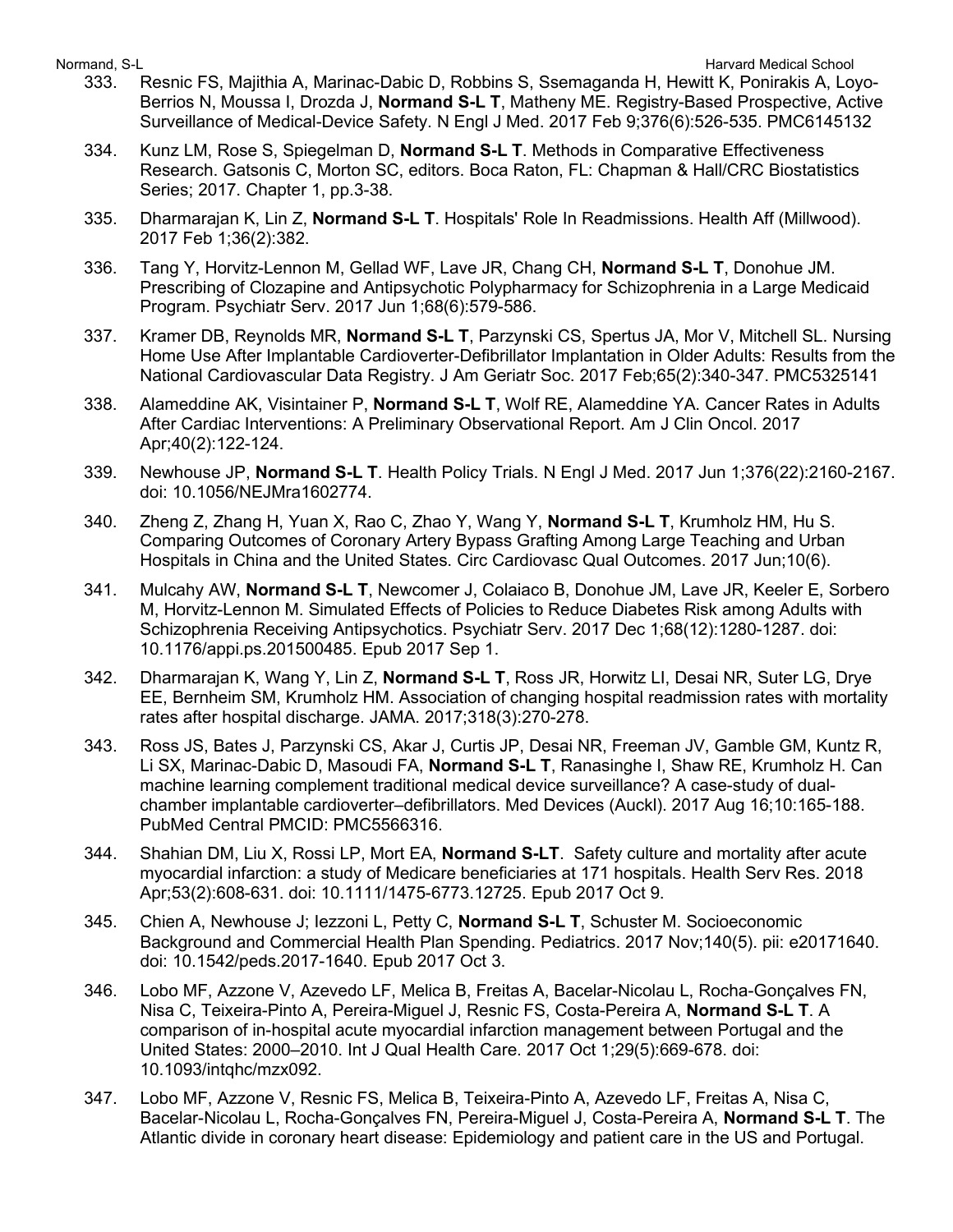Normand, S-L **Normand, S-L** Harvard Medical School and The School and The School and The School and The School and The School and The School and The School and The School and The School and The School and The School and Th Rev Port Cardiol. 2017 Sep;36(9):583-593. doi: 10.1016/j.repc.2016.09.021. Epub 2017 Sep 6. English, Portuguese.

- 348. Bacelar-Nicolau L, Rodrigues T, Fernandes E, Lobo M, Fernandes Nisa C, Azzone V, Teixeira-Pinto A, Costa-Pereira A, **Normand S-LT**, Pereira-Miguel J. Picturing inequities for health impact assessment: linked electronic records, mortality and regional disparities in Portugal. Impact Assessment and Project Appraisal. 2018/01/02 2018;36(1):90-104.
- 349. Välimäki M, Yang M, **Normand S-LT**, Lorig KR, Anttila M, Lantta T, Pekurinen V, Adams CE. Study protocol for a cluster randomised controlled trial to assess the effectiveness of user-driven intervention to prevent aggressive events in psychiatric services. BMC Psychiatry. 2017 Apr 4;17(1):123.
- 350. Krumholz HM, Wang K, Lin Z, Dharmarajan K, Horwitz LI, Ross JS, Drye EE, Bernheim SM, **Normand S-LT**. Hospital-Readmission Risk - Isolating Hospital Effects from Patient Effects. N Engl J Med. 2017 Sep 14;377(11):1055-1064. doi: 10.1056/NEJMsa1702321.
- 351. Nuti, SV, Wang Y, Masoudi FA, Nunez-Smith, M, **Normand, S-LT**, Murugiah, K, Rodríguez-Vilá O, Ross JS, Krumholz HM. Quality of Care in the United States Territories, 1999–2012. Medical Care. 2017 Oct; 55(10):886-892. doi: 10.1097/MLR.0000000000000797
- 352. Peterson PN, Greenlee RT, Go AS, Magid DJ, Cassidy-Bushrow A, Garcia-Montilla R, Glenn KA, Gurwitz JH, Hammill SC, Hayes J, Kadish A, Reynolds K, Sharma P, Smith DH, Varosy PD, Vidaillet H, Zeng CX, **Normand S-LT**, Masoudi FA. Comparison of Inappropriate Shocks and Other Health Outcomes Between Single- and Dual-Chamber Implantable Cardioverter-Defibrillators for Primary Prevention of Sudden Cardiac Death: Results From the Cardiovascular Research Network Longitudinal Study of Implantable Cardioverter-Defibrillators. J Am Heart Assoc. 2017 Nov 9;6(11). PMC5721776.
- 353. Keating NL, Huskamp HA, Schrag D, McWilliams JM, McNeil BJ, Landon BE, Chernew ME, **Normand S-LT.** Diffusion of Bevacizumab Across Oncology Practices: An Observational Study. Med Care. 2018 Jan;56(1):69-77. doi: 10.1097/MLR.0000000000000840. PMCID: PMC5726588
- 354. Krumholz HM, **Normand S-LT**, Wang Y. Geographical Health Priority Areas For Older Americans. Health Aff (Millwood). 2018 Jan;37(1):104-110. doi: 10.1377/hlthaff.2017.0744.
- 355. Spertus JV, Horvitz-Lennon M, Abing H, **Normand S-L T.** Risk of weight gain for specific antipsychotic drugs: a meta-analysis. NPJ Schizophr. 2018 Jun 27;4(1):12. doi: 10.1038/s41537- 018-0053-9. PMC6021430
- 356. Rochon PA, Gruneir AG, Gill SS, Wu W, Zhu L, Herrmann N, Bell CM, Austin PC, Stall NM, McCarthy L, Giannakeas V, Alberga A, Seitz DP, **Normand S-L T**, Gurwitz JH, Bronskill SE. Initial Cholinesterase Inhibitor Therapy Dose and Serious Events in Older Women and Men. J Am Geriatr Soc. 2018 Sep;66(9):1692-1699.
- 357. Spertus JV, **Normand S-L T**. Bayesian propensity scores for high-dimensional causal inference: A comparison of drug-eluting to bare-metal coronary stents. Biom J. 2018 Jul;60(4):721-733. PMC6397046
- 358. Krumholz HM, Dharmarajan K, **Normand S-LT**. Evaluating Readmission-Need for More Clarity on Methods. JAMA Cardiol. 2018 Mar 1;3(3):265. doi: 10.1001/jamacardio.2017.5321.
- 359. Wilcox MA, Savitz AJ, Addington AM, Gray GS, Guinan EC, Jackson JW, Lehner T, **Normand S-L T**, Ranu H, Senthil G, Spertus J, Valeri L, Ross JS. The Open Translational Science in Schizophrenia (OPTICS) project: an open-science project bringing together Janssen clinical trial and NIMH data. NPJ Schizophr. 2018 Jun 27;4(1):14. doi: 10.1038/s41537-018-0055-7. Review.
- 360. Rose S, **Normand S-L T**. Double Robust Estimation for Multiple Unordered Treatments and Clustered Observations: Evaluating Drug-Eluting Coronary Artery Stents. Biometrics. 2019 Mar;75(1):289-296. doi: 10.1111/biom.12927. Epub 2018 Jul 13. PMC6330249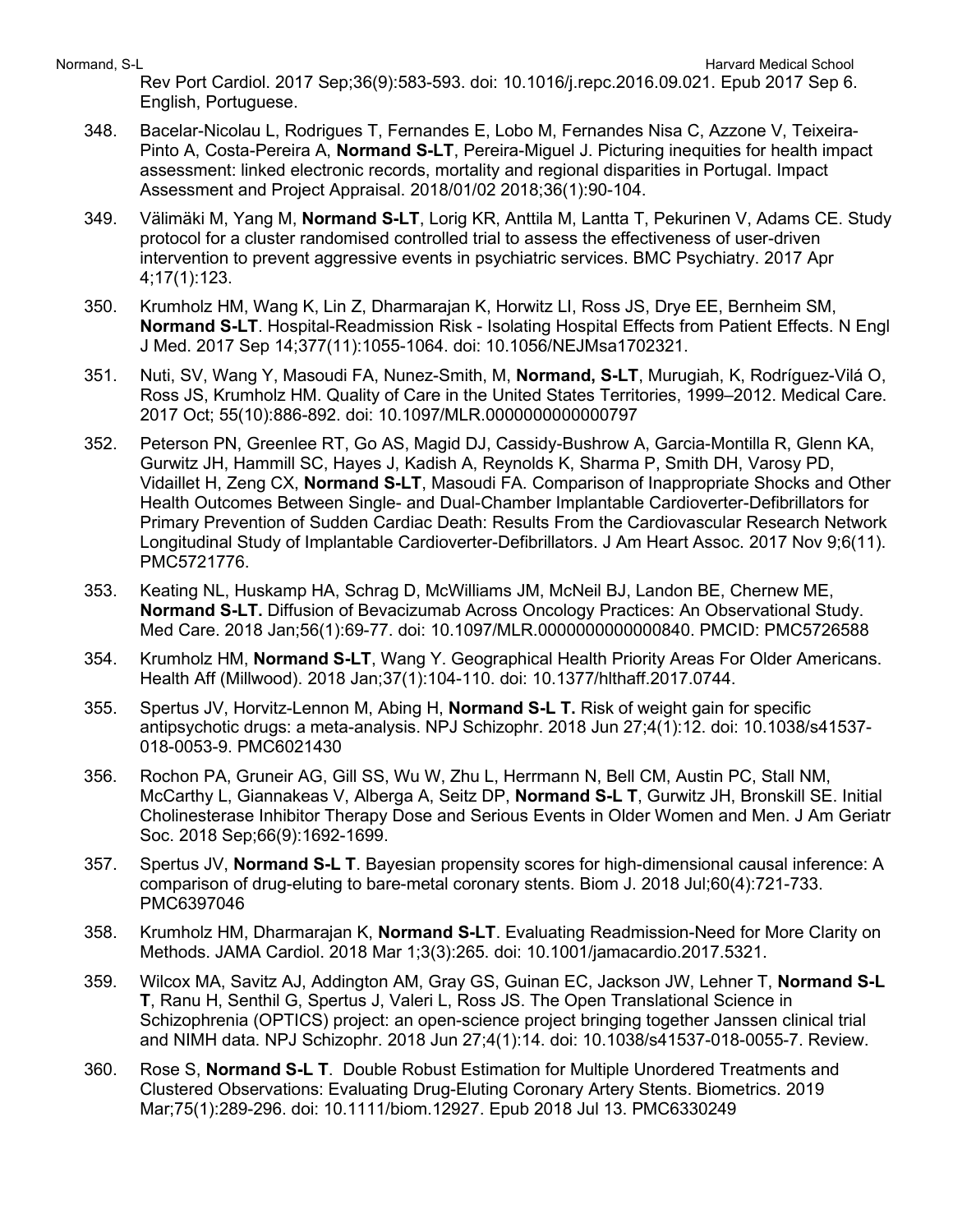- 361. Zhou X, Liao X, Kunz LM, **Normand S-LT**, Wang M, Spiegelman D. A maximum likelihood approach to power calculations for stepped wedge designs of binary outcomes. Biostatistics. 2020 Jan 1;21(1):102-121. doi: 10.1093/biostatistics/kxy031.
- 362. Downing NS, Wang C, Gupta A, Wang YF, Nuti SV, Ross JS, Bernheim SM, Lin ZQ, **Normand S-L T**, Krumholz HM. Association of Racial and Socioeconomic Disparities With Outcomes Among Patients Hospitalized With Acute Myocardial Infarction, Heart Failure, and Pneumonia An Analysis of Within- and Between-Hospital Variation. JAMA Network Open. 2018;1(5):e182044. doi:10.1001/jamanetworkopen.2018.2044
- 363. Wang Y, Li J, Zheng X, Jiang ZH, Hu S, Wadhera RK, Bai XK, Lu JP, Wang QY, Li YT, Wu CQ, Xing C, **Normand S-LT**, Krumholz HM, Jiang LX. Risk Factors Associated With Major Cardiovascular Events 1 Year After Acute Myocardial Infarction. JAMA Network Open. 2018;1(4):e181079. doi:10.1001/jamanetworkopen.2018.1079
- 364. Rochon PA, Gruneir A, Bell CM, Savage R, Gill SS, Wu W, Giannakeas V, Stall NM, Seitz DP, **Normand S-L T**, Zhu L, Herrmann N, McCarthy L, Faulkner C, Gurwitz JH, Austin PC, Bronskill SE. Comparison of prescribing practices for older adults treated by female versus male physicians: A retrospective cohort study. PLoS ONE. 2018;13(10): e0205524. https://doi.org/10.1371/journal.pone.0205524
- 365. Khera R, Dharmarajan K, Wang Y, Lin Z, Bernheim SM, Wang Y, **Normand S-L T**, Krumholz HM. Association of the Hospital Readmissions Reduction Program With Mortality During and After Hospitalization for Acute Myocardial Infarction, Heart Failure, and Pneumonia. JAMA Netw Open. 2018 Sep 7;1(5):e182777. doi: 10.1001/jamanetworkopen.2018.2777.
- 366. Haneuse S, Dominici F, **Normand S-L T**, Schrag D. Assessment of Between-Hospital Variation in Readmission and Mortality After Cancer Surgical Procedures. JAMA Netw Open. 2018 Oct 5;1(6):e183038. doi: 10.1001/jamanetworkopen.2018.3038.
- 367. Kramer DB, **Normand S-L T**, Volya R, Hatfield LA. Facility-Level Variation and Clinical Outcomes in Use of Cardiac Resynchronization Therapy With and Without an Implantable Cardioverter-Defibrillator. Circ Cardiovasc Qual Outcomes. 2018 Dec;11(12):e004763. doi: 10.1161/CIRCOUTCOMES.118.004763.
- 368. Anoke SC, **Normand S-L T**, Zigler CM. Approaches to treatment effect heterogeneity in the presence of confounding. Stat Med. 2019 Jul 10;38(15):2797-2815. doi: 10.1002/sim.8143. Epub 2019 Mar 31.
- 369. Majithia A, Matheny ME, Paulus JK, Marinac-Dabic D, Robbins S, Ssemaganda H, Hewitt K, Ponirakis A, Loyo-Berrios N, Moussa I, Drozda J, **Normand S-LT**, Resnic FS. Comparative Safety of Aspiration Thrombectomy Catheters Utilizing Prospective, Active Surveillance of the NCDR CathPCI Registry. Circ Cardiovasc Qual Outcomes. 2019 Feb;12(2):e004666.
- 370. Gillis JC, Chang SC, Wang W, Simon NM, **Normand S-L T**, Rosner BA, Blacker D, DeVivo I, Okereke OI.. The relation of telomere length at mid-life to subsequent 20-year depression trajectories among women. Depress Anxiety. 2019 Jun;36(6):565-575. doi: 10.1002/da.22892. Epub 2019 Apr 8.
- 371. Krumholz HM, **Normand S-L** T, Wang Y. Twenty-Year Trends in Outcomes for Older Adults With Acute Myocardial Infarction in the United States. JAMA Netw Open. 2019;2(3):e191938. doi:10.1001/jamanetworkopen.2019.1938
- 372. Shahian DM, Torchiana DF, Engelman DT, Sundt TM, D'Agostino RS, Lovett AF, Cioffi MJ, Rawn JD, Birjiniuk V, Habib RH, **Normand S-L T**. Mandatory public reporting of cardiac surgery outcomes: The 2003 to 2014 Massachusetts experience. J Thorac Cardiovasc Surg. 2019 Jul;158(1):110-124.e9. doi: 10.1016/j.jtcvs.2018.12.072. Epub 2018 Dec 31.
- 373. Shang P, Liu GG, Zheng X, Ho M, Hu S, Li J, Jiang ZH, Li X, Bai XK, Gao Y, Xing C, Wang Y, **Normand S-L T**, Krumholz HM. Association Between Medication Adherence and 1-year Major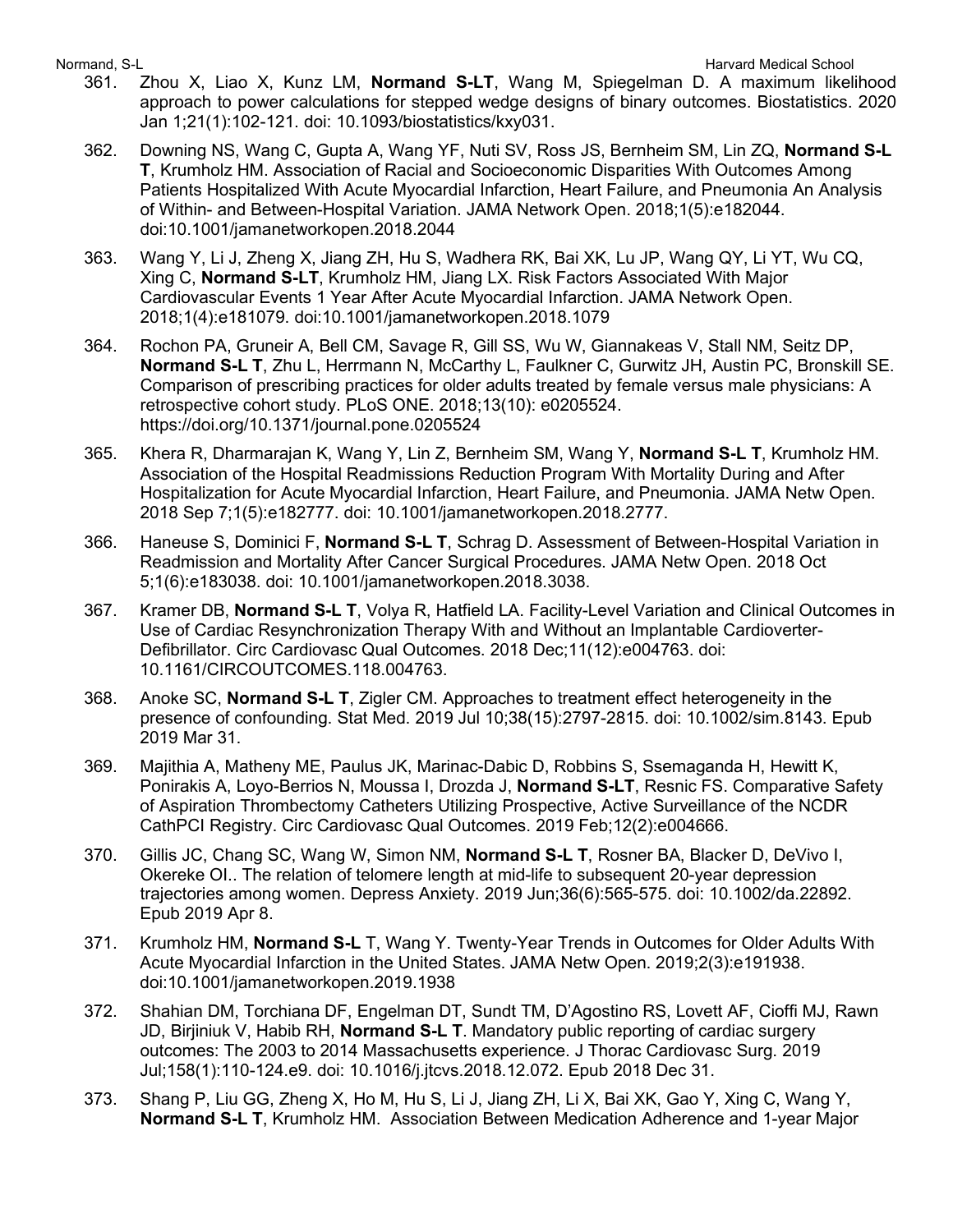Cardiovascular Adverse Events After Acute Myocardial Infarction in China. J Am Heart Assoc. 2019 May 7;8(9):e011793. doi: 10.1161/JAHA.118.011793.

- 374. Spertus JV, Horvitz-Lennon M, **Normand S-L T**. Bayesian Meta-Analysis of Multiple Continuous Treatments with Individual Participant-Level Data: An Application to Antipsychotic Drugs. Med Decis Making. 2019 Jul;39(5):583-592. PMC6786940
- 375. Välimäki M, Yang M, Vahlberg T, Lantta T, Pekurinen V, Anttila M, **Normand S-L T**. Trends in the use of coercive measures in Finnish psychiatric hospitals: a register analysis of the past two decades. BMC Psychiatry. 2019 Jul 26;19(1):230. doi: 10.1186/s12888-019-2200-x.
- 376. Krumholz HM, Coppi AC, Warner F, Triche EW, Li SX, Mahajan S, Li YX, Bernheim SM, Grady J, Dorsey K, Lin ZQ, **Normand S-L T**. Comparative Effectiveness of New Approaches to Improve Mortality Risk Models From Medicare Claims Data. JAMA Network Open. 2019;2(7):e197314. doi:10.1001/jamanetworkopen.2019.7314.
- 377. Krumholz HM, Warner F, Coppi A, Triche EW, Li SX, Mahajan S, Li Y, Bernheim SM, Grady J, Dorsey K, Desai NR, Lin Z, **Normand S-L T**. Development and Testing of Improved Models to Predict Payment Using Centers for Medicare & Medicaid Services Claims Data. JAMA Netw Open. 2019 Aug 2;2(8):e198406. doi: 10.1001/jamanetworkopen.2019.8406.
- 378. Brennan M, Wruck L, Pencina MJ, Clare RM, Lopes RD, Alexander JH, O'Brien S, Krucoff M, Rao SV, Wang TY, Curtis LH, Newby LK, Granger CB, Patel M, Mahaffey K, Ross JS, **Normand S-L T**, Eloff BC, Caños DA, Lokhnygina YV, Roe MT, Califf RM, Marinac-Dabic D, Peterson ED. Claims-Based Cardiovascular Outcome Identification for Clinical Research: Results from Seven Large Randomized Cardiovascular Clinical Trials. Am Heart J. 2019 Dec;218:110-122. doi: 10.1016/j.ahj.2019.09.002. Epub 2019 Sep 12.
- 379. Charytan DM, Zelevinksy K, Wolf R, **Normand S-L T**. Identification of ESRD in Cardiovascular Procedural Databases. Kidney Int Rep. 2019 Jul 3;4(10):1477-1482. doi: 10.1016/j.ekir.2019.06.014. eCollection 2019 Oct.
- 380. Krumholz HM, Wang Y, Wang K, Lin Z, Bernheim SM, Xu X, Desai NR, **Normand S-L T**. Association of Hospital Payment Profiles With Variation in 30-Day Medicare Cost for Inpatients With Heart Failure or Pneumonia. JAMA Netw Open. 2019 Nov 1;2(11):e1915604. doi: 10.1001/jamanetworkopen.2019.15604.
- 381. Li X, Krumholz HM, Yip W, Cheng KK, De Maeseneer J, Meng Q, Mossialos E, Li C, Lu J, Su M, Zhang Q, Xu DR, Li L, **Normand S-L T**, Peto R, Li J, Wang Z, Yan H, Gao R, Chunharas S, Gao X, Guerra R, Ji H, Ke Y, Pan Z, Wu X, Xiao S, Xie X, Zhang Y, Zhu J, Zhu S, Hu S. Quality of primary health care in China: challenges and recommendations. Lancet. 2020 Jun 6;395(10239):1802- 1812. doi: 10.1016/S0140-6736(20)30122-7.
- 382. Adhikari S, Rose S, **Normand S-L T**. Nonparametric Bayesian Instrumental Variable Analysis: Evaluating Heterogeneous Effects of Coronary Arterial Access Site Strategies. Journal of the American Statistical Association. 2019 Dec 13:1-4. doi: 10.1080/01621459.2019.1688663.
- 383. Mori M, Shahian DM, Huang CX, Li SX, **Normand S-L T**, Geirsson A, Krumholz HM. Surgeons: Buyer Beware – Does "Universal" Risk Prediction Model Apply to Patients Universally? J Thorac Cardiovasc Surg. 2020 Jul;160(1):176-179.e2. doi: 10.1016/j.jtcvs.2019.11.144. Epub 2020 Feb 19.
- 384. Dhruva SS, Parzynski CS, Gamble GM, Curtis JP, Desai NR, Yeh RW, Masoudi FA, Kuntz R, Shaw RE, Marinac‐Dabic D, Sedrakyan A, **Normand S-L T**, Krumholz HM, Ross JS. Attribution of Adverse Events Following Coronary Stent Placement Identified Using Administrative Claims Data. J Am Heart Assoc. 2020 Feb 18;9(4):e013606. doi: 10.1161/JAHA.119.013606. Epub 2020 Feb 16.
- 385. Gilstrap L, Huskamp H, **Normand S-LT**. Assessment of Second-Generation Antidiabetic Medication Use Among Medicare Enrollees from 2007-2015. JAMA Netw Open. 2020 May 1;3(5):e205411. doi: 10.1001/jamanetworkopen.2020.5411.
- 386. Wang Y, Leifheit E, **Normand S-L T**, Krumholz HM. Association Between Subsequent Hospitalizations and Recurrent Acute Myocardial Infarction Within 1 Year After Acute Myocardial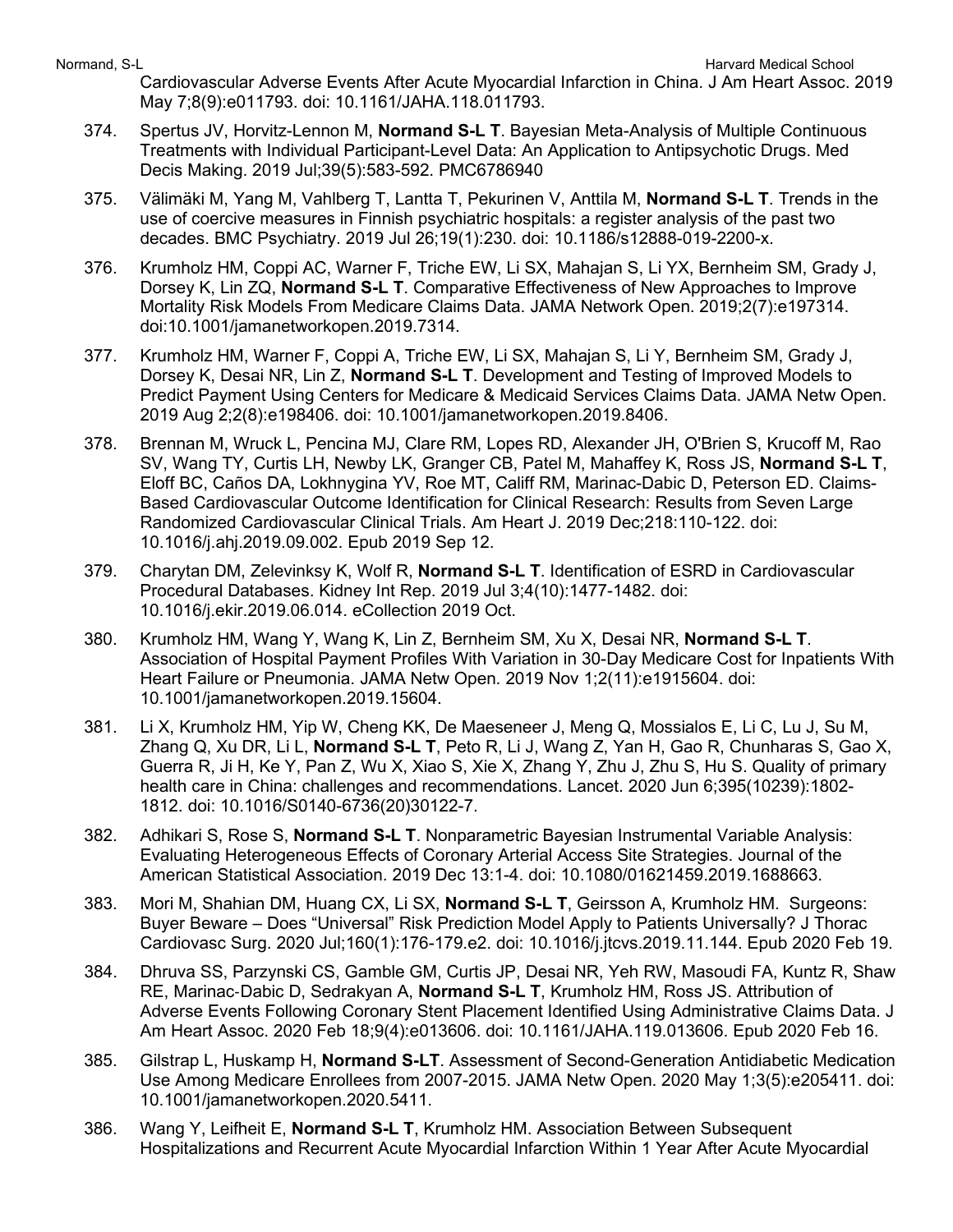Infarction. J Am Heart Assoc. 2020 Mar 17;9(6):e014907. doi: 10.1161/JAHA.119.014907. Epub 2020 Mar 14.

- 387. Wang Y, Eldridge N, Metersky ML, Sonnenfeld N, Rodrick D, Fine JM, Eckenrode S, Galusha DH, Tasimi A, Hunt DR, Bernheim SM, **Normand S-L T**, Krumholz HM. Association Between Medicare Expenditures and Adverse Events for Patients With Acute Myocardial Infarction, Heart Failure, or Pneumonia in the United States. JAMA Netw Open. 2020 Apr 1;3(4):e202142. doi: 10.1001/jamanetworkopen.2020.2142.
- 388. Pasquali SK, Banerjee M, Romano JC, **Normand S-L T**. Hospital Performance Assessment in Congenital Heart Surgery: Where Do We Go From Here? Ann Thorac Surg. 2020 Mar;109(3):621- 626. doi: 10.1016/j.athoracsur.2020.01.002. Epub 2020 Jan 18.
- 389. Shahian DM, Liu X, Mort EA, **Normand S-L T**. The association of hospital teaching intensity with 30-day postdischarge heart failure readmission and mortality rates. Health Serv Res. 2020 Apr;55(2):259-272. doi: 10.1111/1475-6773.13248. Epub 2020 Jan 9.
- 390. Busch A, Huskamp H, Greenfield SF, Reif S, **Normand S-L T**. Outpatient Care for Opioid Use Disorder Among the Commercially Insured: Use of Medication and Psychosocial Treatment. J Subst Abuse Treat. 2020 Aug;115:108040. doi: 10.1016/j.jsat.2020.108040. Epub 2020 May 22.
- 391. Gu CY, Huskamp H, Donohue J, **Normand S-L T**. A Bayesian Hierarchical Model for Characterizing the Diffusion of New Antipsychotic Drugs. Biometrics. 2020 Jul 6. doi: 10.1111/biom.13324. Online ahead of print.
- 392. Lobo MF, Azzone V, Lopes F, Freitas A, Costa-Pereira A, **Normand S-L T**, Teixeira-Pinto A. Understanding the large heterogeneity in hospital readmissions and mortality for acute myocardial infarction. Health Policy. 2020 Jul;124(7):684-694. doi: 10.1016/j.healthpol.2020.04.004. Epub 2020 May 19.
- 393. Lentz TA, Curtis LH, Rockhold FW, Martin D, Andersson TLG, Arias C, Berlin JA, Binns C, Cook A, Cziraky M, Dent R, Desai M, Emmett A, Esserman D, George J, Hantel S, Heagerty P, Hernandez AF, Hucko T, Khan N, Lee SF, LoCasale R, Mardekian J, McCall D, Monda K, **Normand S-L T**, Riesmeyer J, Roe M, Roessig L, Scott R, Siedentop H, Waldstreicher J, Wang L, Weerakkody G, Wolf M, Ellenberg SS. Designing, Conducting, Monitoring, and Analyzing Data from Pragmatic Randomized Clinical Trials: Proceedings from a Multi-stakeholder Think Tank Meeting. Ther Innov Regul Sci. 2020 Jun 8. doi: 10.1007/s43441-020-00175-7. Online ahead of print.
- 394. Huskamp HA, Reif S, Greenfield SF, **Normand S-L T**, Busch AB. Medication Utilization for Alcohol Use Disorder in a Commercially Insured Population. J Gen Intern Med. 2020 Nov;35(11):3262- 3270. doi: 10.1007/s11606-020-06073-w. Epub 2020 Aug 4.
- 395. Majithia, A, Matheny, ME, Dani, SS, Paulus, JK, Marinac-Dabic, D, Robbins, S, Ssemaganda, H, Hewitt, K, Ponirakis, A, Loyo-Berrios, N, Moussa, I, Drozda, J, **Normand, S-L**, Resnic, FS. Impact of early surveillance on safety signal identification in the CathPCI DELTA study. BMJ Surg Interv Health Technologies 2020;2:e000047. doi: 10.1136/bmjsit-2020-000047
- 396. Charytan D, Zelevinsky K, Wolf R, **Normand S-L T**. All-Cause Mortality and Progress to End Stage Kidney Disease Following Percutaneous Revascularization or Surgical Coronary Revascularization in Patients with CKD. *Kidney Int Rep*. 2021 Mar 25;6(6):1580-1591. doi: 10.1016/j.ekir.2021.03.882. eCollection 2021 Jun. PMC8207311
- 397. Khera R, Haimovich J, Hurley NC, McNamara R, Spertus JA, Desai N, Rumsfeld JS, Masoudi FA, Huang CX, **Normand S-L T**, Mortazavi BJ, Krumholz HM. Use of Machine Learning Models to Predict Death After Acute Myocardial Infarction. *JAMA Cardiol*. 2021 Jun 1;6(6):633-641. doi: 10.1001/jamacardio.2021.0122.
- 398. Moura LMVR, Festa N, Price M, Volya R, Benson N, Zafar S, Weiss M, Blacker D, **Normand S-L T**, Newhouse J, Hsu J. Identifying Medicare Beneficiaries with Dementia. *J Am Geriatr Soc*. 2021 Aug;69(8):2240-2251. doi: 10.1111/jgs.17183. Epub 2021 Apr 26.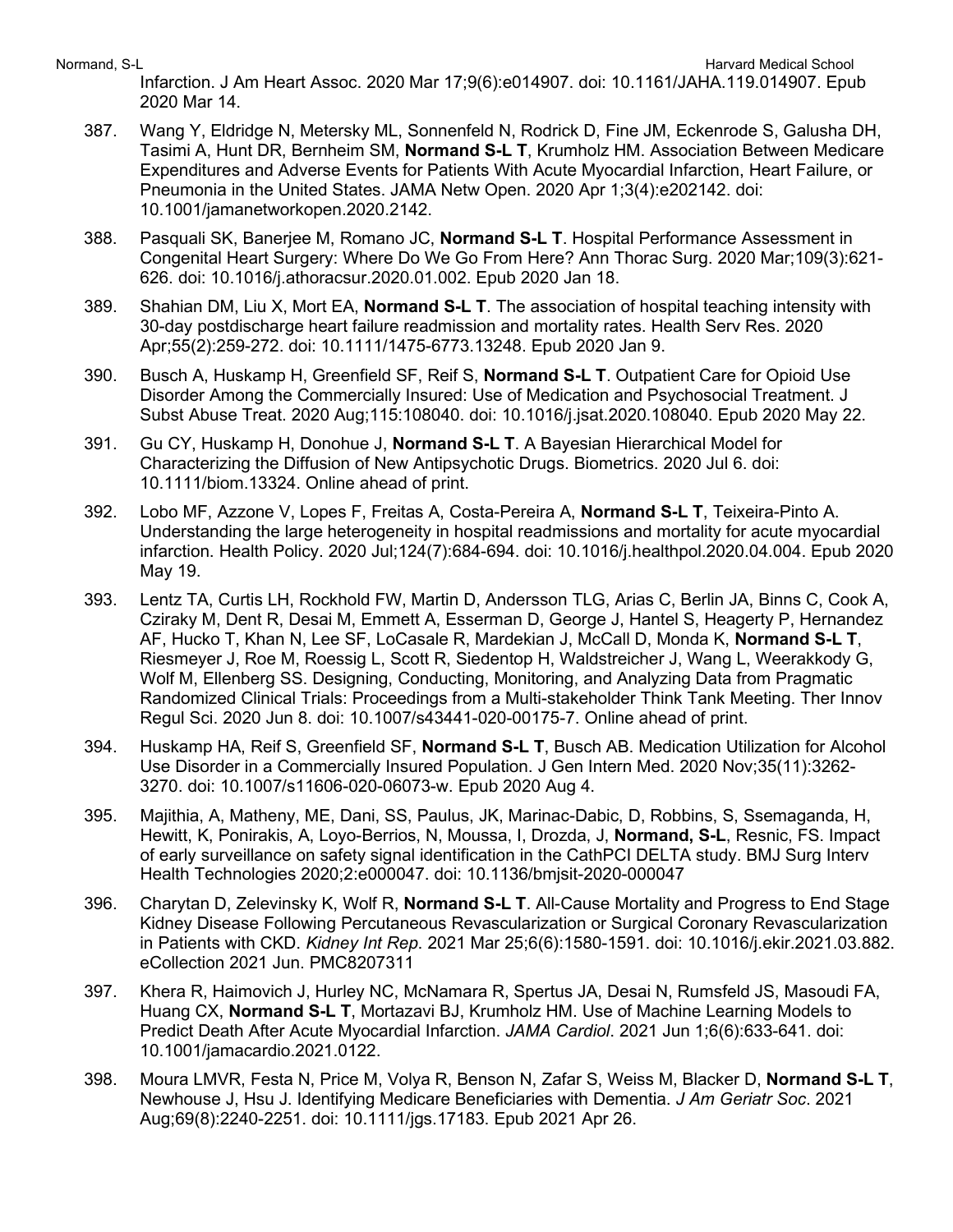- 399. Read SH, Giannakeas V, Pop P, Bronskill SE, Herrmann N, Chen S, Luke MJ, Wu W, McCarthy LM, Austin PC, **Normand S-L T**, Gurwitz JH, Stall NM, Savage RD, Rochon P. Evidence of a gabapentinoid and diuretic prescribing cascade among older adults with lower back pain. *J Am Geriatr Soc*. 2021 Oct;69(10):2842-2850. doi: 10.1111/jgs.17312. Epub 2021 Jun 12.
- 400. Horvitz-Lennon M, Volya R, Zelevinsky K, Shen M, Donohue JM, Mulcahy A, **Normand S-L T**. Significance and Factors Associated with Antipsychotic Polypharmacy Utilization Among Publicly Insured US Adults. *Adm Policy Ment Health*. 2021 May 19. doi: 10.1007/s10488-021-01141-7. Online ahead of print.
- 401. Horvitz-Lennon M, Volya R, Hollands S, Zelevinsky K, Mulcahy A, Donohue JM, **Normand S-L T.** Factors Associated With Off-Label Utilization of Second-Generation Antipsychotics Among Publicly Insured Adults. *Psychiatr Serv.* 2021 Sep 1;72(9):1031-1039. doi: 10.1176/appi.ps.202000381. Epub 2021 Jun 2.
- 402. Choi SE, Kalenderian E, **Normand S-L T**. Measuring the Quality of Dental Care among Privately Insured Children in the US. *Health Serv Res.* 2021; 1- 8. https://doi.org/10.1111/1475-6773.13713
- 403. Adhikari S, **Normand S-L T,** Bloom J, Shahian D, Rose S. Revisiting Performance Metrics for Prediction with Rare Outcomes. *Stat Methods Med Res.* 2021;30(10):2352-2366.
- 404. Huang C, Li SX, Caraballo C, Masoudi FA, Rumsfeld JS, Spertus JA, **Normand S-L T**, Mortazavi BJ, Krumholz HM. Performance Metrics for the Comparative Analysis of Clinical Risk Prediction Models Employing Machine Learning. *Circ Cardiovasc Qual Outcomes*. 2021 Oct 4:CIRCOUTCOMES120007526. doi: 10.1161/CIRCOUTCOMES.120.007526. Epub ahead of print. PMID: 34601947.
- 405. Haneuse S, Schrag D, Dominici F, **Normand S-L T**, Lee HK. Measuring Performance for End-Of-Life Care. *Annals of Applied Statistics*, 2021 [in press].
- 406. Fung V, Tevis D, Weiss M, **Normand S-L T**, Bertko J, Newhouse J, Hsu J. Premium Tax Credits in the American Rescue Plan and Off-Marketplace Enrollees. *American Journal of Managed Care*, 2021 [accepted].
- 407. **Normand S-L T**, Zelevinsky K, Nathan M, Abing HK, Dearani JA, Galantowicz M, Gaynor JW, Habib RH, Hanley FL, Jacobs JP, Kumar SR, McDonald DE, Pasquali SK, Shahian DM, Tweddell JS, Vener DF, Mayer JE. Mortality Prediction Following Cardiac Surgery in Children – An STS Congenital Heart Surgery Database Analysis. *Ann Thorac Surg*. 2022 Feb 2;S0003- 4975(22)00135-7. doi: 10.1016/j.athoracsur.2021.11.077. Online ahead of print.
- 408. **Normand S-L T**, Zelevinsky K, Nathan M, Abing HK, Dearani JA, Galantowicz M, Gaynor JW, Habib RH, Hanley FL, Jacobs JP, Kumar SR, McDonald DE, Pasquali SK, Shahian DM, Tweddell JS, Vener DF, Mayer JE. Re-evaluating Congenital Heart Surgery Center Performance Using Operative Mortality. *Ann Thorac Surg*. 2022 Feb 1;S0003-4975(22)00131-X. doi: 10.1016/j.athoracsur.2021.11.076. Online ahead of print.

## **Reviews and Editorials [Peer-Reviewed]**

- 1. **Normand SL.** Discussion of "Linear dependencies represented by chain graphs" by D.R. Cox and R.G. Cowell and "Bayesian Analysis in Expert Systems" by D.J. Spiegelhalter, A.P. Dawid, S.L. Lauritzen, and R.G. Cowell. Statistical Science 1993,8(3):263-265.
- 2. **Normand SL**. Meta-Analysis software: A comparative review. American Statistician 1995; 49(3):298-309.
- 3. **Normand SL**. Discussion of "Computation on Bayesian Graphical Models". In: Bernardo JM, Berger JO, Dawid AP, Smith AFM, editors. Bayesian Statistics 5. Oxford: Clarendon Press, 1996:420-1.
- 4. **Normand SL**. Discussion of "League tables and their limitations: Statistical issues in comparisons of institutional performance" by H. Goldstein and D.J. Spiegelhalter. Journal of the Royal Statistical Society 1996(Series A – Statistics in Society);159:385-444.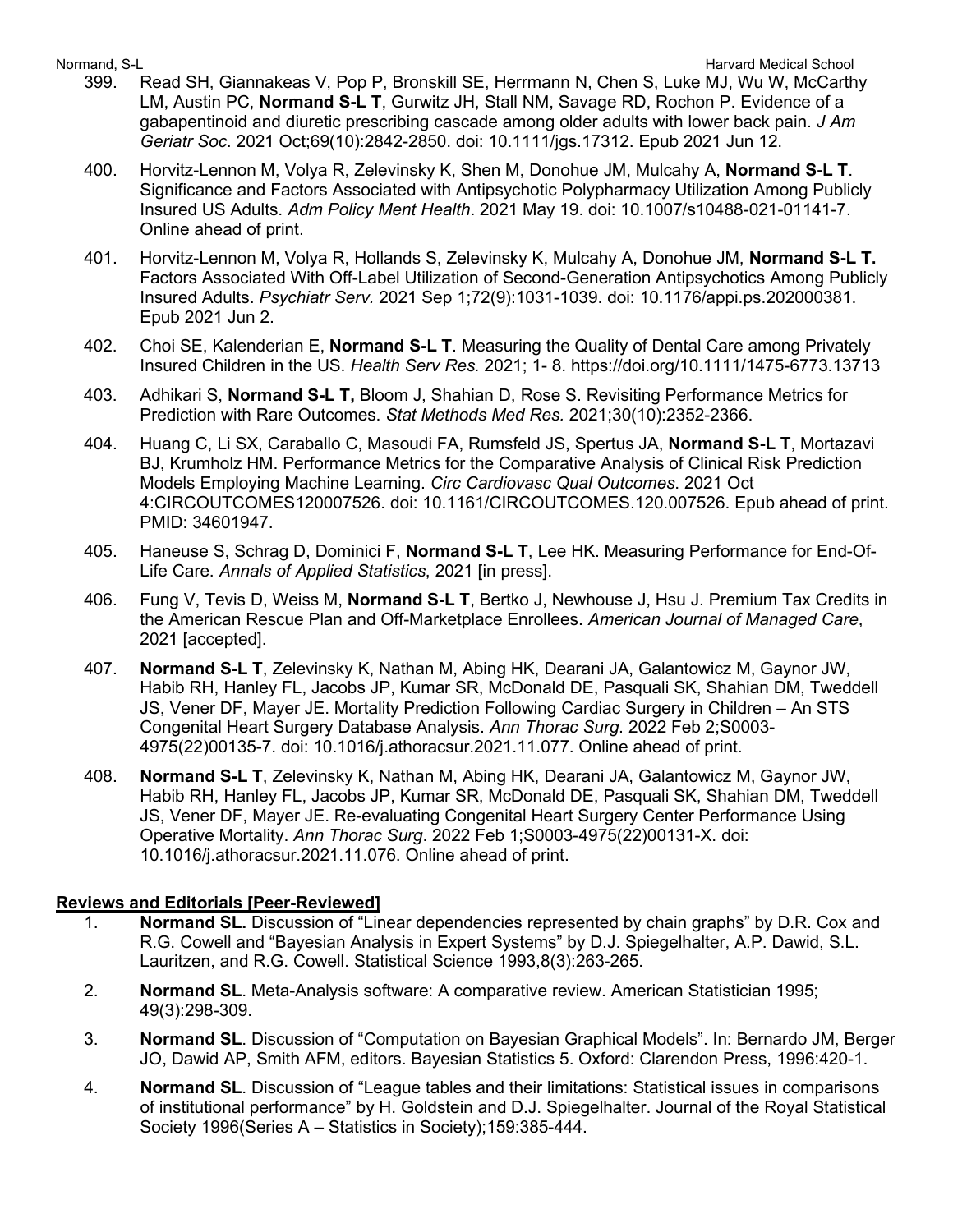- 5. **Normand SL**. Discussion of "Utilization of diagnostic tests: Assessing appropriateness" Academic Radiology 1999;6(suppl. 1):S47-S51.
- 6. Krumholz HM, Brass LM, Every NR, Spertus JA, Bazzarre T, Cohen DJ, Hlatky MA, Petersen ED, Radford MJ, Weintraub WS, Cannon CP, Ellerbeck EF, McNeil BJ, Ryan TJ, Smith SC, Baker DW, Ashton CM, Dunbar SB, Friesinger GC, Harvranek EP, Komstam M, Ordin DL, Pina IL, Pitt B, DeLong ER, Eagle KA, **Normand SL**, Mark DB, McAllister BD, Thomas JW, Duncan PW, Goldstein LB, Gorlick PB, Hinchey JA, Matchar DB, Nilasena D, Wennberg D, Williams LS, Wolf PA. Measuring and Improving Quality of Care: A Report from the American Heart Association/American College of Cardiology First Scientific Forum on Assessment of Healthcare Quality in Cardiovascular Disease and Stroke. Circulation 2000;101(12):1483-1493 and Stroke 2000;31(4):1002-1012.
- 7. **Normand S-LT**. Meta-analysis: Formulating, evaluating, combining, and reporting. In: Tutorials in Biostatistics, Vol 2 - Statistical Modeling of Complex Medical Data, RB D'Agostino (ed), Wiley, Chichester, 2004, 2004,249-288.
- 8. **Normand S-LT**. Quality of Care. In: Encyclopedia of Biostatistics, Vol 6, P Armintage and T Colton (eds), 2nd Edition, John Wiley & Sons Ltd., Chichester, UK. 2005:4348-4352.
- 9. Kuntz RE**, Normand S-LT**. Measuring percutaneous coronary intervention quality by simple case volume. Circulation, 2005;112:1088-1091.
- 10. Krumholz HM, Anderson JL, Brooks NH, Fesmire FM, Lambrew CT, Landrum MB, Weaver WD, Whyte J, Bonow RO, Bennett SJ, Burke G, Eagle KA, Linderbaum J, Masoudi FA, **Normand S-LT**, Pina IL, Radford MJ, Rumsfeld JS, Ritchie JL, Spertus JA. ACC/AHA Clinical performance measures for adults with ST-elevation and non-ST-elevation myocardial infarction. Circulation, 2006;113:732-761.
- 11. **Normand S-LT**. Evaluating the optimal timing of angiography: Landmark or off the mark? Circulation 2007;116:2656-2657.
- 12. Mauri L**, Normand S-LT**. Studies of drug-eluting stents: to each his own. Circulation 2008:117:2047-2050.
- 13. Shahian DM, **Normand S-LT**. Low volume coronary artery bypass surgery measuring and optimizing performance. The Journal of Thoracic and Cardiovascular Surgery 2008;135:1202-1209.
- 14. Chen J, **Normand S-LT**. Myocardial infarction and quality of care. Canadian Medical Association Journal 2008;179(9):875-876. PMC2565734
- 15. Teixeira-Pinto A, **Normand S-LT**. Comments on "The BUGS project: Evolution, critique, and future directions." Statistics in Medicine 2009;28(25):3075-3078. **PMC in Process**
- 16. **Normand S-LT**. Missing data and convenient assumptions. Circulation: Cardiovascular Quality and Outcomes 2010; 3:2-3.
- 17. Wears RL**, Normand S-LT**. When less is more: using shrinkage to increase accuracy. Annals of Emergency Medicine 2010; 55:553-555.
- 18. **Normand S-LT**, McNeil BJ. What is evidence? Statistics in Medicine 2010; 29:1985-1988. PMC2917254
- 19. **Normand S-LT.** Large data streams and the power of numbers, in Redesigning the Clinical Effectiveness Paradigm: Innovation and Practice-based Approaches, eds LA Olsen and M McGinnis. The National Academies Press, Washington, DC. 2010; 269-275
- 20. **Normand S-LT**. Multiple outcomes and multiple sources of evidence: best statistical practices. Circulation: Cardiovascular Quality and Outcomes 2011; 4(6):579-580.
- 21. Berger ML, Dreyer N, Anderson F, Towse A, Sedrakyan A, **Normand S-LT**. Prospective observational studies to assess comparative effectiveness: ISPOR Good Research Practices Task Force report. Value in Health 2012; 15:217-230.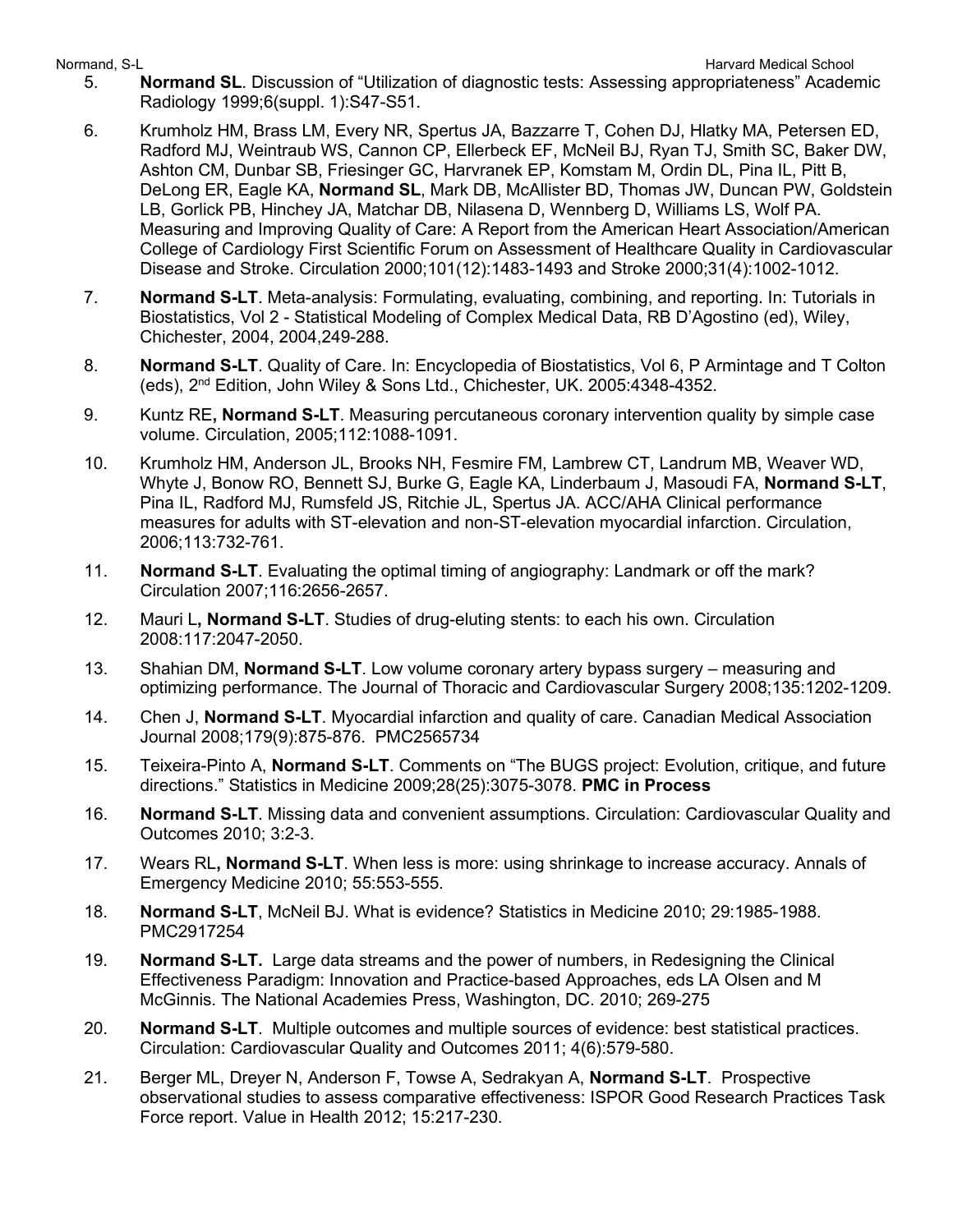- Normand, S-L **Normand, S-L** Harvard Medical School and School and School and School and School and School and School and School and School and School and School and School and School and School and School and School and Sc 22. Shahian DM and **Normand S-LT**. Autonomy, beneficence, justice, and the limits of provider profiling. Journal of the American College of Cardiology 2012; 59(12):2383-2386.
	- 23. Resnic F, **Normand S-LT**. Postmarketing surveillance of Medical Devices Filling in the Gaps. New England Journal of Medicine 2012; 366(10):875-877.
	- 24. Gabriel SE, **Normand S-LT**. Getting the methods right the foundation of patient-centered outcomes research. New England Journal of Medicine 2012,367(9):787-790.
	- 25. Kunz L, Yeh R, **Normand S-LT**. Comparative effectiveness research: does one size fit all? Statistics in Medicine 2012; 31: 3062–3065.
	- 26. **Normand SLT**, Hatfield L, Drozda J, Resnic FS. Postmarket surveillance for medical devices: America's new strategy. British Medical Journal 2012; 345:e6848.
	- 27. Krumholz HM, Lin Z, **Normand S-LT**. Measuring hospital clinical outcomes: methods matter. British Medical Journal 2013; 346:f620.
	- 28. Kramer DB, Hatfield LA, **Normand S-LT**. Comparative effectiveness of cardiac implantable electrical devices. Heart 2015; 101(22):1773-5.
	- 29. Haneuse S, Zubizarreta J, **Normand S-L T**. Discussion on "Time-Dynamic Profiling with Application to Hospital Readmission among Patients on Dialysis," by Jason P. Estes, Danh V. Nguyen, Yanjun Chen, Lorien S. Dalrymple, Connie M. Rhee, Kamyar Kalantar-Zadeh, and Damla Senturk. Biometrics. 2018 Dec;74(4):1395-1397. doi: 10.1111/biom.12909. PMC6469391.
	- 30. Harrington D, D'Agostino RB, Gatsonis C, Hogan JW, Hunter DJ, **Normand S-L T**, Drazen JM, Hamel MB. New Guidelines for Statistical Reporting in the Journal. N Engl J Med. 2019 Jul 18;381(3):285-286. doi: 10.1056/NEJMe1906559.
	- 31. **Normand S-LT**. The RECOVERY Platform. N Engl J Med. 2020 Jul 21. doi: 10.1056/NEJMe2025674. Online ahead of print.
	- 32. Sacks CA, Hardin CC, **Normand S-L T**, Kadire S, Takvorian K, Galloway N, Linga R, Hannon P, Drazen J, Rubin E. NEJM Evidence - A New Journal in the NEJM Group Family. *N Engl J Med*. 2022 Jan 10. doi: 10.1056/NEJMe2118588. Online ahead of print.
	- 33. **Lobo** M, **Normand S-L T** (2022). Hierarchical Models in Health Services Research. In Wiley StatsRef: Statistics Reference Online (eds N. Balakrishnan, T. Colton, B. Everitt, W. Piegorsch, F. Ruggeri and J.L. Teugels). https://doi.org/10.1002/9781118445112.stat05328.pub2

## **Proceedings of Meetings & Briefs [Non-Peer Reviewed]**

- 1. **Normand SL**, Tritchler D. Kalman filtering in a Bayesian network. In: Proceedings of the Statistical Computing Section. American Statistical Association, 1989:259-64.
- 2. **Normand SL**, Tritchler D. Computation in multi-process dynamic linear models: A network approach. In: Proceedings of the Statistical Computing Section. American Statistical Association, 1991:129-32.
- 3. **Normand SL**, Tritchler D. A network representation of the multiprocess dynamic linear model. In: Computing Science and Statistics, 23rd Symposium on the Interface. 1991:168-71.
- 4. O'Malley J, **Normand SL,** Kuntz RE. Power calculation for historically-controlled clinical trials. In: 2000 Proceedings of the Section on Bayesian Statistical Science, American Statistical Association, 2000:72-77.
- 5. **Normand, SL**. Methodological issues in health services and outcomes research: 2001 international conference on health policy research. AMSTAT News, 2001;290:18-21.
- 6. **Normand SL**. Propensity scores for causal inference. ISPOR News. 2001;7(4):1213.